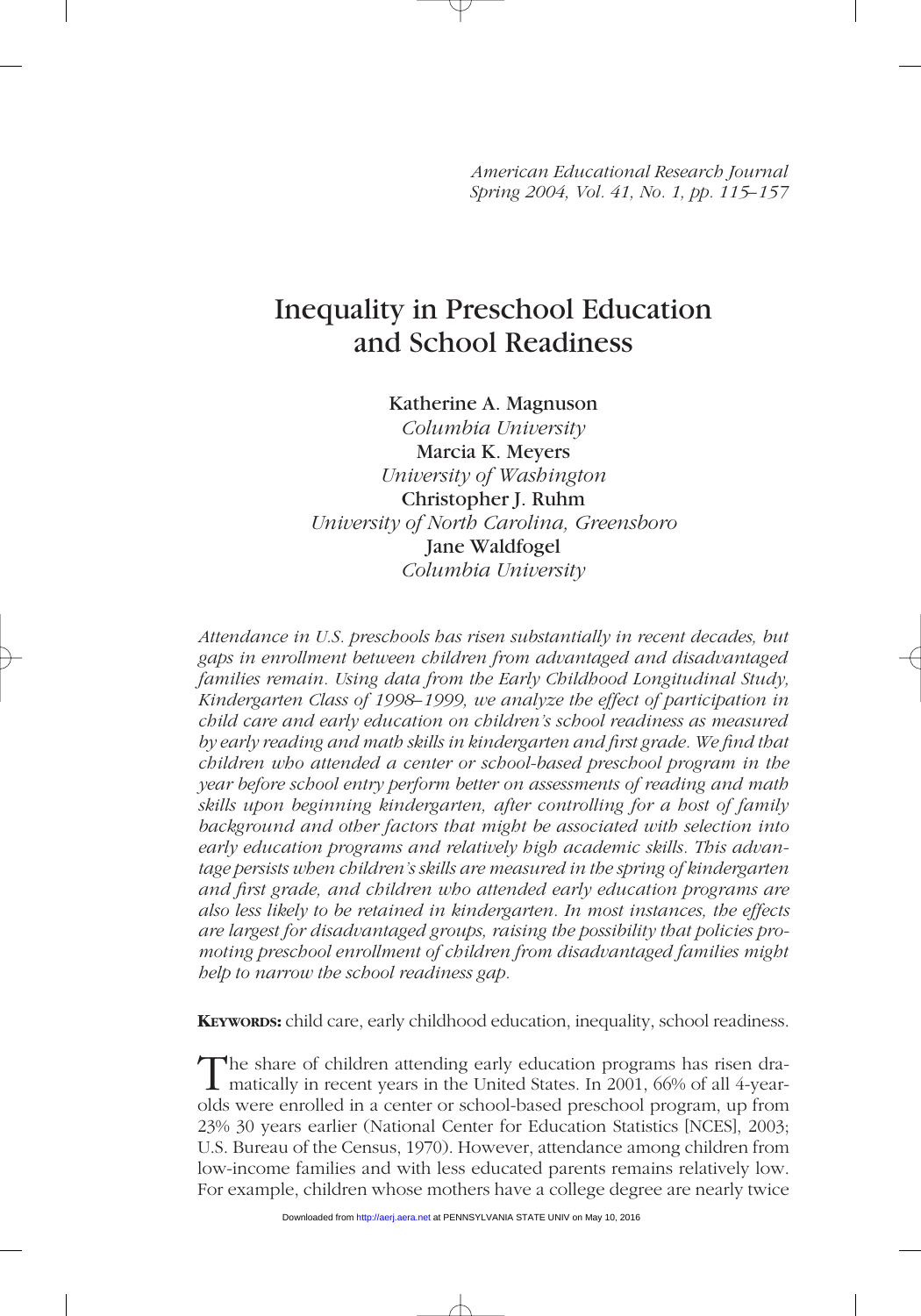as likely to be in center-based care arrangements as those whose mothers did not complete high school (NCES, 2003).

Does enrollment in preschool matter for school readiness? Do children who attended a preschool enter school with better reading and math skills? Do the benefits vary depending on the type of program attended, or the characteristics of the children? And, if so, are these associations due to preschool, or are they the result of other differences between children who did and did not attend preschool?

The answers to these questions have implications for policymakers as they decide how many and what types of early education programs to support. In 1990, concern about continuing differences in school readiness between children from more and less economically advantaged families led government leaders to endorse the first of eight national educational goals: "By the year 2000, all children should enter school ready to learn." One of the three objectives under this goal was that all children should have access to high-quality and developmentally appropriate preschool programs that help prepare them for school (Committee for Economic Development, 2002). To equalize access to high-quality early education opportunities, there have been numerous calls to expand public support of preschool programs for 3- and 4-year-olds (Bowman, Donovan, & Burns, 2001; Committee for Economic Development, 2002; Wolfe & Scrivner, 2003).

During the 1990s, states and the federal government did expand funding for child care subsidies and preschool programs (Blank, Schulman, & Ewen, 1999; Education Week, 2002). Yet, evidence on the impact of expanded pre-

KATHERINE A. MAGNUSON was a Postdoctoral Scholar at the Columbia University School of Social Work when she worked on this article; she will join the faculty of the School of Social Work at the University of Wisconsin, Madison, as an assistant professor in the fall of 2004. She can be reached at the Institute for Research on Poverty, University of Wisconsin, 1180 Observatory Drive, 3412 Social Sciences Building, Madison, WI 53706; e-mail *kmagnuson@wisc.edu*.

MARCIA K. MEYERS is an Associate Professor of Social Work and Public Affairs at the University of Washington, 4101 15th Ave. NE, Seattle, WA 98105; e-mail *mkm36@u. washington.edu.* She studies issues of poverty, inequality, and service delivery for families and children.

CHRISTOPHER J. RUHM is the Jefferson-Pilot Excellence Professor of Economics at the University of North Carolina at Greensboro, 444 Bryan Building, UNCG, Greensboro, NC 27402-6165; e-mail: *c\_ruhm@uncg.edu.* His current research focuses on the determinants of child health and development, with special emphasis on the roles of child care and parental employment, and on the relationship between economic conditions and health.

JANE WALDFOGEL is a Professor at the Columbia University School of Social Work, 622 W. 113th St., New York, NY 10025; e-mail *jw205@columbia.edu.* Her current research includes studies of family leave and parental care for children, child care policies, inequality in early childhood care and education, and child abuse and neglect.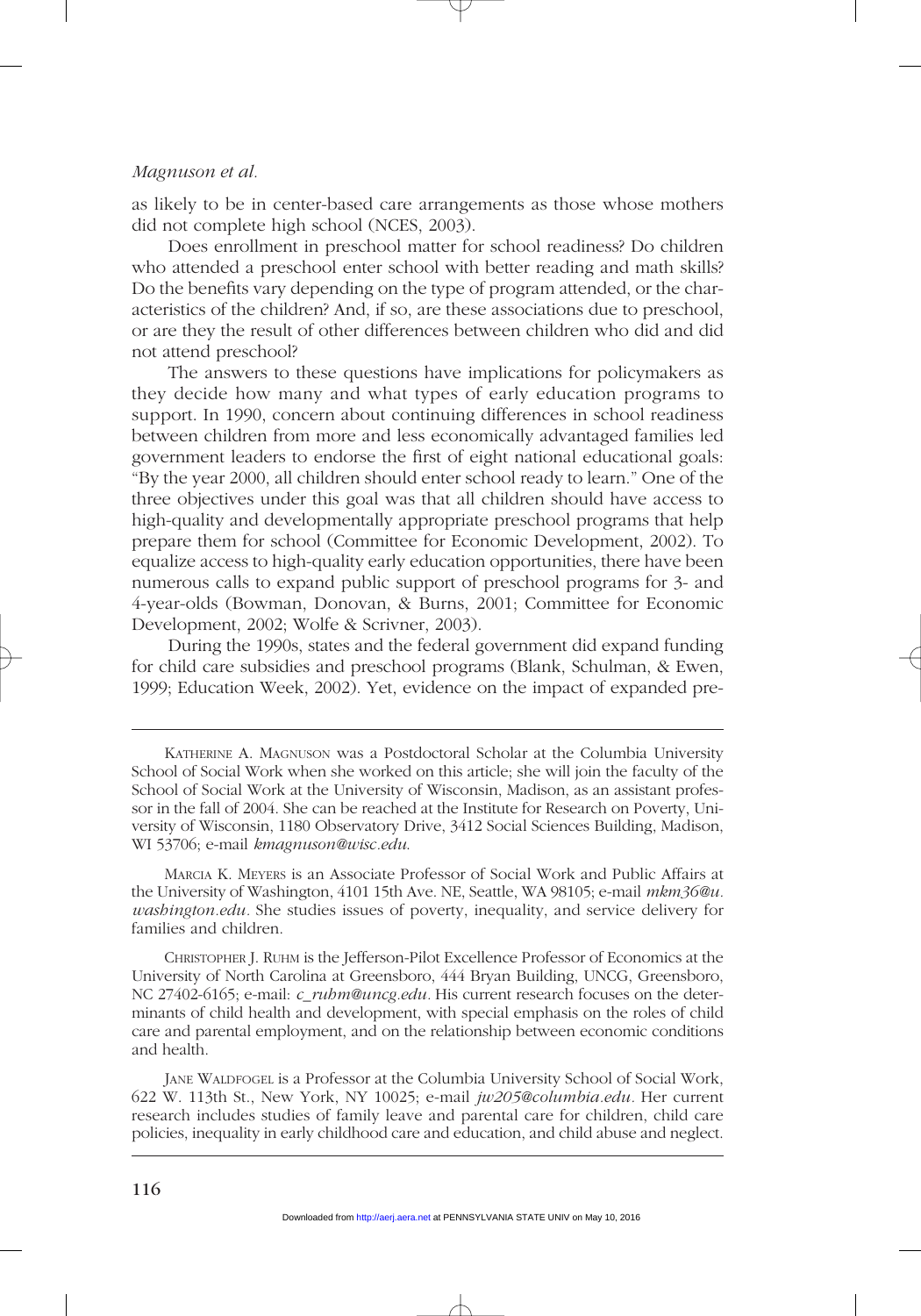school programs for school readiness remains very limited (Gilliam & Zigler, 2001). Although we know a great deal about the effects of model interventions, we know much less about the effects of the types of programs more typically provided to young children. Evidence is particularly lacking on prekindergarten programs, which have grown rapidly in recent years and now serve one in seven 4-year-olds (Gilliam & Zigler, 2001; U.S. General Accounting Office, 2000a, 2000b).

We address these questions using data from the newly available Early Childhood Longitudinal Study—Kindergarten Class of 1998–1999 (ECLS-K). The ECLS-K follows a large, nationally representative sample of children who attended kindergarten in the fall of 1998, collecting data on reading and math skills as well as a rich array of family and school characteristics. Data are available currently through the spring of 2000, when the children completed first grade. We use these data to estimate the effect of preschool enrollment in the year before kindergarten on children's reading and math scores during the fall of kindergarten, spring of kindergarten, and spring of the first grade. We distinguish between several different types of early education, including prekindergarten, and consider whether the effects of these programs differ for children from advantaged and disadvantaged families.

### Background

Children from economically disadvantaged families enter school with fewer academic skills than their more advantaged peers (although no less enthusiasm for learning), and substantial gaps in cognitive and academic competencies persist in later school years (Stipek & Ryan, 1997). Differences in children's early childhood experiences play a formative role in shaping school readiness and largely explain the skill gaps at school entry. Early in life, responsive and cognitively stimulating care fosters the language and cognitive skills that facilitate learning (Shonkoff & Phillips, 2000). Families facing economic constraints are limited in the quality and types of learning experiences they can provide for their children. Close to 40% of the associations between economic disadvantage and young children's lower academic performance are explained by the lower quality of home learning environments (Smith, Brooks-Gunn, & Klebanov, 1997).

Differential language learning opportunities in economically disadvantaged households, in particular, may have lasting consequences for children's language development (Hart & Risley, 1995; Hoff, 2003). In their study, Hart and Risley (1995) found that by the age of 3, children in families receiving welfare had vocabularies that were half as large as those of their more affluent peers, and the disparities persisted throughout childhood. The gap in language skills was fully explained by the lower quality and quantity of parental speech in families receiving welfare. Similarly, Hoff (2003) found that differences due to socioeconomic status in vocabulary growth over children's first 3 years of life were fully accounted for by the quality and quantity of vocabulary used by their mothers.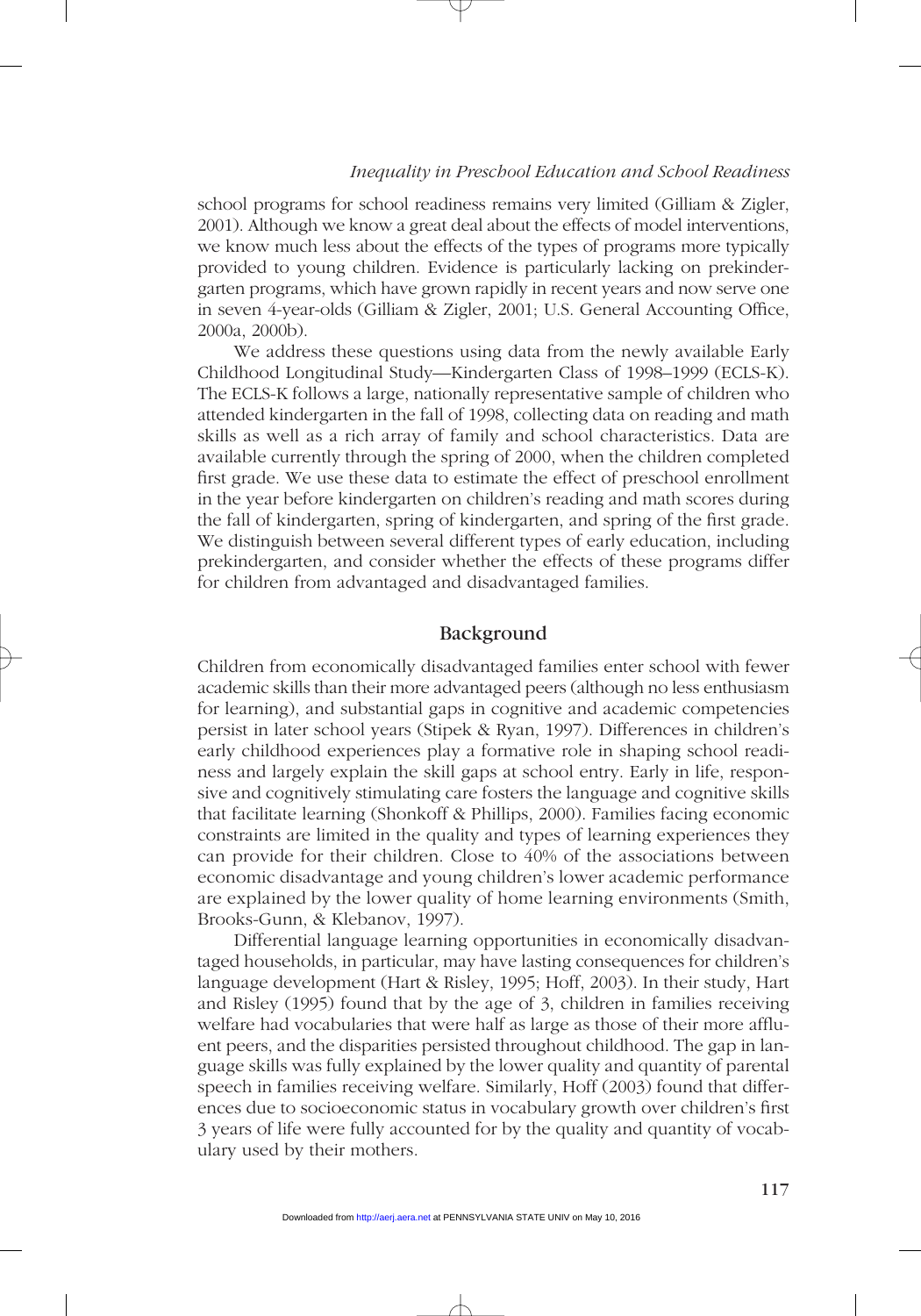Not only are children from economically disadvantaged families less likely to experience stimulating learning opportunities in their home environments, they are also less likely to be enrolled in early education programs and centerbased child care. Indeed, the gap in enrollment between low- and highincome 4-year-old children was close to 25 percentage points in 2000 (50% vs. 75%; Meyers, Rosenbaum, Ruhm, & Waldfogel, in press). The expense of center-based care clearly plays a role in producing these gaps. With the average cost of full-time private preschool or center-based care in recent years estimated at \$4,000 to \$6,000 per year (Blank et al., 1999), early education or formal child care arrangements are prohibitively expensive for many lowincome families, for whom such care would often represent as much as a quarter of their total household income (Blank et al., 1999).

Concerns that children from low-income or less educated families may be "doubly disadvantaged" (Meyers et al., in press) by being less likely to receive stimulating care at home and less likely to be enrolled in educationally oriented care outside the home have led policymakers to fund early education and child care programs targeted toward these children (Adams & Rohacek, 2002; Farran, 2000). One recent response has been the creation of prekindergarten programs, early education programs funded by local school districts (Ripple, Gilliam, Chanana, & Zigler, 1999). Prekindergarten has emerged into an arena that already includes several types of early childhood education and care programs such as Head Start, preschools, nursery schools, and center-based day care centers. Although policymakers treat early education and child care as separate programmatic entities, early childhood experts argue that high-quality care and education involve the same key components: physical safety, warm and responsive child-caregiver interactions, and cognitively stimulating learning opportunities (Adams & Rohacek, 2002). Next, we provide a brief overview of these early education programs, as well as informal child care programs, and discuss what prior research reveals about their impacts on school readiness.

### Prekindergarten Programs

Prekindergarten programs provide a year (or two) of education, funded by public schools, prior to entry into kindergarten. They are primarily funded by states and local school districts, although the latter also use federal Title I and disability services funds for these programs. Since 1990, overall state funding for prekindergarten has increased 250% to approximately \$1.9 million (Education Week, 2002). However, spending varies widely across states. In 2000, 39 states had prekindergarten initiatives, but fewer have made substantial per capita investments—Connecticut, Georgia, Illinois, Kentucky, Massachusetts, Ohio, and Oklahoma (Education Week, 2002; Ripple et al., 1999; Schulman, Blank, & Ewen, 1999).1 Nationwide, approximately 14% of 4-year-olds are enrolled in school-based general education prekindergarten programs (Smith, Kleiner, Parsad, Farris, & Green, 2003).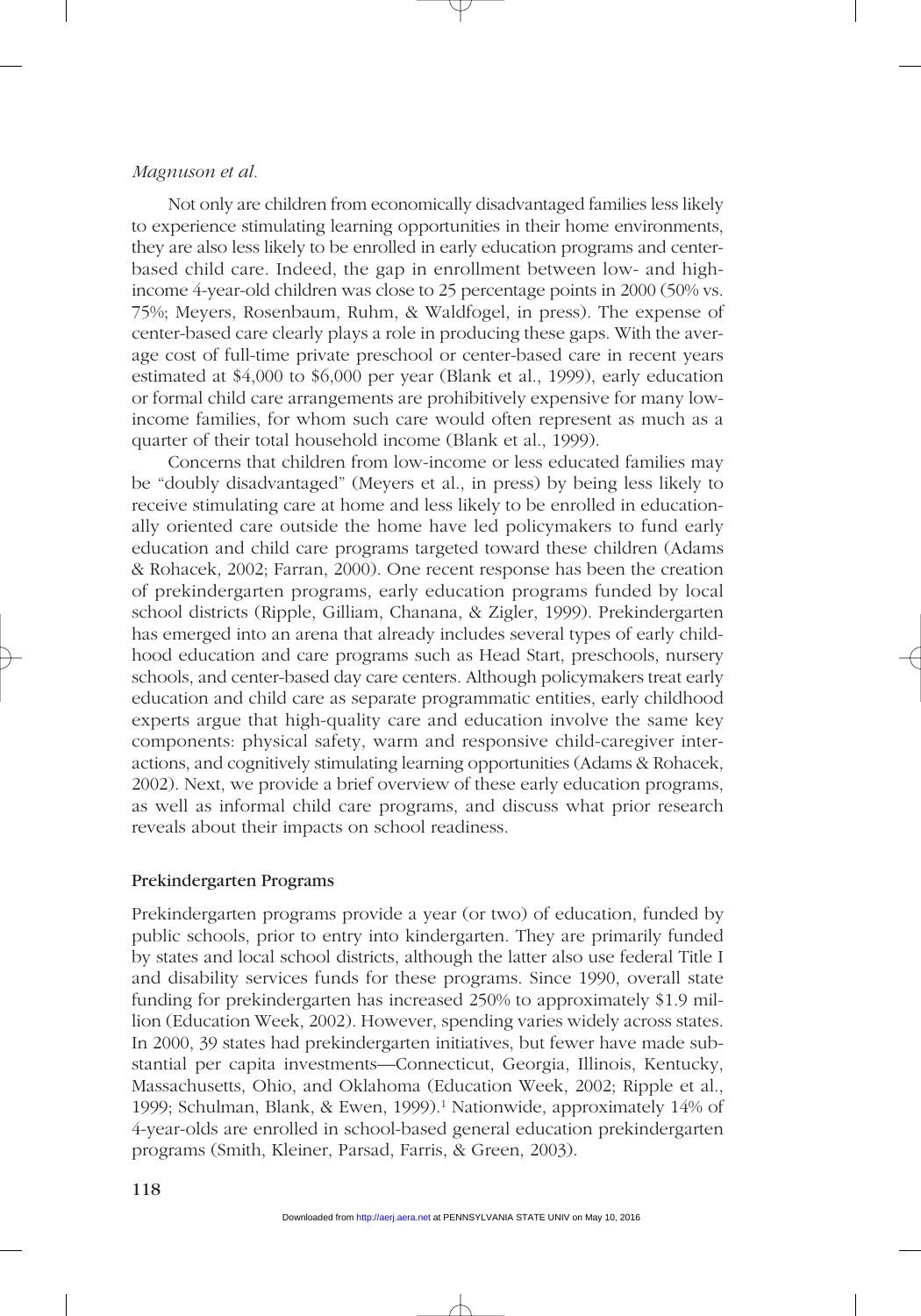Prekindergarten is usually (but not always) a part-day educational program located within public schools. Typically, some additional services are offered, including meals and transportation, but few programs provide a full array of comprehensive services such as health screenings (Ripple et al., 1999; Schulman et al., 1999). States also directly fund, and school districts may subcontract with, other programs to provide early education. Data on the exact number of children served in local schools are not readily available, but a summary provided by Schulman and colleagues (1999) suggests that the majority of state-funded prekindergarten programs are located in elementary schools, even if state regulations allow multiple agencies to provide services.<sup>2</sup> School-based programs seem to be particularly prevalent in states with substantial investments in prekindergarten. For example, 90% of Illinois children attending prekindergarten are in school-based programs, along with 81% in Ohio and 44% in Georgia. A recent nationally representative study of public elementary schools conducted by NCES (Smith et al., 2003) revealed that 35% of public schools have prekindergarten programs located on their campus.

Nearly all state and local prekindergarten initiatives target children deemed in need of early education owing to their families' economic disadvantage, or other recognized risk factors such as limited English proficiency (Ripple et al., 1999; Schulman et al., 1999). Consequently, public schools with a high proportion of students from ethnic and racial minority groups and children eligible for free or reduced-price lunches, as well as those in large cities, are more likely to have prekindergarten programs than other schools (Smith et al., 2003). However, being eligible does not guarantee access to these programs, with most states serving less than half of their target population (Gilliam & Zigler, 2001). In Georgia, which provides universal prekindergarten to all children wishing to enroll, only 52% of 4-year-olds were in prekindergarten during 2000–2001 (State of Georgia, Office of Educational Accountability, 2003).

One way to judge the quality of an early childhood program is by measuring structural components associated with higher quality caregiving. Child-staff ratios, class sizes, and caregiver education are important determinants of quality of care (National Institute of Child Health and Human Development [NICHD] Early Child Care Research Network, 2002a; Phillips, Mekos, Scarr, McCartney, & Abbott-Shim, 2001). Data on these indicators suggest that prekindergarten appears to provide relatively high-quality care (Ripple et al., 1999). Most state prekindergarten initiatives set guidelines for class size and child-to-caregiver ratios that meet or exceed recommendations of the National Association for the Education of Young Children (NAEYC, a leading group of experts in the field). An NCES study (Smith et al., 2003) of prekindergarten programs in public schools showed that the average size of general education prekindergarten classes was well within NAEYC guidelines. In addition, the study revealed that 86% of school-based prekindergarten teachers had a 4-year college degree, more than twice the rate of college degrees among center-based care program workers. Prekindergarten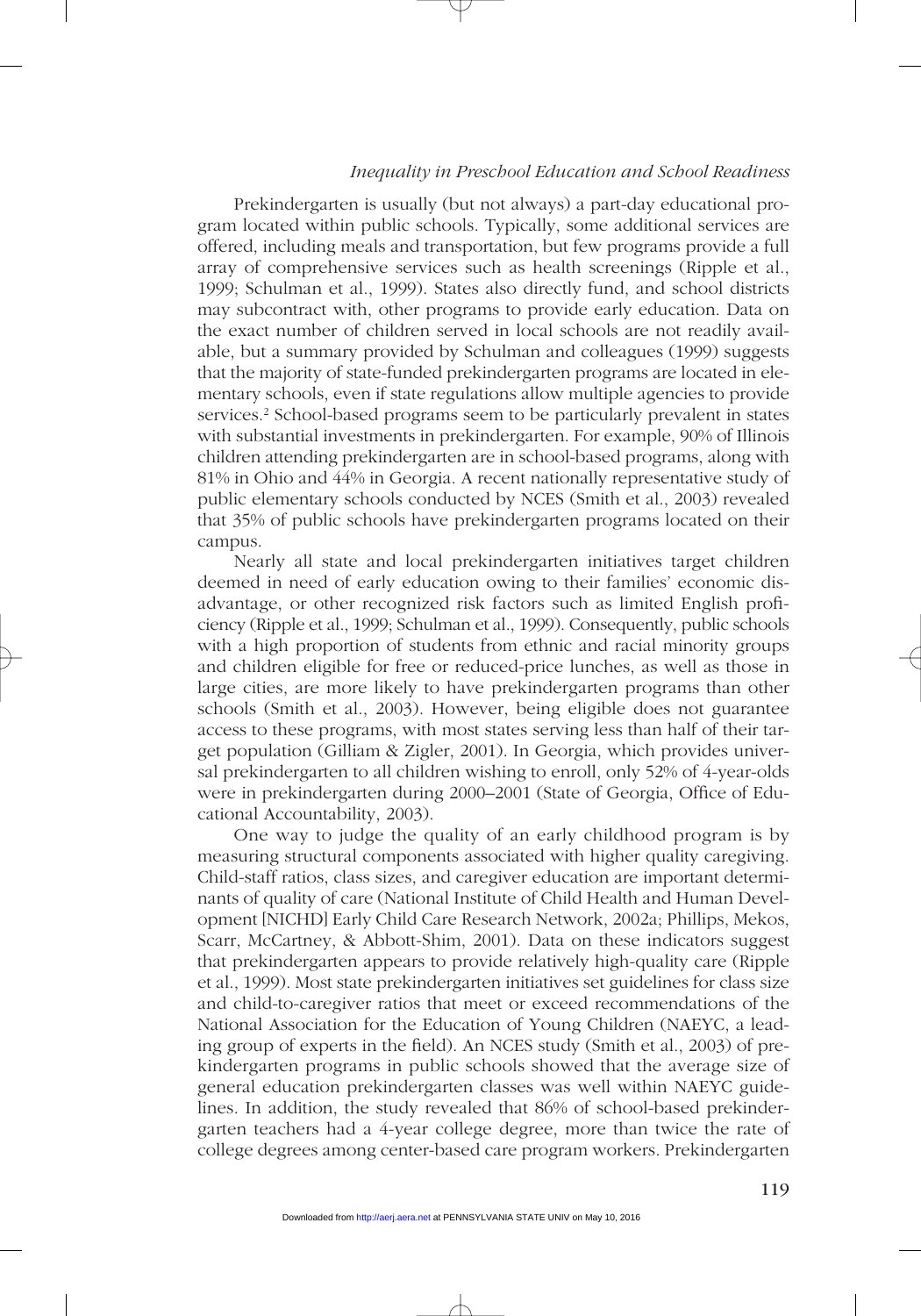teachers' pay was also more likely to be commensurate with that of elementary school teachers (82% received public school teacher salaries) and considerably higher than that of other child care workers (Blau, 2001).

### Head Start

Head Start is a federally funded early education program for children from low-income households and children with developmental delays or disabilities. In operation since 1965, Head Start serves primarily 3- and 4-year-old children (although a small Early Head Start program began serving children under age 3 in 1995). In 2002, federal funding of close to \$6.3 billion was provided to local community-based Head Start grantees. By the late 1990s, 16 states were providing supplementary funding to Head Start programs (Schulman et al., 1999). In 2001, about 12% of children nationwide were enrolled in Head Start, representing slightly more than half of those eligible (Currie & Neidell, 2003). The vast majority of Head Start programs operate part-time and part-year, but efforts are being made, in coordination with other community services, to provide wrap-around (full-day) care to meet the needs of working parents.

Head Start is unique in its focus on health and nutrition programming, social services, and parent involvement along with educational programming (Ripple et al., 1999). Such a comprehensive approach to service delivery may be key to promoting school readiness across multiple developmental domains for these children (Ripple et al., 1999; Takanishi & DeLeon, 1994; Zigler & Styfco, 1994). Funding of Head Start programs is contingent on meeting set federal performance guidelines. Each center undergoes an on-site review at least once every 3 years based on 24 program performance measures related to the multiple program components. Although about 85% of reviewed centers met the standards of adequate care in 2000 (Head Start Bureau, 2002), experts worry that low pay and low levels of provider education constrain program quality (Ripple et al., 1999; Zigler & Styfco, 1994).

### Preschools, Nursery Schools, and Day Care Centers

The primary purpose of traditional preschools and nursery schools is to provide early education experiences to 3- and 4-year-olds. These programs are often part-day and part-week, although with increasing numbers of parents working they are serving children for longer hours and providing wraparound (full-day) care. Typically, these programs are privately funded forprofit or nonprofit enterprises, and children's participation is based on a fee (Hinkle, 2000). Center-based day care programs, in contrast to preschools, are typically available 9 to 10 hours a day, 5 days a week, and the facilities may serve children of all ages. Like preschools, these programs are usually privately funded for-profit or nonprofit programs, and participation is fee based (Hinkle, 2000).

The federal government does not directly fund preschools or day care centers, but it does subsidize child care costs (including preschool fees) for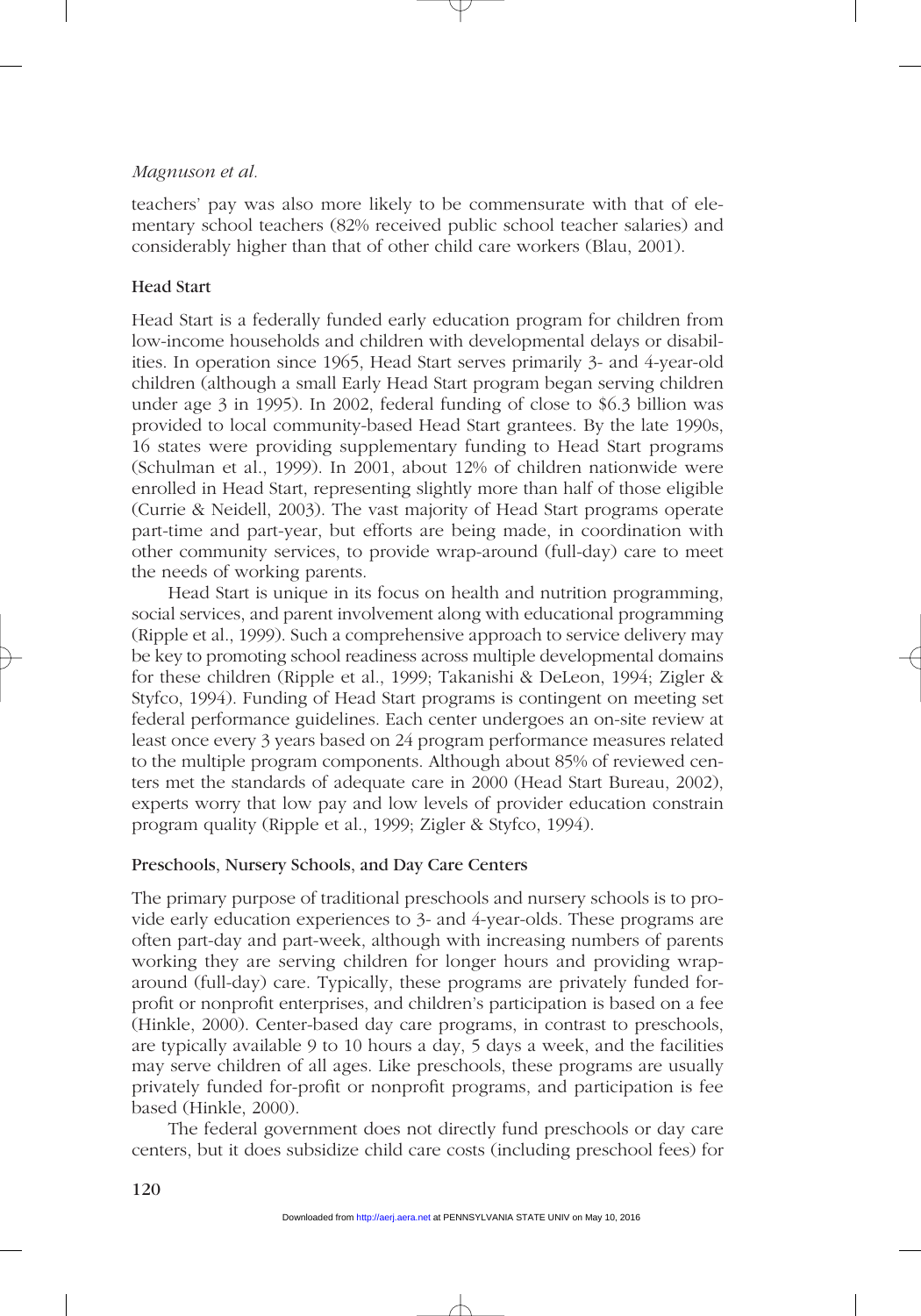families with low incomes. Public support of child care subsidies is intended to promote employment among families with low incomes (Adams & Rohacek, 2002). Federal funding is provided mainly through two block grants, the Child Care and Development Fund (CCDF) and Temporary Assistance for Needy Families (TANF). States are allowed to use CCDF monies to assist working families with incomes up to 85% of the state median income, although most set much lower eligibility thresholds. TANF funds are intended to assist families transitioning off welfare but can also be transferred to CCDF programs. In 2002, total federal and state CCDF funding amounted to \$6.8 billion, more than half of which was spent on center-based child care (Child Care Bureau, 2003). However, as with other types of publicly funded early education and care, assistance falls far short of need. In 1998, fewer than 15% of eligible families received federal child care subsidies, and a third of states had waiting lists (Ewen, Blank, Hart, & Schulman, 2002).

The federal government does not regulate these programs, and state regulations vary widely in terms of both stringency and enforcement (Adams & Rohacek, 2002; Helburn & Bergmann, 2002). As noted, one way to measure quality is through structural features of programs such as child-to-staff ratios and teacher education. Quality ranges across settings, but overall indicators of structural features of center-based care suggest that quality is probably just "mediocre" (Helburn & Bergmann, 2002; Smolensky & Gootman, 2003). A second, arguably better method is direct assessment by trained observers who rate the quality of the learning environment and child-caregiver interactions. Using these observational measures, studies have shown that few center-based programs are of high quality and that quality is low for a substantial proportion (for recent reviews, see Blau, 2001; Helburn & Bergmann, 2002; Smolensky & Gootman, 2003). The Cost, Quality, and Child Outcomes Study, conducted in 1993, revealed that only 24% of centers serving preschool-aged children provided good or developmentally appropriate care, while 10% were rated as being of poor quality; positive child-caregiver interactions were observed in fewer than half (Helburn, 1995). Data from the NICHD Study of Early Child Care suggest similarly low rates of positive childcaregiver interactions in center-based care (NICHD Early Child Care Research Network, 2002a, 2002b).

#### Other Child Care Arrangements for Preschool-Aged Children

The early education and center-based programs described thus far are distinct from many types of informal child care that children may receive prior to school entry. These other settings include care provided by family child care providers, babysitters, or relatives. Informal child care is widely used for children under age 3, but it is still common for 3- and 4-year-olds as well. In the NICHD Study of Early Child Care, 45% of 4-year-olds were in some type of informal care for 10 or more hours a week, and care by grandparents was the most common (17% of children; NICHD Early Child Care Research Network, 2002b). Overall, young children from families in poverty are only slightly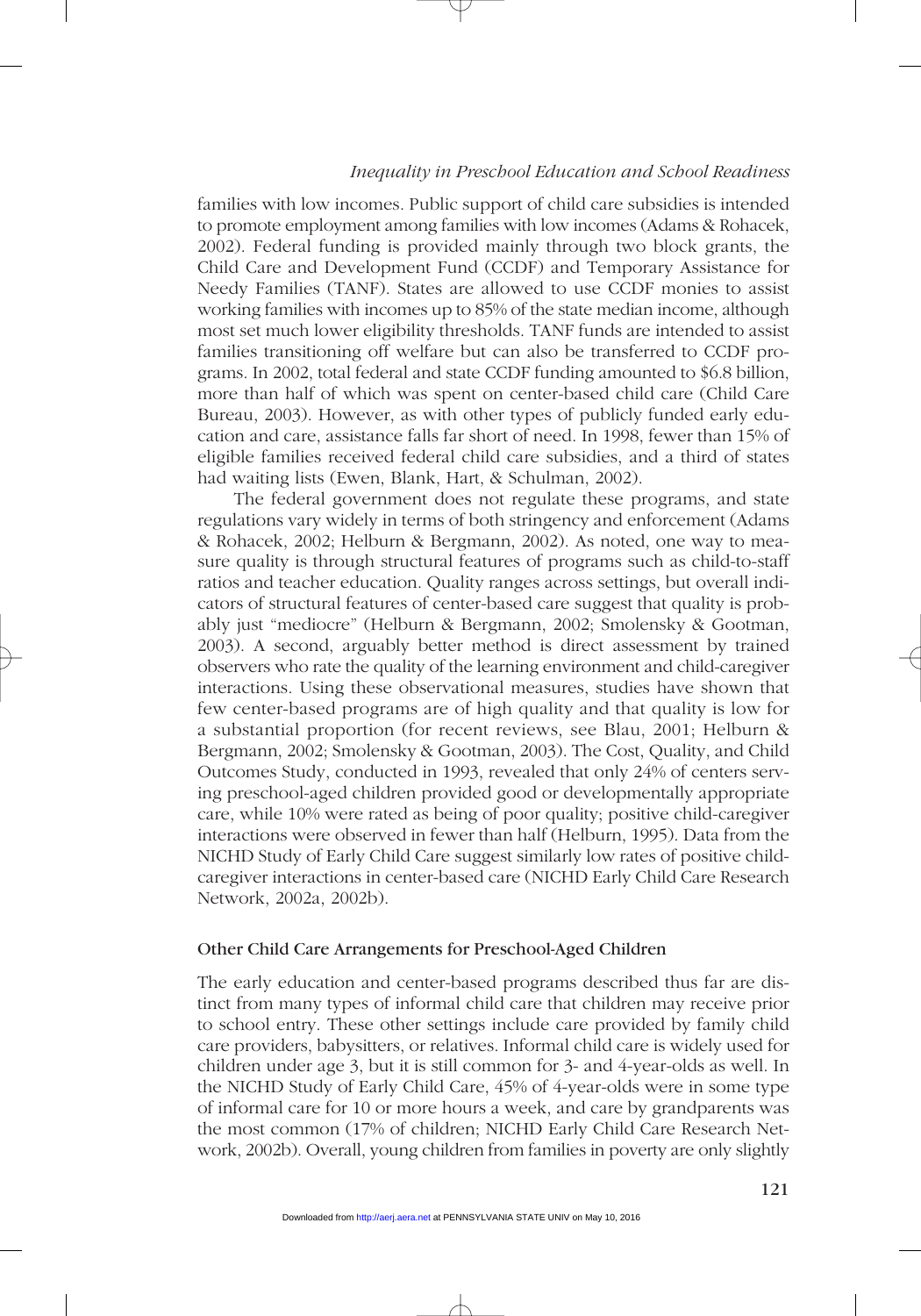more likely to be in informal care arrangements than children from more affluent families, but these children experience different types of informal care. Children from families with low incomes are more likely to be in a relative's care and less likely to be in the care of a nonrelative (e.g., babysitter or nanny) (34% vs. 24% for relative care; 6% vs. 13% for nonrelative care; Meyers et al., in press).

Informal child care may also be subsidized for low-income families, if they and the providers meet specified eligibility requirements set by states (Blank et al., 1999). As in the formal sector, state regulations and program quality vary widely (for reviews, see Blau, 2001; Helburn & Bergmann, 2002; Smolensky & Gootman, 2003). For example, a study of informal care (relative and family child care) conducted by researchers from the Families and Work Institute showed that only one in 10 providers was rated as providing good care, while about a third offered inadequate care (Galinsky, Howes, Kontos, & Shinn, 1994).

#### Prior Research on the Effectiveness of Early Education and Care

The extent to which center-based child care programs provide developmentally appropriate educational learning opportunities is difficult to determine. Prior studies typically have categorized different types of preschool and center-based care programs together. The large disparities in quality and design across programs make it difficult to tease out effects for specific types of programs and to generalize from one study to another.

Noting these limitations, what does prior research reveal about the effects of different types of preschool programs? Certainly, the benefits to children's academic outcomes from high-quality intensive early education interventions are well documented. Recent comprehensive reviews of experimental evaluations of high-quality early-childhood education programs provided to children from at-risk groups conclude that these programs improve children's short-term cognitive and language development and long-term academic achievement and reduce special education placement and grade retention (see Barnett, 1995; Brooks-Gunn, 2000; Farran, 2000; Karoly et al., 1998; Schweinhart, Barnes, & Weikart, 1993; Vandell & Wolfe, 2000; Waldfogel, 2002).

Consider the Carolina Abecedarian Project, which provided high-quality care for the first 5 years of children's lives. The program operated full-time and full-year, with exceptionally low child-to-staff ratios and a curriculum that emphasized children's language development. Follow-up studies showed that children in the Abecedarian program outperformed a comparison group of children on IQ tests at ages 8 and 15 (Campbell & Ramey, 1995; Ramey et al., 1999). These effects were substantial, nearly one third of a standard deviation. In addition, by age 21 those in the Abecedarian program were more likely to have gone on to college than those in the comparison group (Campbell, Ramey, Pungello, Sparling, & Miller-Johnson, 2002).

Conversely, it is not clear whether more typical early education programs provide benefits to children, particularly children from disadvantaged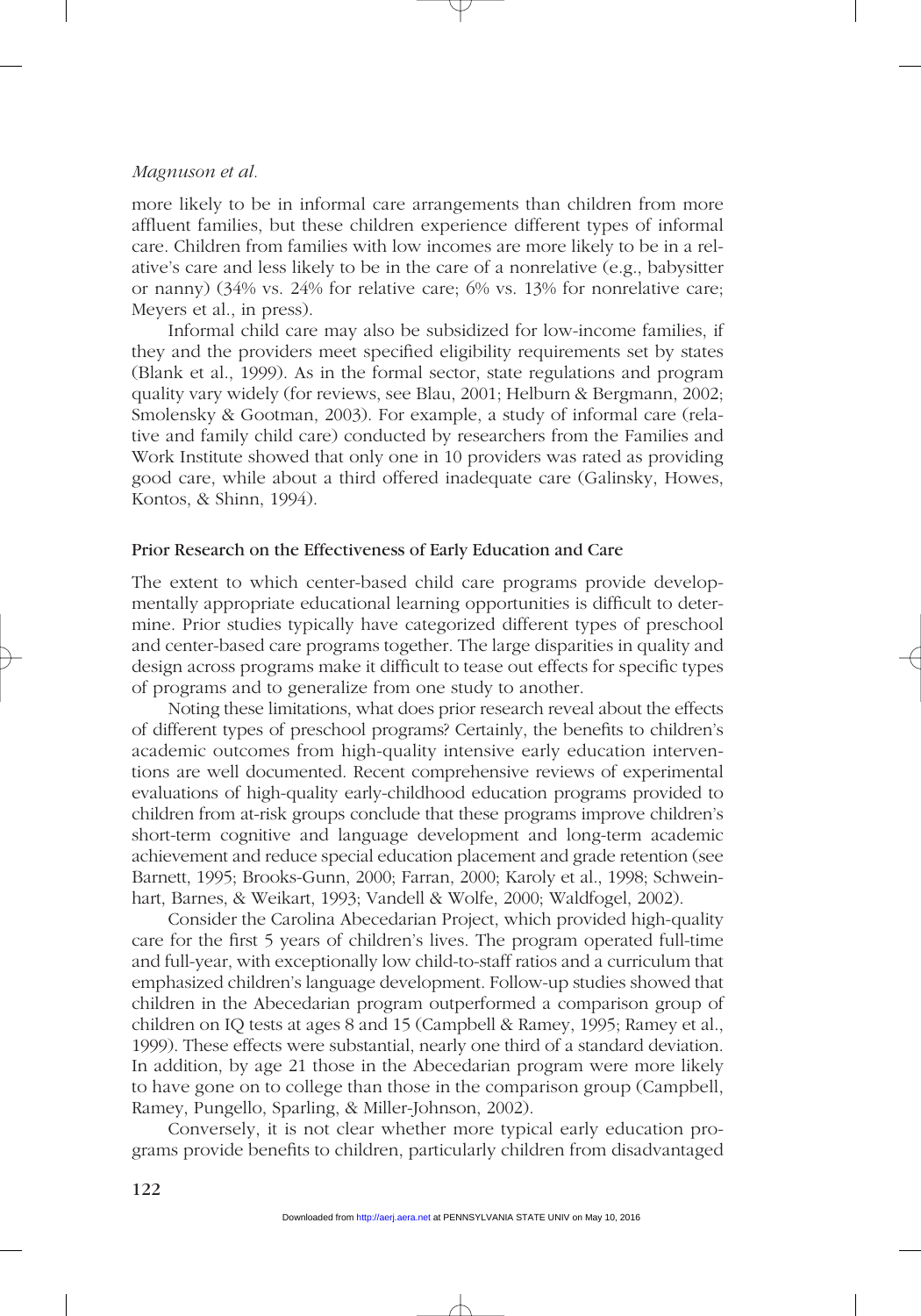backgrounds. Lacking experiments, researchers have used naturally occurring variation in child care arrangements to assess the impacts on child outcomes. These nonexperimental studies have the well-known disadvantage of not being able to control for unobserved factors associated with differential selection into alternative modes of care. Moreover, analyses often include only a few controls for potential selection factors, raising the possibility that the resulting associations are spurious rather than causal (Blau, 2001).

Gilliam and Zigler's (2001) review of 13 evaluations of state preschool programs revealed consistent evidence of a modest positive effect of programs on children's school readiness at kindergarten entry, but not first grade. However, findings from any given review are only as good as the quality of the studies included, and methodological flaws in the state evaluations led Gilliam and Zigler (2001) to suggest that their results add more to an understanding of how the evaluations were conducted than of the effects of the programs.

An exceptionally good study is Reynolds's (1994) evaluation of a schoolbased publicly funded preschool and early school follow-on program for African American children from families with low incomes in Chicago. The part-day preschool program emphasized early language development and parent involvement and offered comprehensive services such as meals and health screenings. Accumulated evidence points to preschool participation as a factor contributing to the program's large, positive, and long-lasting effects on children's reading and math achievement and subsequent high school graduation (Reynolds, 1994; Reynolds, Temple, Robertson, & Mann, 2001). However, Reynolds (1994) argues that the key to the program's success is the combination of early education and several years of follow-on services.

Nevertheless, the bulk of the evidence suggests that attending centerbased care, including preschools, during the third and fourth years of life promotes children's academic outcomes and cognitive development (Barnett, 1995; Meyers et al., in press; Smolensky & Gootman, 2003). Evidence from the NICHD Study of Early Child Care confirms that children who spent a greater proportion of time in center-based care arrangements over the first 5 years of life had higher language and memory skills, even after controlling for the amount and quality of nonmaternal care children experienced (NICHD Early Child Care Research Network, 2002b). More recently, the NICHD Study of Early Child Care demonstrated that center-based care during the third and fourth years of life is particularly beneficial for children's cognitive development and academic skills; furthermore, children with the lowest scores on a measure of cognitive ability gain the most from center-based care (NICHD Early Child Care Research Network, 2003). However, the studies just mentioned did not distinguish between different types of center-based care programs or provide separate estimates for children from disadvantaged backgrounds.

The Head Start program has been extensively studied with nonexperimental research designs. (An experimental evaluation is currently being conducted.) The research typically reveals small academic benefits from Head Start that fade out over time (Barnett, 1995; Lee, Brooks-Gunn, & Schnur, 1988;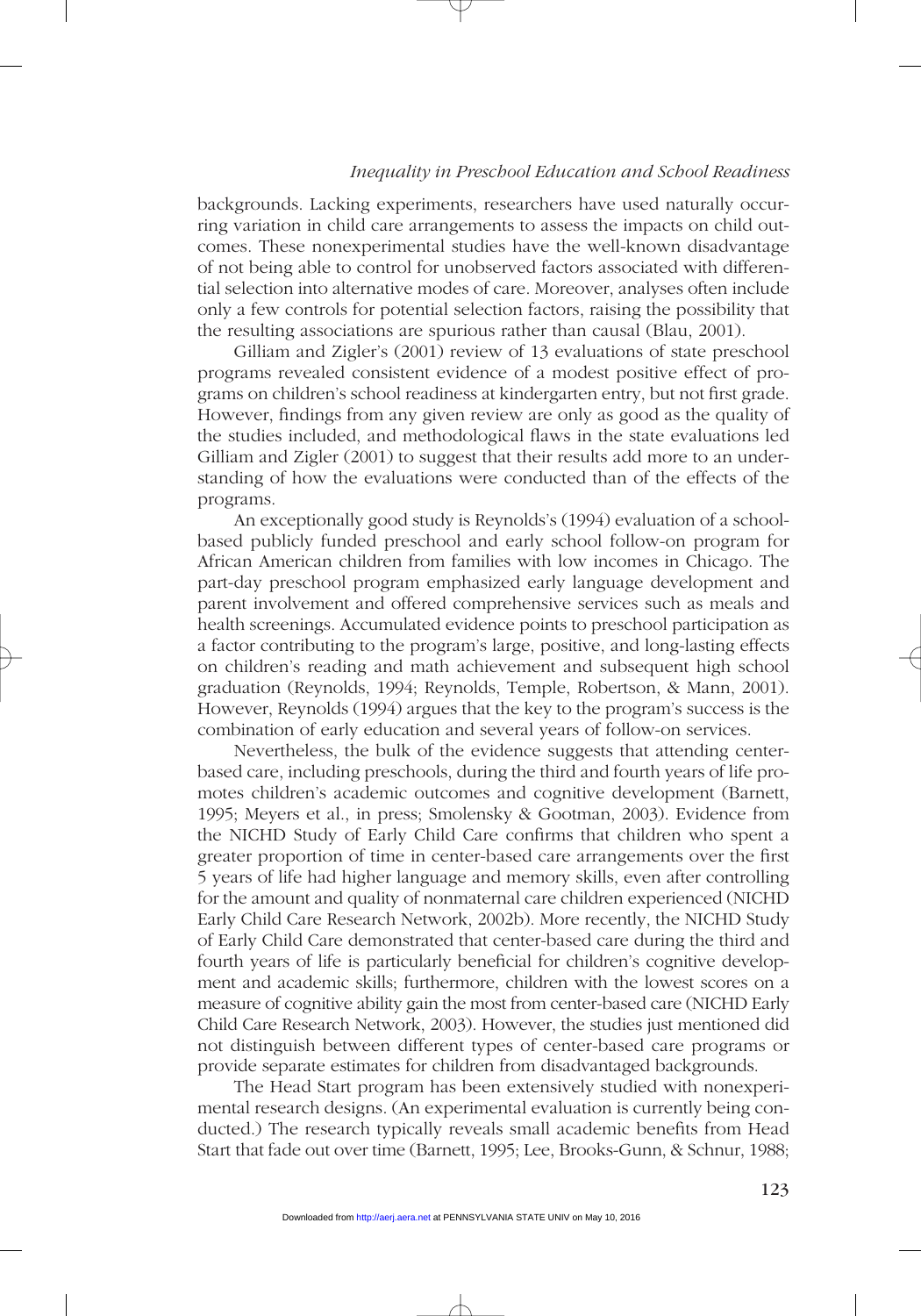Zigler & Styfco, 1994). However, selection bias is a major problem, and given the very disadvantaged nature of the Head Start population, finding an appropriate comparison sample is difficult. Studies that have addressed selection bias tend to show more positive and longer lasting academic benefits. For example, according to the sibling-based analyses of Currie and Thomas (1995) and Garces, Thomas, and Currie (2002), Head Start is associated with higher academic achievement several years after program completion.

Taken together, the prior research suggests that children enrolled in some form of preschool program perform better on academic tests upon school entry. However, questions about selection bias remain, and few studies include large samples of disadvantaged children or test for the differential effects of alternative types of early childhood education programs. These gaps in knowledge are important because studies of model intensive interventions may not generalize to the implementation of larger early education initiatives. In particular, prekindergarten programs, which currently serve a substantial and growing share of preschoolers, have not been analyzed in a rigorous manner.

Our analysis exploits a newly available data set that allows extensive controls for child, family, neighborhood, and school characteristics that may be correlated with preschool enrollment and school readiness. Using these data, we investigate three related questions. First, do children who experience center-based care (including prekindergarten programs and preschool) have higher levels of reading and math skills during kindergarten and first grade, and are they less likely to be retained in kindergarten? Second, are the effects particularly large for children from disadvantaged groups? Finally, are some types of center-based child care more beneficial than others?

### Data and Procedure

Data for the present study were derived from the ECLS-K, which, as mentioned, consisted of a nationally representative cohort of children attending kindergarten in the fall of 1998. Designed and carried out by the U.S. Department of Education, the ECLS-K collected data over children's first 2 years of school. We use data from the fall and spring of kindergarten and 1 year later, for most children, the spring of first grade. The study includes assessments of children's academic skills; surveys of parents, teachers, and school administrators; and observational ratings of school environments by study supervisors.

During each wave, a parent survey collected extensive data on child and family background characteristics and neighborhood of residence. Trained interviewers conducted the parent interviews by telephone primarily with the child's mother. If the mother was unavailable to be interviewed, another adult living in the child's household who was knowledgeable about the child's schooling completed the interview. Close to 7% of parent interviews were conducted in a language other than English, most of these in Spanish.

The teacher and administrator surveys were conducted as self-administered surveys; they were distributed and collected by study field supervisors.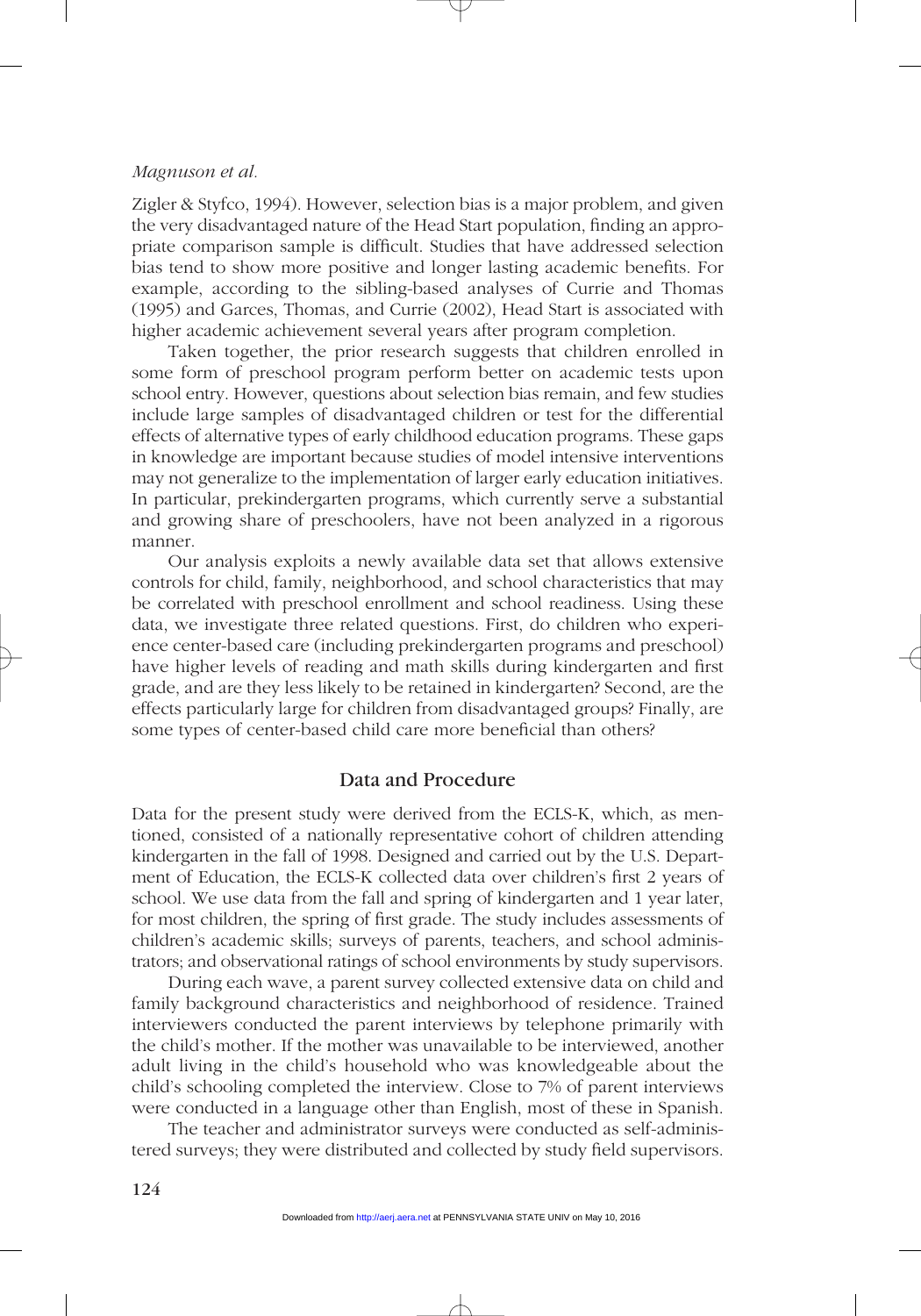In the fall and spring of kindergarten, teachers filled out questionnaires to provide information specific to each child in the study and all students in the classroom, as well as their own attitudes, education, and classroom practices. In the spring of kindergarten, school administrators, principals, or headmasters provided information about the school, student body, and school policies and practices, as well as their own background and training.

The sample analyzed consists of approximately 12,800 children who completed all three assessments and for whom we have parent-reported information about child care experiences in the year before kindergarten. Characteristics are provided in Table 1 for the full sample and separately for children in different types of child care.

#### *Table 1*

### **Selected Sample Characteristics, Mean Academic Skill Scores, and Rates of Grade Retention, Full Sample and by Child Care Arrangements in the Year Before Kindergarten**

| Child and family<br>characteristics    | Full<br>sample<br>$(n = 12,804)$ $(n = 2,124)$ $(n = 7,760)$ $(n = 1,395)$ $(n = 1,525)$ | Parental<br>care | Center-<br>based<br>care | Head Start | Other<br>non-<br>parental<br>care |
|----------------------------------------|------------------------------------------------------------------------------------------|------------------|--------------------------|------------|-----------------------------------|
| Math skills (mean)                     |                                                                                          |                  |                          |            |                                   |
| Fall kindergarten                      | 51.71                                                                                    | 49.55            | 53.78                    | 45.64      | 49.73                             |
| Spring kindergarten                    | 51.74                                                                                    | 50.23            | 53.55                    | 45.89      | 50.08                             |
| Spring first grade                     | 51.40                                                                                    | 50.18            | 52.93                    | 46.02      | 50.22                             |
| Reading skills (mean)                  |                                                                                          |                  |                          |            |                                   |
| Fall kindergarten                      | 51.02                                                                                    | 48.74            | 53.18                    | 45.07      | 48.62                             |
| Spring kindergarten                    | 51.74                                                                                    | 49.64            | 52.95                    | 46.03      | 49.81                             |
| Spring first grade                     | 51.40                                                                                    | 50.13            | 52.91                    | 46.27      | 50.25                             |
| Grade retention (%)                    | 8                                                                                        | 10               | 6                        | $\circ$    | 10                                |
| Black (%)                              | 15                                                                                       | 11               | 12                       | 41         | 13                                |
| Hispanic (%)                           | 12                                                                                       | 16               | 10                       | 15         | 15                                |
| Asian $(\%)$                           | 4                                                                                        | 5                | 4                        | 3          | 5                                 |
| Male $(\%)$                            | 51                                                                                       | 53               | 51                       | 48         | 50                                |
| Child age, fall<br>kindergarten (mean) | 5.72                                                                                     | 5.72             | 5.71                     | 5.71       | 5.70                              |
| Family income-to-needs<br>ratio (mean) | 3.28                                                                                     | 2.41             | 3.93                     | 1.26       | 2.87                              |
| Single-parent<br>household (%)         | 19                                                                                       | 14               | 17                       | 37         | 25                                |
| Percentage of sample                   | 100                                                                                      | 17               | 61                       | 11         | 12                                |

*Note.* Data are for children in the ECLS-K study. Math and reading skills are standardized scores  $(M = 50, SD = 10)$ . Child care categories are mutually exclusive but sum to more than 100% owing to rounding errors (see text for details). See Table A2 for definitions of sample characteristics.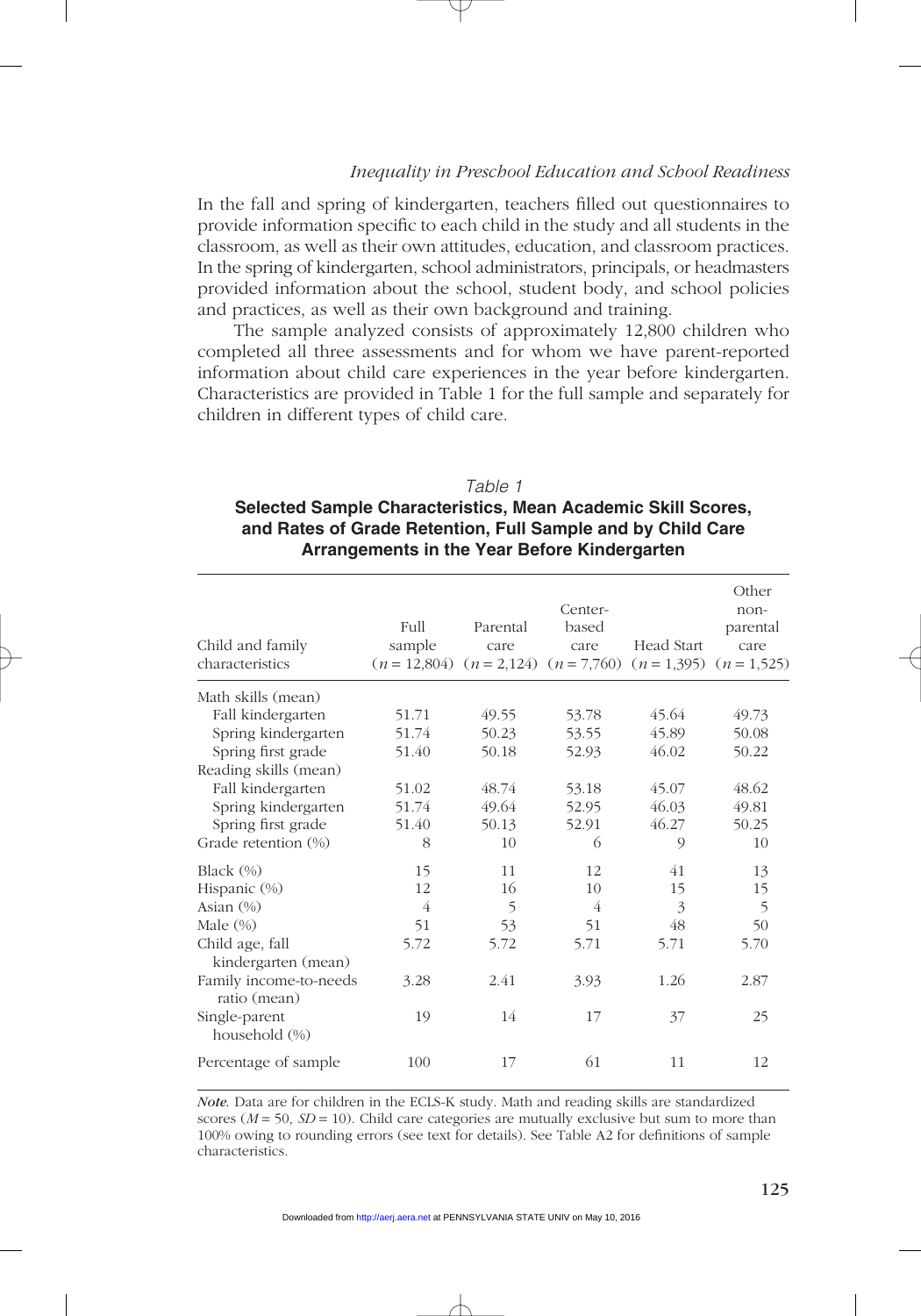#### Measures

#### Early Childhood Care and Education

During the fall of kindergarten, parents answered survey questions about their child's child care and educational experiences. They were asked whether their child had ever been involved in any of the following: center-based child care, relative care, nonrelative care, and Head Start. For children in these arrangements, parents indicated the age at which the child had first entered this type of care and whether the child participated in this type of care in the year before kindergarten. For child care during the year before kindergarten, parents answered additional detailed questions, such as the number of hours children were in care during a typical week.

From these responses, we created three dummy variables indicating whether the child participated in center-based child care, Head Start, or other nonparental child care in the year before kindergarten. Other nonparental care includes, for example, relative care (in or out of the child's home) and care provided by nonrelative babysitters. Of the children in nonparental care, more than two thirds were in only one type of care arrangement in the year prior to kindergarten (56% of the full sample), whereas less than a third were in two types of nonparental care (26% of the full sample) and about 1% were in all three types of nonparental care (less than 1% of the full sample).

For ease of interpretation and to more clearly isolate the effects of experiences in specific types of center-based care, we constructed mutually exclusive variables. A child who experienced both center-based and other nonparental care was placed in the center-based care category (35% of children in center care also experienced other nonparental care). Similarly, a child who had experienced both Head Start and other nonparental care was coded as having attended Head Start (41% of children in Head Start also experienced other nonparental care). Finally, children in both Head Start and center-based child care were categorized according to the type of care in which they spent the greatest number of hours per week (17% of Head Start children also experienced center-based care).3

The distribution of our sample across these child care and early education categories is presented in Table 1. The vast majority of children (83%) received some nonparental care in the year prior to kindergarten. Center-based child care was the most common (61%), with similar proportions of children in Head Start and other nonparental care arrangements (about 11% each).

In analyses, we further distinguish among three types of center-based care. Parents reporting that their children had been in center-based care in the year before kindergarten identified whether the program was primarily a preschool, nursery school, prekindergarten, or day care program (response categories were mutually exclusive). Because only 2.5% of parents reported that their child attended a nursery school program, this category was combined with the preschool category (9.8%). The percentages of children in each type of program are documented in the Appendix (Table A1).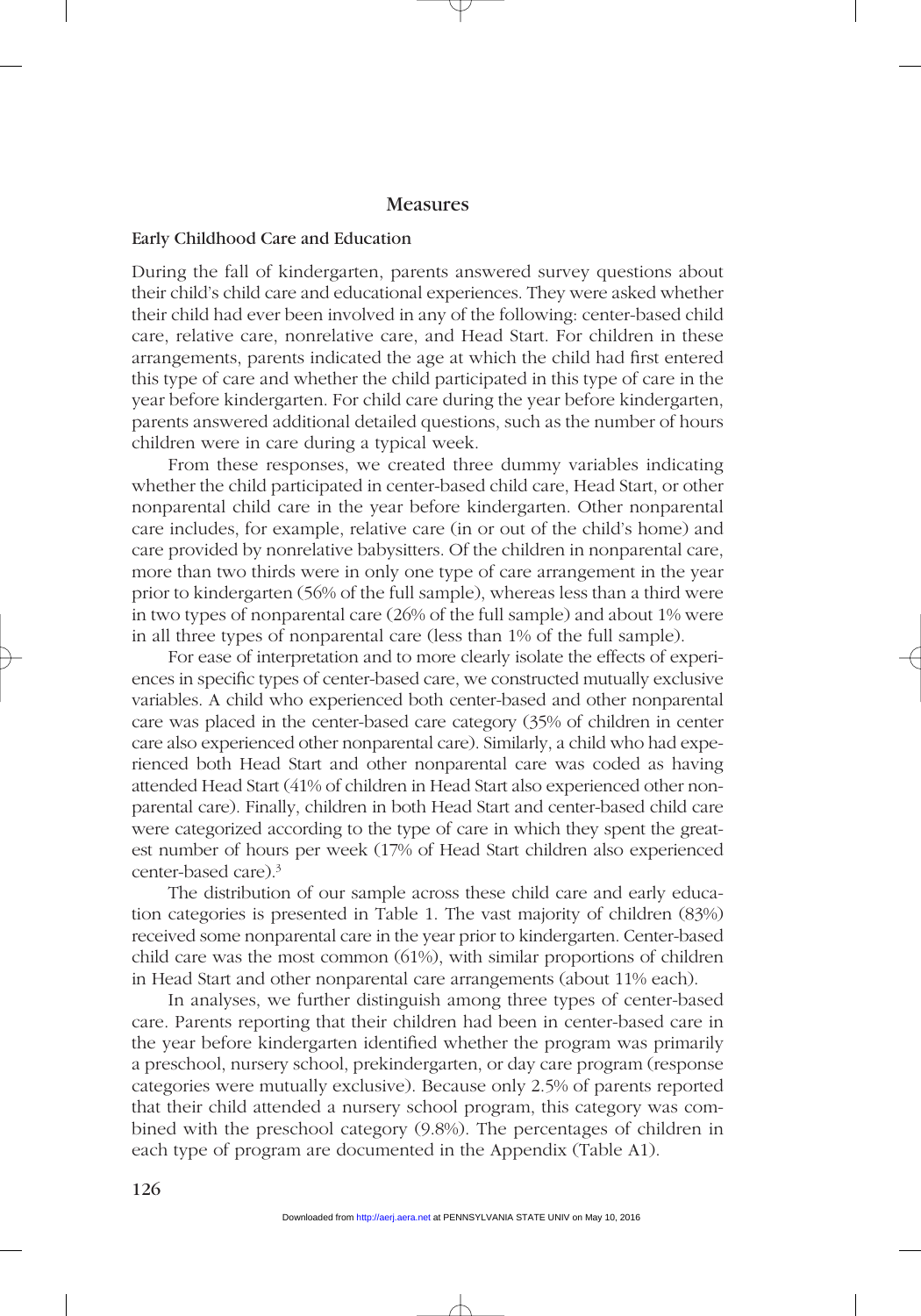The participation rate in prekindergarten programs (17%) closely matches recent estimates of the percentage of 4-year-old children in prekindergarten programs in public schools (14%) provided by Smith et al. (2003), suggesting that parents correctly reported their children's participation in this type of program. However, parents were not given guidelines in the interview about how they should distinguish between these types of programs. Consequently, we do not know how parents defined the preschool, nursery school, or day care categories or whether parents' definitions were consistent. This uncertainty raises the possibility of measurement error, which would likely attenuate associations between these types of center-based care and children's outcomes.

#### Reading and Math Skills

During the fall and spring of kindergarten and the spring of first grade, children's math and reading skills were assessed during one-on-one testing sessions. A brief language screener was given to 8% of children who were identified by teachers or school records as having a non-English language background. About 42% of children who completed the screener (3% of the overall sample) scored below the cut point and received a reduced version of the assessments. The sample analyzed is limited to children who passed the screener and completed both the reading and math assessments.

The skills tests were conducted in a two-step process. Children were first given a common set of questions as a routing section with 12–20 items covering a broad range of difficulty. The second set of questions differed in regard to difficulty (high, medium, low), with children administered these sections based on their performance on the first set of questions. This measurement approach maximizes measurement accuracy and minimizes the length of the assessments. Scores were computed only for children who answered at least 10 questions in both sections of the test.

Because children did not answer the same questions, the resulting score was calculated through the use of item response theory, in which patterns of right, wrong, and missing answers as well as the difficulty of questions are used to place each child on a continuous ability scale. The resulting latent score is an estimate of the number of questions that the child would have correctly answered had he or she taken all available items.

The math and reading skill measures used as outcomes are transformations of the latent ability scores into standardized *t* scores with a mean of 50 and a standard deviation of 10 (based on the full sample distribution). Consequently, the scores indicate children's ability relative to their peers, and dividing regression coefficients by 10 creates estimates of program effect sizes. Average math and reading *t* scores at each assessment are reported in Table 1.

The assessments were created specifically for the ECLS-K study by a team of experts, and some items were adapted from existing instruments such as the Peabody Individual Achievement Tests–Revised and the Woodcock-Johnson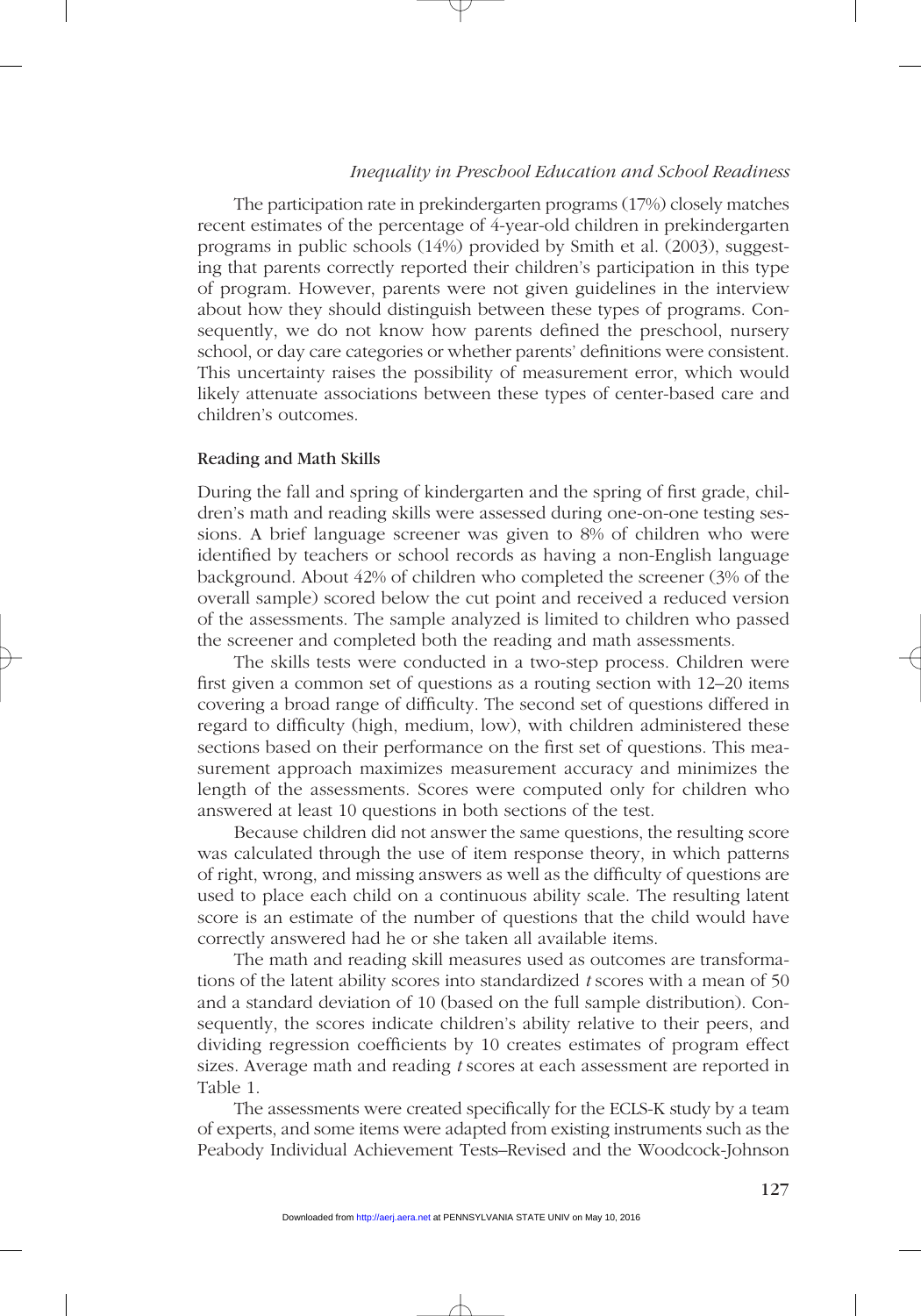Psycho-Educational Battery–Revised. The assessments included both multiplechoice and open-ended questions, and practice items were given for each type of question format. Children were instructed to answer questions verbally or by pointing. Interviewer assessment materials included an easel with small pictures, letters, words, short sentences, numbers, and number problems. Test reliabilities, calculated on the basis of the variance of repeated estimates for the latent scores, were quite high for both the math and reading assessments (between .92 and .95 for all assessments).

The reading test contained 72 questions that assessed knowledge of letters and word recognition, beginning and ending sounds, vocabulary, and passage comprehension. The reading assessments covered five proficiency levels: (a) identifying uppercase and lowercase letters by name, (b) associating letters with sounds at the beginning of words, (c) associating letters with sounds at the end of words, (d) recognizing common words by sight, and (e) reading words in context.

The math test consisted of 64 items that evaluated children's understanding of numbers, geometry, and spatial relations. Similar to the reading assessment, the math assessment covered five levels of proficiency: (a) identifying one-digit numerals, counting up to 10 objects, and recognizing geometric shapes; (b) reading all one-digit numerals, counting beyond 10, recognizing a sequence of patterns, and using nonstandard units of length to compare objects; (c) reading two-digit numerals, recognizing the next number in a sequence, identifying ordinal positions of objects, and solving a simple word problem; (d) solving simple addition and subtraction problems; and (e) solving simple multiplication and division problems and recognizing more complex number patterns.

## Grade Retention

Data collected in the fall of 1998 indicated whether the child was in kindergarten for the first time or was repeating kindergarten. In the spring of 2000, data were collected on the child's grade placement. If either source of information indicated that the child had repeated kindergarten rather than progressing directly into first grade, the child was coded as having been retained. Overall, about 7.5% of children were retained in kindergarten: 4% repeated kindergarten in the fall of 1998, and 3% repeated kindergarten in the fall of 1999.

### **Covariates**

Covariates include data from parent, teacher, and administrator surveys as well as a facility checklist completed by the study's field supervisors. These variables are described subsequently, and they are outlined in detail in the Appendix (Table A2). Because values of covariates were sometimes missing, a set of missing data dummy variables was constructed  $(1 = \text{missing}, 0 = \text{not}$ missing), and the missing values were replaced with a value of zero. This procedure allowed children to be included in analyses despite missing values.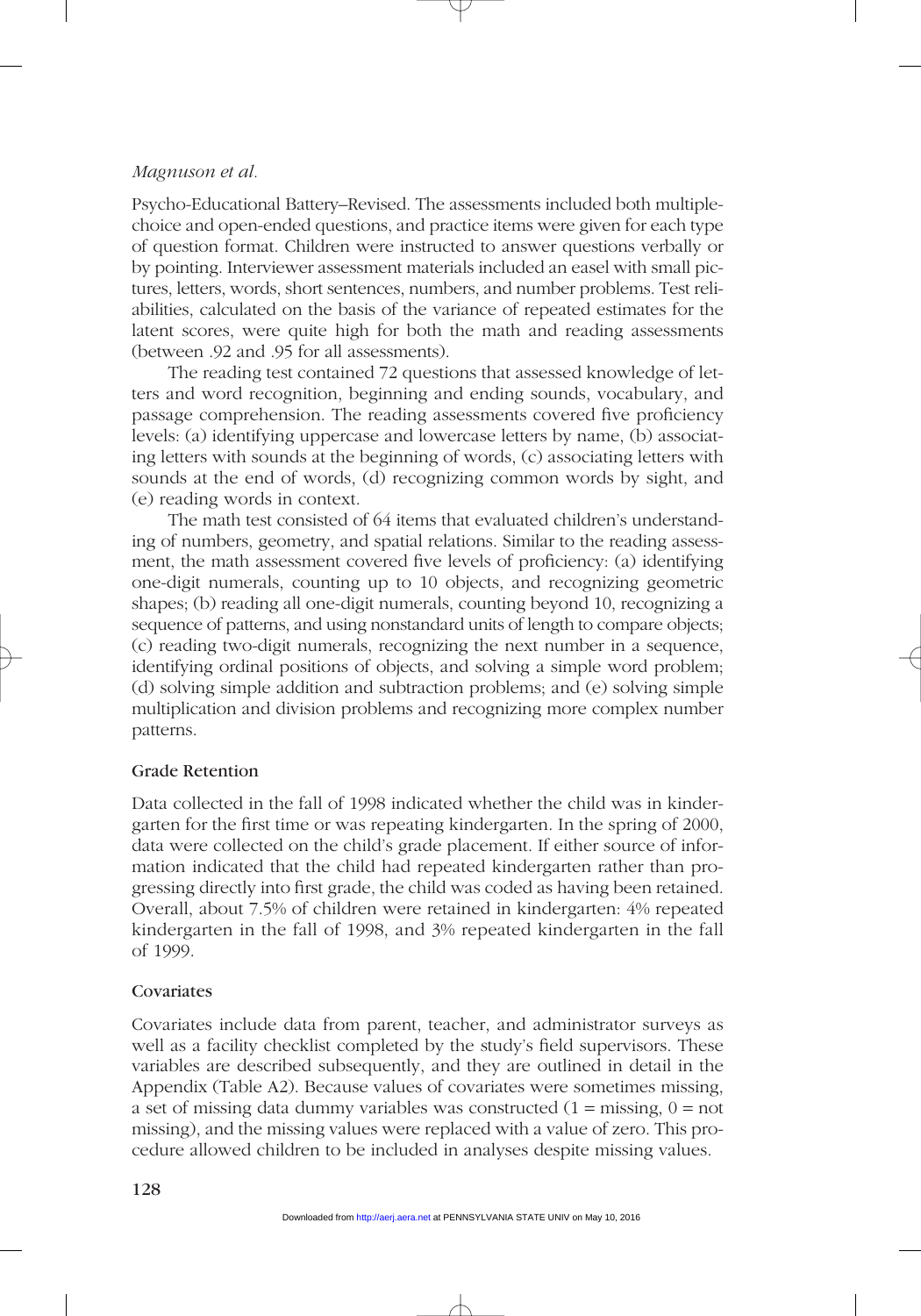Rates of missing data were less than 1% for the demographic, family, and home environment characteristics measured in the fall of kindergarten and approximately 3% for those measured in the spring of kindergarten. Rates of missing data were higher for school and classroom characteristics but generally below 17%. An exception was the percentage of children eligible for free lunch, wherein data were missing for 39% of the sample, which may reduce our ability to adequately measure differences between schools (Phillips & Chin, in press).

#### Method

We use ordinary least squares (OLS) regressions to estimate the association between children's experiences in different types of child care in the year prior to kindergarten and their math or reading skills as well as grade retention.<sup>4</sup> The basic equation for these analyses is as follows: Child Outcome<sub>*i*</sub> =  $\beta_1$  +  $β_2CC_i + β_3HS_i + β_4OC_i + β_5COV_i + ξ_i$ . Child Outcome<sub>*i*</sub> is a measure of academic skills or grade retention for child  $i$ ;  $CC<sub>i</sub>$  is a dummy variable for attending center-based care the prior year; *HSi* is a dummy variable for attending Head Start in the prior year; *OCi* is a dummy variable for receiving other nonparental care in the prior year; and  $COV_i$  is the set of covariates including measures for child, family, and school characteristics described subsequently. Because schools were the primary sampling unit in the survey, in all analyses we correct standard errors for nonindependence of observations within schools.

In OLS estimation, omission of measures of child, family, school, or neighborhood characteristics that determine children's academic skills and are associated with children's care arrangements leads to biased estimates of  $β_2$ ,  $β_3$ , and  $β_4$  (Duncan & Gibson, 2000). What factors are associated with center-based child care and subsequent academic achievement? As Table 1 demonstrates, children who were in center-based care prior to kindergarten are generally more advantaged than those who were not. Some aspects of advantage may be easy to measure, such as parental education or family income. However, other aspects may be more difficult to observe. For example, children participating in enriching center-based care programs may also benefit from other educational opportunities, or they may live in neighborhoods with high-quality schools. Our strategy for dealing with differences in children's advantage is to present results from OLS regressions with increasingly rich levels of controls for characteristics of families and children that measure potential "selection" factors.

The first model includes only the early child care and education variables, without any other covariates. Thus, the coefficients represent the mean differences between children who experienced the particular type of child care (in the year before kindergarten) and those cared for only by their parents. The second model controls for child and family characteristics, including household income-to-needs ratio (parental report of household income relative to the federal poverty line), parents' and grandparents' educational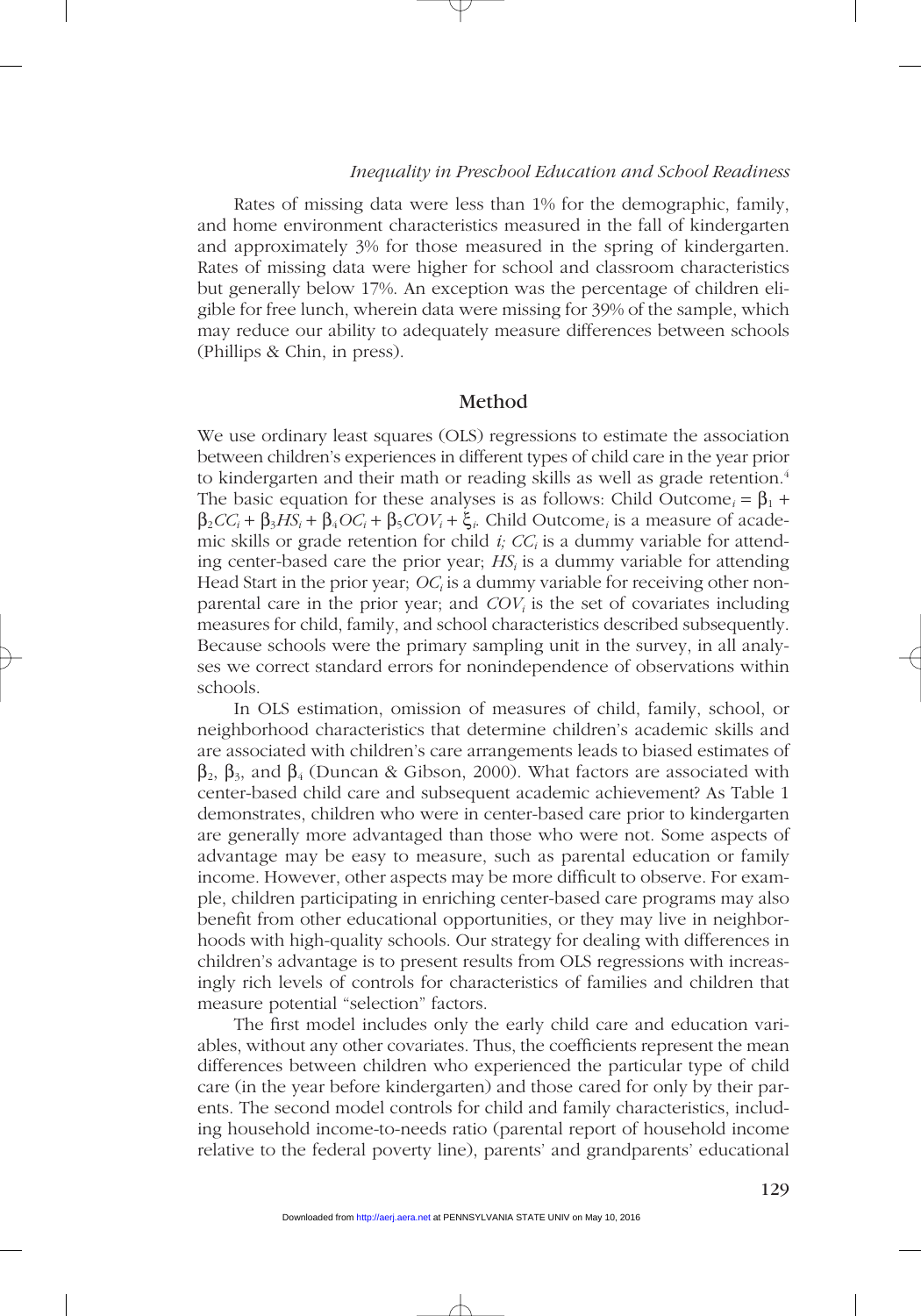attainment, region of the country, family structure and size, and home language, as well as child's race and ethnicity, age, gender, birth weight, height, and weight.

The third model adds a vast set of measures of the child's home learning environment and family background created from parental survey data collected in the fall and spring of kindergarten. The home learning environment is proxied by covariates controlling for the extent to which parents engage their children in activities such as reading books and singing songs, children's participation in structured activities outside of the home such as music or athletic lessons, having a home computer, TV watching, number of books in the home, and how often children read or look at picture books. Indicators of the parents' expectations of the child's educational attainment and attitudes about the importance of particular skills before entering school (e.g., counting) are included as well, as are controls for family members' involvement in the child's schooling. We also incorporate variables created from parents' responses to questions about the warmth and affection of their relationship with their child, physical discipline, and parents' depressive symptoms. Finally, several variables measuring the regularity of the family routine were constructed from parents' responses to questions about how often the family eats meals together and at regular times.

The fourth model holds constant the quality of the child's neighborhood and school environment. Measured in the spring of kindergarten, the former is a composite derived from parental reports on prevalence of crime, abandoned buildings, drugs, and safe places for children to play in the family's neighborhood of residence. The composite has high internal consistency (Cronbach  $\alpha = .86$ ).

School characteristics were derived from administrator survey data collected in the spring of kindergarten. Included are covariates indicating whether the school received federal Title I funding (targeted to low-income communities), the proportion of students who are non-Hispanic White, teacher salaries, school safety policies, and perceived problems such as teacher turnover and overcrowding. Finally, composite measures of field supervisor ratings of the school climate and environment (in the spring of kindergarten) and administrator reports of school neighborhood quality are included. The school climate composite consists of items about the orderliness of the classes and hallways, helpfulness of staff, and decor of hallways, whereas school environment items pertain to safety, graffiti, and litter and trash near the school. Both of these scales demonstrated high internal consistency (Cronbach  $\alpha s = .81$  and .96, respectively). Items included in the administrator reports of school neighborhood quality parallel the neighborhood questions asked of parents, and the composite has high internal consistency (Cronbach  $\alpha = .81$ ).

Kindergarten classroom characteristics were derived from the teacher surveys conducted in the fall and spring. Covariates included teachers' level of certification, education, gender, race, number of years teaching at the school, and attitudes toward teaching and students. Regressions also con-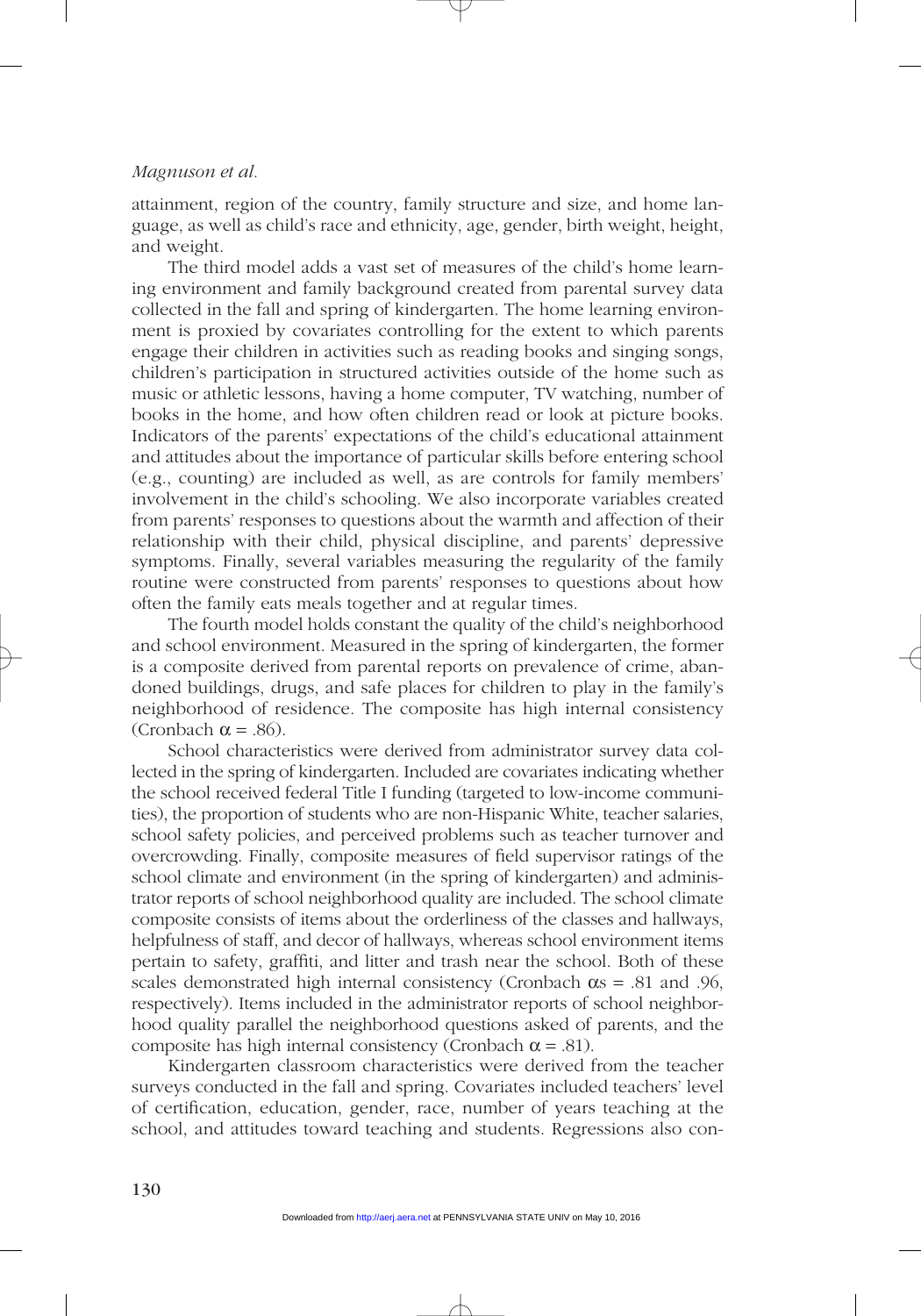trolled for the proportion of children in the classroom below grade level in reading, whether teachers considered classroom supplies and space to be adequate, and whether the kindergarten was full-day or part-day. The final set of covariates (entered in Model 5) controlled for children's care arrangements during the year in which academic skills were measured, using two mutually exclusive dummy variables that indicated center-based care or other nonparental care during the hours that the child was not in kindergarten or first grade.

Inclusion of a large number of family characteristics, particularly those related to children's home learning environments, is likely to minimize bias from omitted household attributes that may be driving the correlation between early education and children's academic achievement. However, we may be limited in our ability to construct an exhaustive set of controls. First, most measures of the home learning environment and family background were derived from parent surveys. Bias in parental reports might compromise our measurement of these constructs. Second, our measures of children's characteristics prior to entry into child care arrangements are less complete, and, to the extent that children's health, skills, or behavior influence the likelihood of placement into particular types of child care and educational programs, this selection may bias our analyses. The direction of this bias is unclear. It may be upward if children with higher skills or better health are more often placed in educationally oriented programs, or downward if children with lower skills or poorer health are more likely to be placed in such programs.

Family characteristics are largely measured after children have experienced early child care, raising the possibility that some covariates may be partly determined by the type of care chosen. Most of the covariates are unlikely to suffer from this problem. For example, parents are not likely to select their neighborhood of residence based on their child care needs. However, other explanatory variables, particularly those associated with the home learning environment, may be shaped by family experiences with child care and early education providers. For example, parents with children in centerbased care may be instructed by staff to read frequently to their child or may be told about the availability of structured activities (e.g., art classes). Including these covariates in our estimation models might understate the effects of care experiences, and this possibility of underestimation deserves attention when interpreting the regression results.

We explore whether center-based care benefits children from disadvantaged families more than the general population by estimating regression models with the sample restricted to subgroups of interest. We also examine whether the effects of center-based arrangements vary according to type of care by separately measuring prekindergarten, preschool, and centerbased day care. Finally, we briefly consider differences in the effects of parttime (less than or equal to 20 hours a week) and full-time (greater than 20 hours a week) arrangements.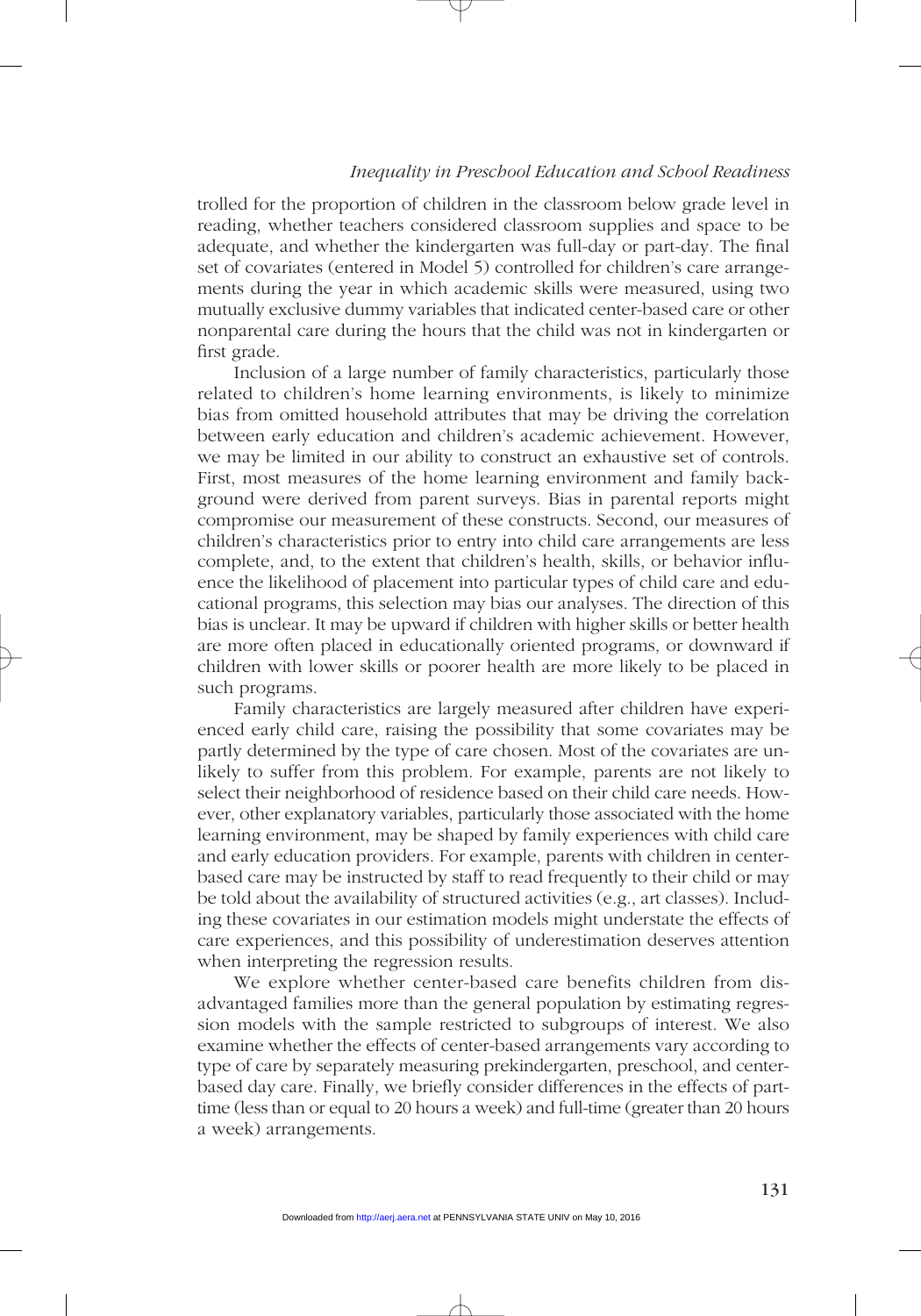### Results

### Effects on Reading and Math Skills

Tables 2 and 3 present results from full sample regressions estimating the effect of child care or education in the year prior to kindergarten on subsequent reading and math skills. In general, results indicate that children attending center-based care in the year before kindergarten perform better than those experiencing only parental care. Adding measures of family and child demographic characteristics to our estimation models (moving from Model 1 to Model 2 in Table 2) reduces the center-based care coefficients by roughly two thirds. Such a reduction occurs because children attending center-based care tend to come from more advantaged families. Once demographic measures are entered, however, including a rich host of other measures related to the child's home learning environment, participation in structured activities, parental educational expectations, and school involvement, as well as school and neighborhood environment (Models 3 and 4), the apparent benefits of center-based care are diminished only slightly.

For example, without control variables, participation in center-based care is associated with a 4.44 higher reading score relative to children who experienced only parental care (Table 2, Model 1). Adding measures of child and family demographic characteristics reduces the coefficient to 1.67 (Model 2), and introducing the additional covariates reduces the coefficient to 1.35 (Model 4). A 1.35 higher reading *t* score represents answering about one more question correctly but would move an average child ranked at the 50th percentile to the 54th percentile. Interestingly, controlling for children's current care arrangements slightly increases the estimated benefit of center-based care to 1.41 (Model 5). (We also estimated models controlling for age of entry into child care, and this specification did not change the results.)

Similarly, the results presented in Tables 2 and 3 indicate that participation in center-based child care prior to school entry is associated with higher levels of math skills. However, the association is somewhat smaller than for reading skills, which is not surprising given that math skills are typically less sensitive than reading skills to variations in family and care environments (Huttenlocher, Levine, & Vevea, 1998; Jordan, Huttenlocher, & Levine, 1992).

The coefficient for center-based care on math skills in the fall of kindergarten was 4.21 in the model without covariates (Table 2, Model 1). Adding family and child demographic characteristics reduces the estimated effect of center-based care on children's math skills to 1.67 (Model 2). Inclusion of covariates for the child's home learning environment, parental expectations, and school involvement, as well as the other family, neighborhood, and school characteristics, results in only small decreases in the predicted effect of center-based care (Models 3 and 4). Holding constant children's current care experiences once again slightly increases the estimated effect (Model 5).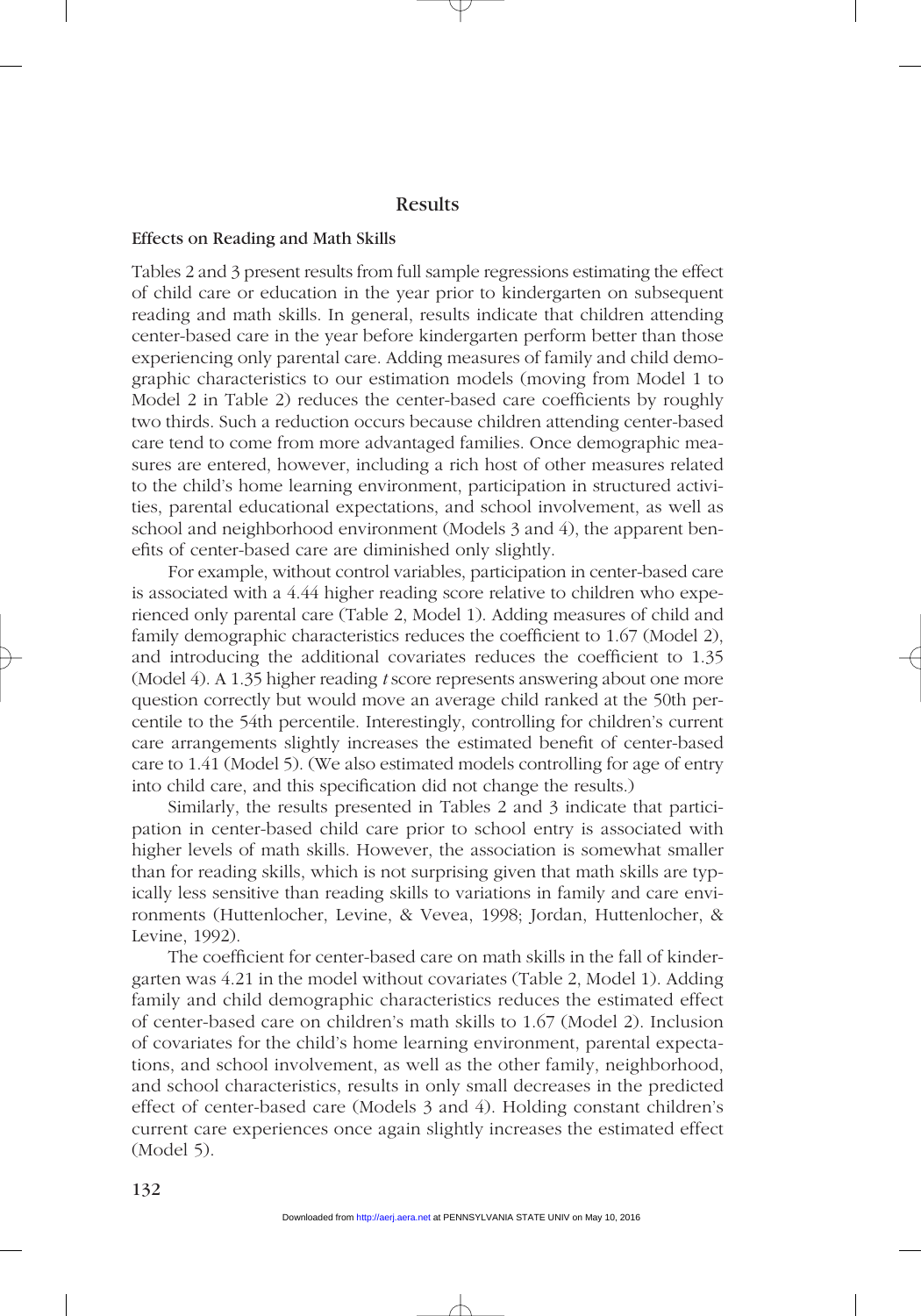| Į | h Skills in the Fall of Kinde | <b>Par Before N.</b> |
|---|-------------------------------|----------------------|
| J | .<br>המה המה המה              | ļ                    |
| į | <b>SIGNAL CONSIDING</b>       | e Ex.                |
| j | finir                         | こと へい                |

|                                                                                                                                                                |                                              |                                         | Reading                                    |                                                     |                                     |                                                                                 |                                           | Math                                                                   |                                              |                                                                   |
|----------------------------------------------------------------------------------------------------------------------------------------------------------------|----------------------------------------------|-----------------------------------------|--------------------------------------------|-----------------------------------------------------|-------------------------------------|---------------------------------------------------------------------------------|-------------------------------------------|------------------------------------------------------------------------|----------------------------------------------|-------------------------------------------------------------------|
| Predictor                                                                                                                                                      | Model                                        | demographics<br>Model 2:<br><b>Adds</b> | Model 3:<br>home &<br>family<br>Adds       | neighborhood<br>Model 4:<br>& school<br><b>Adds</b> | Model 5:<br>current<br>Adds<br>care | Model 1                                                                         | demographics<br>Model 2:<br>Adds          | Model 3:<br>home &<br>family<br>Adds                                   | neighborhood<br>Model 4:<br>& school<br>Adds | Model 5<br>current<br>Adds<br>care                                |
| Center-based                                                                                                                                                   | 4.44**                                       | $1.67**$                                | $1.39***$                                  |                                                     | $1.41**$                            | $4.21***$                                                                       | $1.67**$                                  |                                                                        | $1.31***$                                    | $1.40**$                                                          |
| Head Start<br>care                                                                                                                                             | $(0.26)$<br>$(0.36)$<br>$(0.35)$<br>$(0.31)$ | $(0.23)$<br>$-0.65*$                    | $(0.22)$<br>$-0.67$<br>$(0.30)$<br>$-0.12$ | $1.35***$<br>(0.21)<br>-0.47                        | (0.22)                              | $\begin{array}{c} (0.26) \\ -3.95^{**} \\ (0.37) \\ 0.18 \\ (0.32) \end{array}$ | $(0.37)$<br>$-0.37$<br>$(0.32)$<br>$0.14$ | $\begin{array}{c} 1.37^{**} \\ (0.21) \\ (0.35) \\ (0.31) \end{array}$ | $(0.21)$<br>$-0.16$                          | $\begin{array}{l} (0.21)\\ 0.07\\ 0.31\\ 0.32\\ 0.28 \end{array}$ |
|                                                                                                                                                                |                                              | (0.31)                                  |                                            | (0.30)                                              | (0.30)                              |                                                                                 |                                           |                                                                        |                                              |                                                                   |
| Other                                                                                                                                                          |                                              | $-0.32$                                 |                                            | $-0.04$                                             | $0.10\,$                            |                                                                                 |                                           | 0.30                                                                   | $^{(0.31)}_{0.34}$                           |                                                                   |
| nonparental                                                                                                                                                    | (0.32)                                       | (0.29)                                  | (0.28)                                     | (0.28)                                              | (0.29)                              |                                                                                 | (0.28)                                    | (0.27)                                                                 | (0.27)                                       |                                                                   |
| care                                                                                                                                                           |                                              |                                         |                                            |                                                     |                                     |                                                                                 |                                           |                                                                        |                                              |                                                                   |
| Demographics                                                                                                                                                   |                                              | Yes                                     | $Yes$<br>Yes                               | Yes                                                 | Yes                                 |                                                                                 | Yes                                       | Yes<br>Yes                                                             |                                              | Yes<br>Yes                                                        |
| Home & family                                                                                                                                                  |                                              |                                         |                                            | Yes                                                 | Yes                                 |                                                                                 |                                           |                                                                        | Yes<br>Yes                                   |                                                                   |
| environment                                                                                                                                                    |                                              |                                         |                                            |                                                     |                                     |                                                                                 |                                           |                                                                        |                                              |                                                                   |
| Neighborhood                                                                                                                                                   |                                              |                                         |                                            | Yes                                                 | Yes                                 |                                                                                 |                                           |                                                                        | Yes                                          | Yes                                                               |
| school & class<br>environment,                                                                                                                                 |                                              |                                         |                                            |                                                     |                                     |                                                                                 |                                           |                                                                        |                                              |                                                                   |
| characteristics                                                                                                                                                |                                              |                                         |                                            |                                                     |                                     |                                                                                 |                                           |                                                                        |                                              |                                                                   |
| Current care                                                                                                                                                   |                                              |                                         |                                            |                                                     | Yes                                 |                                                                                 |                                           |                                                                        |                                              | Yes                                                               |
| arrangements                                                                                                                                                   |                                              |                                         |                                            |                                                     |                                     |                                                                                 |                                           |                                                                        |                                              |                                                                   |
| $R^2$                                                                                                                                                          | $\overline{\phantom{0}}$                     | $\ddot{30}$                             | 57                                         | 38.                                                 | 38.                                 | $\overline{0}$                                                                  | 32                                        | 37                                                                     | 38                                           | $\overline{40}$                                                   |
| Note. Models have robust standard errors clustered at the school level. Sample size for all regressions is 12,804. The omitted child care category is parental |                                              |                                         |                                            |                                                     |                                     |                                                                                 |                                           |                                                                        |                                              |                                                                   |

*Note.* Models have robust standard errors clustered at the school level. Sample size for all regressions is 12,804. The omitted child care category is parental care (no nonparental care). Consequently, coefficients repre care (no nonparental care). Consequently, coefficients represent the average difference between children in a particular type of care and children who experienced only parental care in the year before kindergarten. A "yes" in a column indicates that the regression includes controls for the set of covariates listed in the row in which the "yes" appears. Additional details about covariates are presented in Table A2. \**p* < .05; \*\**p* < .01.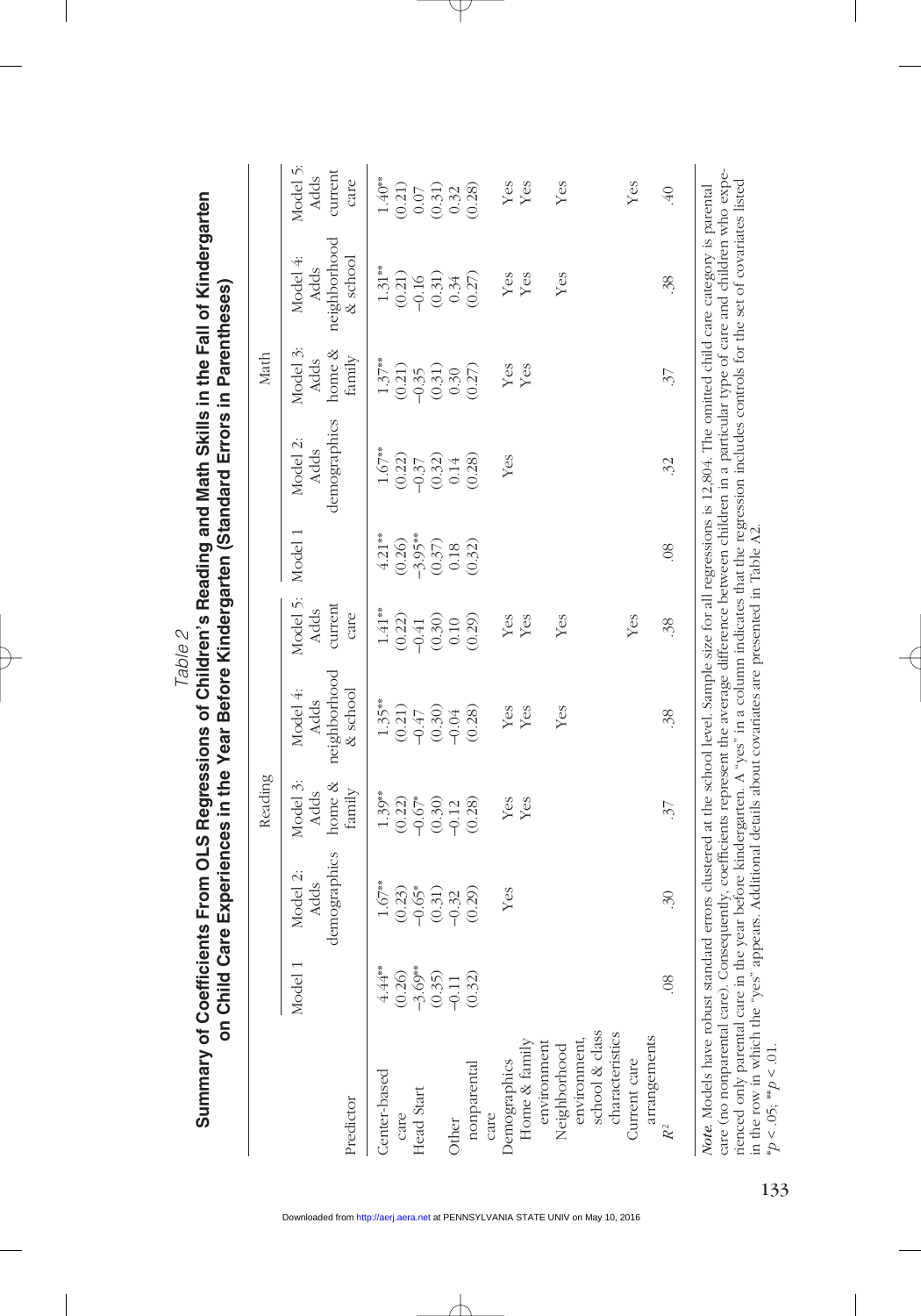|                                                                                                                                                                                                                                                                                                                                                                                                                          |           |             | Kindergarten spring |           |           |           | First grade spring |             |
|--------------------------------------------------------------------------------------------------------------------------------------------------------------------------------------------------------------------------------------------------------------------------------------------------------------------------------------------------------------------------------------------------------------------------|-----------|-------------|---------------------|-----------|-----------|-----------|--------------------|-------------|
|                                                                                                                                                                                                                                                                                                                                                                                                                          |           | Reading     |                     | Math      |           | Reading   |                    | Math        |
| Predictor                                                                                                                                                                                                                                                                                                                                                                                                                | Model 1   | Model 4     | Model 1             | Model 4   | Model     | Model 4   | Model 1            | Model 4     |
| Center-based care                                                                                                                                                                                                                                                                                                                                                                                                        | $3.31**$  | $0.76***$   | $3.32***$           | $0.79***$ | $2.77***$ | $0.59***$ | $2.67***$          | $0.56***$   |
|                                                                                                                                                                                                                                                                                                                                                                                                                          | (0.25)    | (0.21)      | (0.25)              | (0.21)    | (0.24)    | (0.21)    | (0.23)             | (0.20)      |
| Head Start                                                                                                                                                                                                                                                                                                                                                                                                               | $-3.63**$ | $-0.50$     | $-4.34***$          | $-0.68*$  | $-3.89**$ | $-0.60$   | $-4.07**$          | $-0.40$     |
|                                                                                                                                                                                                                                                                                                                                                                                                                          | (0.37)    | (0.33)      | (0.36)              | (0.31)    | (0.37)    | (0.34)    | (0.35)             | (0.31)      |
| Other nonparental care                                                                                                                                                                                                                                                                                                                                                                                                   | 0.19      | 0.28        | $-0.11$             | 0.05      | 0.14      | 0.18      | 0.04               | 0.26        |
|                                                                                                                                                                                                                                                                                                                                                                                                                          | (0.33)    | (0.28)      | (0.31)              | (0.27)    | (0.31)    | (0.28)    | (0.30)             | (0.27)      |
| Covariates                                                                                                                                                                                                                                                                                                                                                                                                               |           | Yes         |                     | Yes       |           | Yes       |                    | Yes         |
|                                                                                                                                                                                                                                                                                                                                                                                                                          | $\odot$   | $\ddot{34}$ | S.                  |           | $\odot$   | 28        | $\overline{0}$ .   | $\ddot{34}$ |
| first grade spring, Sample size is 12,804 for reading in first grade spring. Model 1 contains no covariates. Model 4 contains covariates for demographics,<br>home and family environment, and neighborhood, school, and class ch<br>Note. Models have robust standard errors clustered at the school level. Sample size is 12,800 for reading and math in kindergarten spring and math in<br>* $p$ < .05; ** $p$ < .01. |           |             |                     |           |           |           |                    |             |

Summary of Coefficients From OLS Regressions of Children's Reading and Math Skills in the Spring

**Summary of Coefficients From OLS Regressions of Children's Reading and Math Skills in the Spring**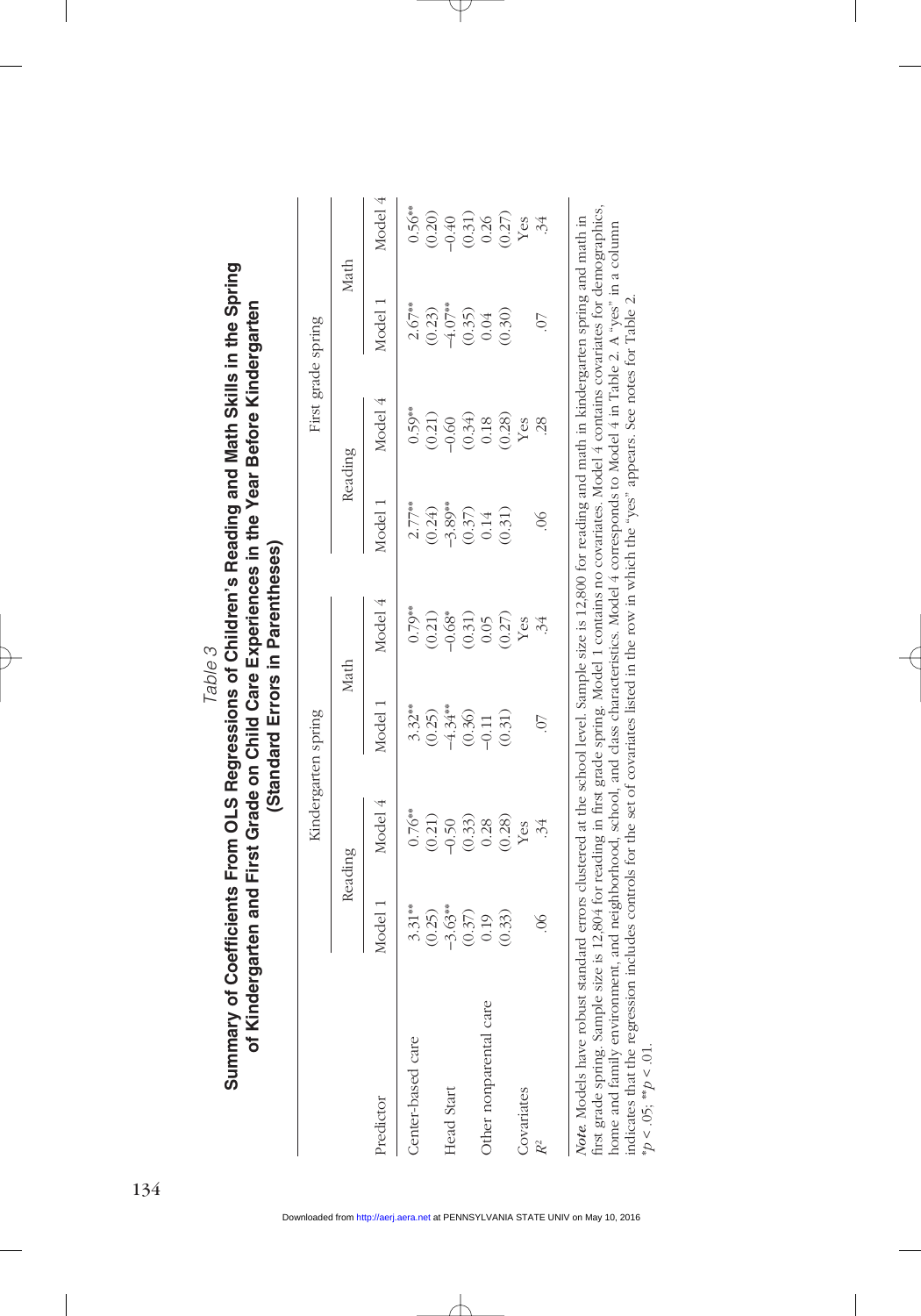A comparison of the results in Tables 2 and 3 suggests that the association between center-based care in the year before kindergarten and reading or math achievement declines over time. To illustrate, the predicted benefit of center-based care for reading skills in the fall of kindergarten is 1.35 (Table 2, Model 4), as compared with 0.76 in the spring of kindergarten and 0.59 in the spring of first grade (Table 3, Model 4). The decline in the effects on math was of a similar magnitude. By spring of first grade, effects are reduced by close to 60%. Nevertheless, the effect remains statistically significant and indicates close to one additional question answered correctly.

The models without covariates suggest a negative association between Head Start participation and children's reading or math scores (Tables 2 and 3). For example, Head Start participation was associated with a 3.69 lower *t* score in reading and math during the fall of kindergarten (Table 2, Model 1). Introducing demographic controls reduces these negative coefficients substantially (Model 2), and adding measures of school and neighborhood characteristics further decreases them, such that the Head Start coefficients are statistically insignificant in Model 4.

Our models control for few child characteristics, raising the possibility that we may not be correcting adequately for potential selection effects. For example, children's developmental status (e.g., presence of delays or disabilities) might be associated with placement into particular arrangements. Presence of specific developmental disabilities was measured at kindergarten entry. However, it is difficult to know whether an association between child care arrangements and identification of disabilities reflects a selection process or whether children who attend early education programs are more likely to be diagnosed (because staff have been trained to identify them). In the former case, we would want to control for these conditions; in the latter case, we might not.

To test the sensitivity of our results to the inclusion of children's disabilities as controls, we ran supplemental regressions that included parental reports of children's vision or hearing limitations, receipt of therapeutic services in the year before kindergarten, or professional evaluation for attention, learning, or communication problems. Adding these variables to our models slightly increased the estimated effects of center-based care on reading and math skills in kindergarten and first grade (typically by 0.06 to 0.10 of a point), suggesting that omitted child characteristics are unlikely to produce a substantial upward bias in the estimated effects of center-based child care.

Table 4 focuses on grade retention. The results suggest that retention rates are about 2 percentage points lower for children who attended centerbased child care in the year prior to kindergarten (relative to children cared for by their parents). Because about 7.5% of children were retained in kindergarten, this size effect translates into a 27% reduction in grade retention. This association persists even after including a rich set of controls. Interestingly, Head Start is associated with lower grade retention rates as well, but only in the models that control for child and family demographic characteristics.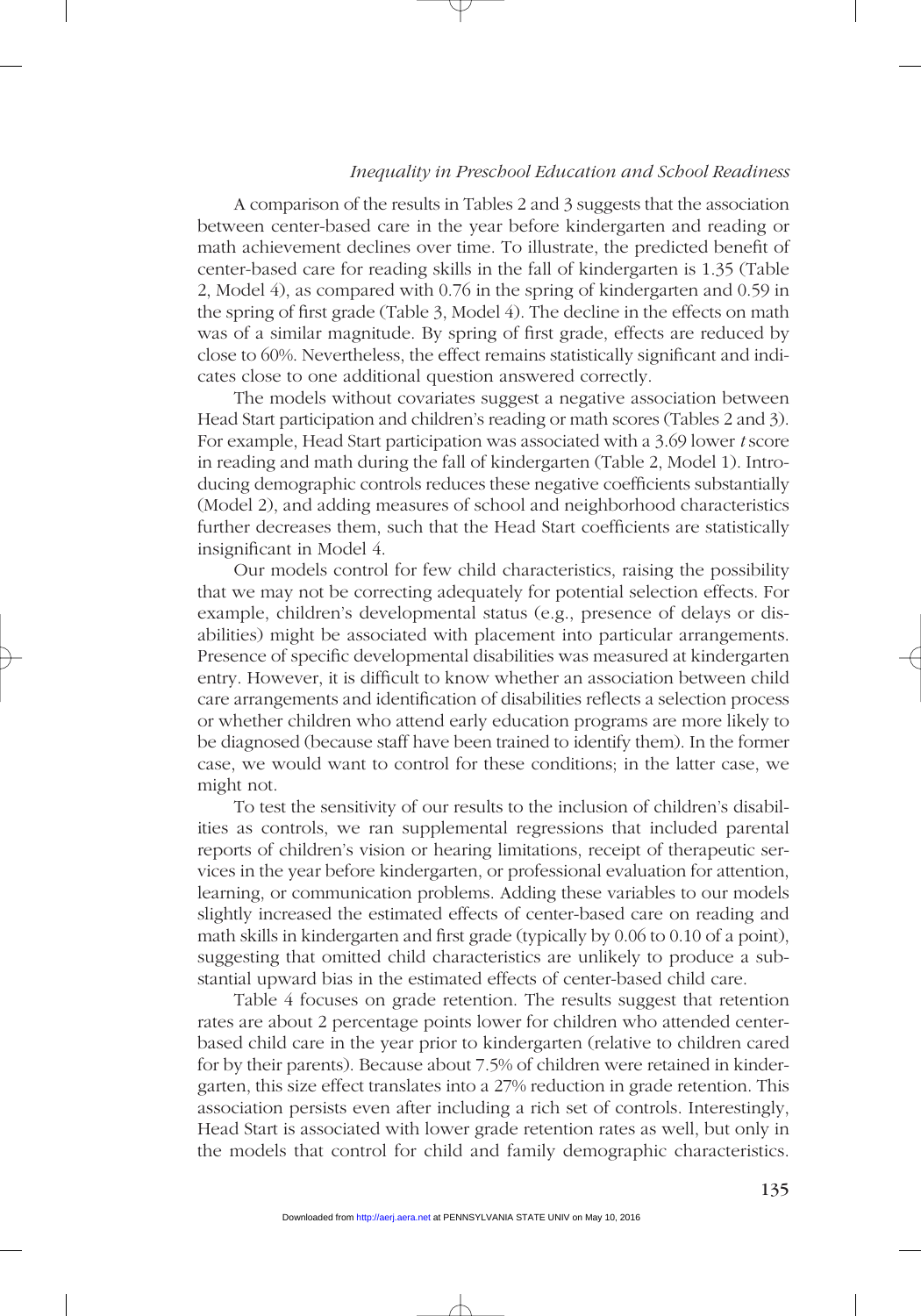|                                                                   |                       |                                  | Grade retention                         |                                              |                                     |
|-------------------------------------------------------------------|-----------------------|----------------------------------|-----------------------------------------|----------------------------------------------|-------------------------------------|
| Predictor                                                         | Model 1               | Model 2:<br>Adds<br>demographics | Model 3:<br>Adds<br>home $\&$<br>family | Model 4:<br>Adds<br>neighborhood<br>& school | Model 5:<br>Adds<br>current<br>care |
| Center-based care                                                 | $-0.036**$<br>(0.007) | $-0.022**$<br>(0.007)            | $-0.020**$<br>(0.007)                   | $-0.023**$<br>(0.007)                        | $-0.023**$<br>(0.007)               |
| Head Start                                                        | $-0.007$<br>(0.011)   | $-0.024*$<br>(0.011)             | $-0.024*$<br>(0.011)                    | $-0.022*$<br>(0.011)                         | $-0.022*$<br>(0.011)                |
| Other nonparental<br>care                                         | $-0.001$<br>(0.010)   | 0.008<br>(0.011)                 | 0.008<br>(0.011)                        | 0.010<br>(0.011)                             | 0.010<br>(0.011)                    |
| Demographics                                                      |                       | Yes                              | Yes                                     | Yes                                          | Yes                                 |
| Home & family<br>environment                                      |                       |                                  | Yes                                     | Yes                                          | Yes                                 |
| Neighborhood<br>environment,<br>school & class<br>characteristics |                       |                                  |                                         | Yes                                          | Yes                                 |
| Current care<br>arrangements<br>$R^2$                             | .00.                  | .04                              | .06                                     | .08                                          | Yes<br>.08                          |
|                                                                   |                       |                                  |                                         |                                              |                                     |

### *Table 4* **Summary of Coefficients From OLS Regressions of Children's Grade Retention on Child Care Experiences in the Year Before Kindergarten (Standard Errors in Parentheses)**

*Note.* Sample size is 12,747. Models have robust standard errors clustered at the school level. A "yes" in a column indicates that the regression includes controls for the set of covariates listed in the row in which the "yes" appears. See notes for Table 2. Details regarding covariates are presented in Table A2.  $*_{p}$  < .05;  $*_{p}$  < .01.

Thus, once models take into account that Head Start children have different family backgrounds than the general population, Head Start attendance appears to reduce rates of grade retention for these children.

### Do Effects Differ by Subgroup?

Table 5 presents estimated effects of center-based care on children's reading and math skills for subgroups of children from disadvantaged backgrounds. These results are based on regressions with the full set of covariates (i.e., Model 4 of Table 2). Model 4, rather than Model 5, is our preferred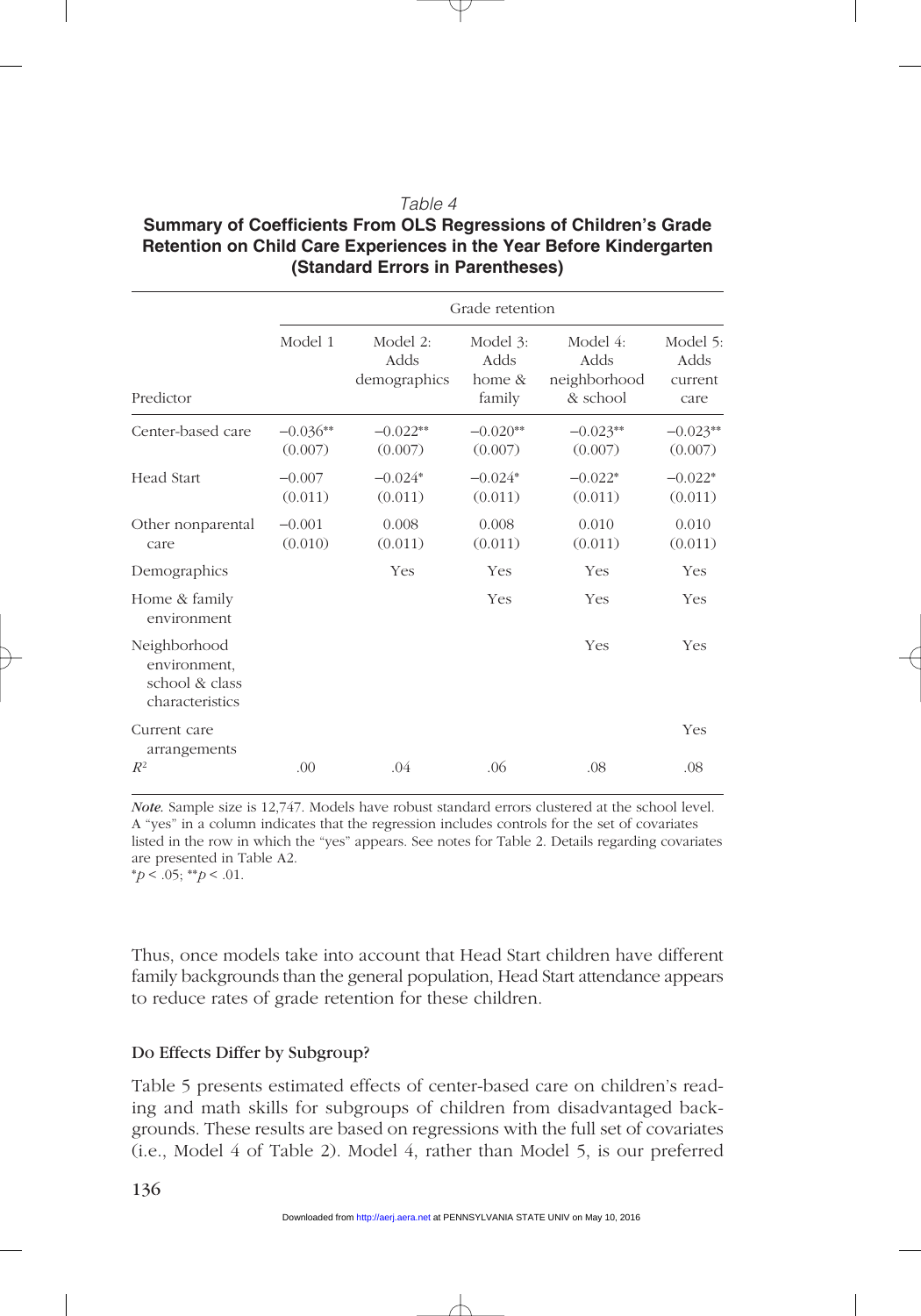### *Table 5* **Summary of Coefficients From OLS Regressions of Children's Reading and Math Skills in the Fall of Kindergarten on Child Care Experiences in the Year Before Kindergarten, Full Sample and by Subgroups (Standard Errors in Parentheses)**

| Predictor                                                             | Reading         | Math            |
|-----------------------------------------------------------------------|-----------------|-----------------|
| Full sample ( $n = 12,804$ )                                          |                 |                 |
| Center-based care                                                     | $1.35(0.21)$ ** | $1.31(0.21)$ ** |
| Head Start                                                            | $-0.47(0.30)$   | $-0.15(0.31)$   |
| Other nonparental care                                                | $-0.04(0.28)$   | 0.34(0.28)      |
| $R^2$                                                                 | .38             | .38             |
| Children from families in poverty ( $n = 2,121$ )                     |                 |                 |
| Center-based care                                                     | $1.69(0.51)$ ** | $2.08(0.53)$ ** |
| Head Start                                                            | $-0.03(0.53)$   | $1.26(0.55)*$   |
| Other nonparental care                                                | 0.29(0.64)      | 0.80(0.71)      |
| $R^2$                                                                 | .34             | .36             |
| Children of mothers with low education ( $n = 1,228$ )                |                 |                 |
| Center-based care                                                     | $2.31(0.67)$ ** | $2.01(0.70)$ ** |
| Head Start                                                            | 0.93(0.67)      | 0.54(0.71)      |
| Other nonparental care                                                | 0.73(0.87)      | 0.94(0.87)      |
| $R^2$                                                                 | .36             | .39             |
| Children of single parents ( $n = 2,311$ )                            |                 |                 |
| Center-based care                                                     | $2.10(0.54)$ ** | $2.15(0.61)$ ** |
| Head Start                                                            | 0.04(0.59)      | 0.50(0.67)      |
| Other nonparental care                                                | 0.25(0.68)      | 0.53(0.69)      |
| $R^2$                                                                 | .39             | .39             |
| Children of mothers who speak non-English<br>language ( $n = 2,205$ ) |                 |                 |
| Center-based care                                                     | $1.82(0.51)$ ** | $1.55(0.49)$ ** |
| Head Start                                                            | $-0.27(0.62)$   | $-0.02(0.61)$   |
| Other nonparental care                                                | 0.18(0.63)      | $-0.03(0.61)$   |
| $R^2$                                                                 | .49             | .46             |

*Note.* Models have robust standard errors clustered at the school level. Regressions include a full set of controls (Model 4, Table 2). See notes for Table 2 for additional details. Poverty is defined as having a family income below the federal poverty threshold. Low education is defined as not having a high school diploma or equivalent. Single parenthood is defined as having only one biological parent and no nonbiological parents in the household. Speaking a non-English language is defined as speaking a language other than English to the child sometimes, often, or very often. Prekindergarten, preschool, and center-based day care refer to the three main types of center-based care (see text for details). \**p* < .05; \*\**p* < .01.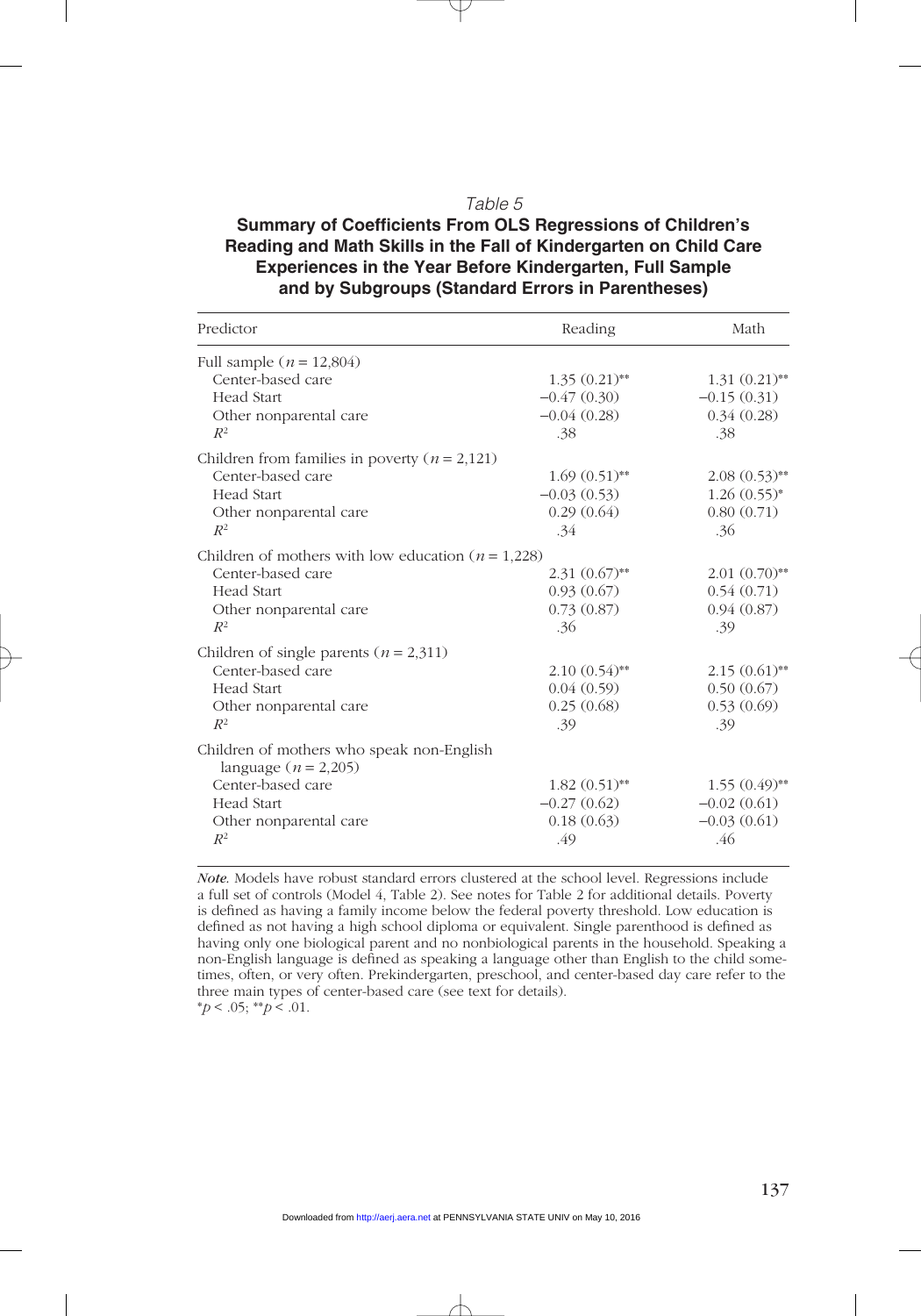specification because the current care arrangements included in Model 5 could potentially have been affected by children's prior experience in child care. For comparison purposes, the first panel shows corresponding coefficients for the full sample.

Are the benefits of center-based care greater for children from disadvantaged groups? We examine this question by defining disadvantage in four ways: (a) living in poverty (household-income-to-needs ratio of less than one), (b) low maternal education (less than high school), (c) single-parent family, and (d) non-English language spoken by mother. The coefficients for centerbased care are larger for all four groups of children from disadvantaged families than for the full sample (Table 5).<sup>5</sup> For example, center-based care increases the skills of children of mothers with low education by 2.31 points in reading and 2.01 points in math, corresponding to about one and a half additional questions answered correctly. These score improvements translate into increases from the 30th to the 37th percentile in the distribution of reading skills and from the 30th to the 35th percentile for math skills.

We also analyzed the effects of center-based care on reading and math scores in the spring of first grade (results not shown) and found that the effects among the disadvantaged subgroups generally continued to be larger than among the population as a whole. Resulting coefficients across three of the disadvantaged groups (children in poverty, children of mothers with low levels of education, and children of single parents) were of similar magnitudes, although with slightly differing levels of significance owing to differing sample sizes. For these groups, effects for reading range from 1.11 to 1.22, and effects for math range from 1.23 to 1.68. By the spring of first grade, effects for children of mothers who spoke a non-English language were not substantively different from effects for the full sample.

### Do the Effects of Early Child Care and Education Differ by Type of Program?

Table 6 presents results for reading and math (in the fall of kindergarten) with center-based care decomposed into three types: prekindergarten programs, preschool, and center-based day care. Overall, 61% of children were in some type of center-based in the year before kindergarten. About 27% of these children (17% of the full sample) were in prekindergarten programs, 56% (34% of the full sample) were in preschool, and 16% (10% of the full sample) were in other center-based day care. Children participating in any of the three types of center-based care had higher reading and math skills than those cared for exclusively by parents, but the benefits were the largest for children attending prekindergarten programs. For example, prekindergarten was associated with a 1.66 gain in reading skills, preschool attendance was associated with a 1.32 increase, and other center-based day care was associated with a 0.80 gain.<sup>6</sup>

To determine whether the benefits of preschool and prekindergarten programs differ by family disadvantage, we estimated regressions of math and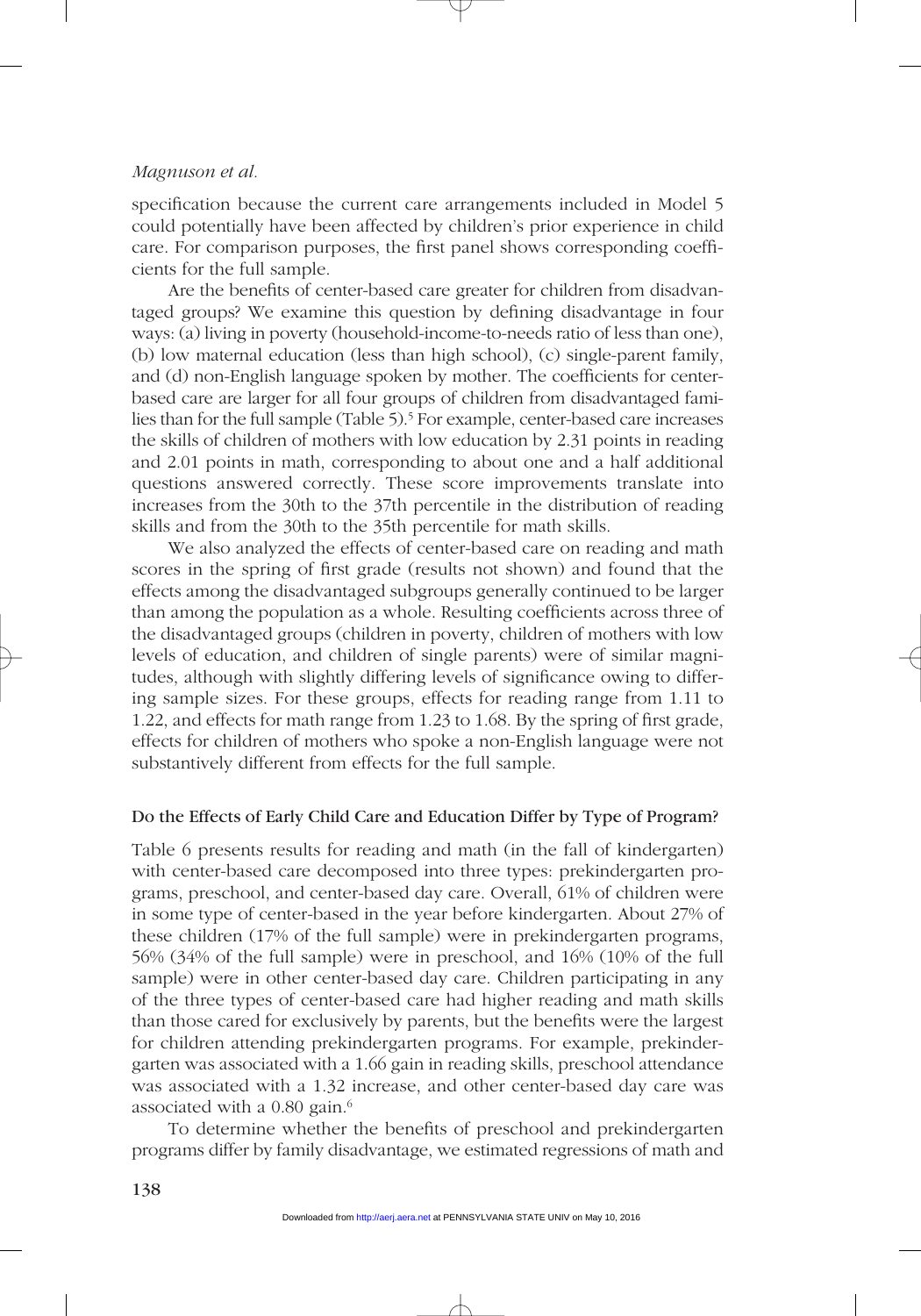#### *Table 6*

### **Summary of Coefficients From OLS Regressions of Children's Reading and Math Skills in the Fall of Kindergarten on Child Care Experiences in the Year Before Kindergarten by Type of Center-Based Program, Full Sample and by Subgroups (Standard Errors in Parentheses)**

| Predictor                                              | Reading         | Math            |
|--------------------------------------------------------|-----------------|-----------------|
| Full sample ( $n = 12,804$ )                           |                 |                 |
| Prekindergarten                                        | $1.66(0.27)$ ** | $1.59(0.26)$ ** |
| Preschool                                              | $1.32(0.23)$ ** | $1.22(0.23)$ ** |
| Center-based day care                                  | $0.80(0.31)$ ** | $1.05(0.29)$ ** |
| $R^2$                                                  | .38             | .38             |
| Children of families in poverty ( $n = 2,125$ )        |                 |                 |
| Prekindergarten                                        | $2.26(0.71)$ ** | $2.59(0.67)$ ** |
| Preschool                                              | $1.40(0.61)$ *  | $1.88(0.65)$ ** |
| Center-based day care                                  | $1.41(0.71)$ *  | $2.07(0.75)$ ** |
| $R^2$                                                  | .34             | .36             |
| Children of mothers with low education ( $n = 1,228$ ) |                 |                 |
| Prekindergarten                                        | $3.57(0.91)$ ** | $2.73(0.92)$ ** |
| Preschool                                              | 1.21(0.82)      | 1.19(0.85)      |
| Center-based day care                                  | $2.38(1.11)*$   | $2.61(1.15)^*$  |
| $R^2$                                                  | .36             | .39             |
| Children of single parents ( $n = 2,315$ )             |                 |                 |
| Prekindergarten                                        | $3.12(0.65)$ ** | $2.83(0.70)$ ** |
| Preschool                                              | $2.13(0.62)$ ** | $1.96(0.66)$ ** |
| Center-based day care                                  | 0.97(0.66)      | $2.04(0.69)$ ** |
| $R^2$                                                  | .39             | .39             |
| Children of mothers who speak non-English              |                 |                 |
| language ( $n = 2,205$ )                               |                 |                 |
| Prekindergarten                                        | $2.72(0.68)$ ** | $2.52(0.64)$ ** |
| Preschool                                              | $1.54(0.54)$ ** | $1.29(0.53)*$   |
| Center-based day care                                  | 1.25(0.88)      | 1.05(0.77)      |
| $R^2$                                                  | .49             | .46             |

*Note.* Models have robust standard errors clustered at the school level. Regressions include a full set of controls (Model 4, Table 2). See notes for Tables 2 and 5 for additional details. Head Start and other nonparental care were included in regression models as predictors, but results are not presented.

 $*_{p}$  < .05;  $*_{p}$  < .01.

reading skills in the fall of kindergarten on children's preschool experiences for the subgroups (Table 6). As expected, enrollment in prekindergarten or preschool programs provided considerably, although not always significantly, larger benefits for children from disadvantaged families than for other children.7 For example, the coefficients for prekindergarten attendance on reading skills are 3.57 among children of mothers who have not completed high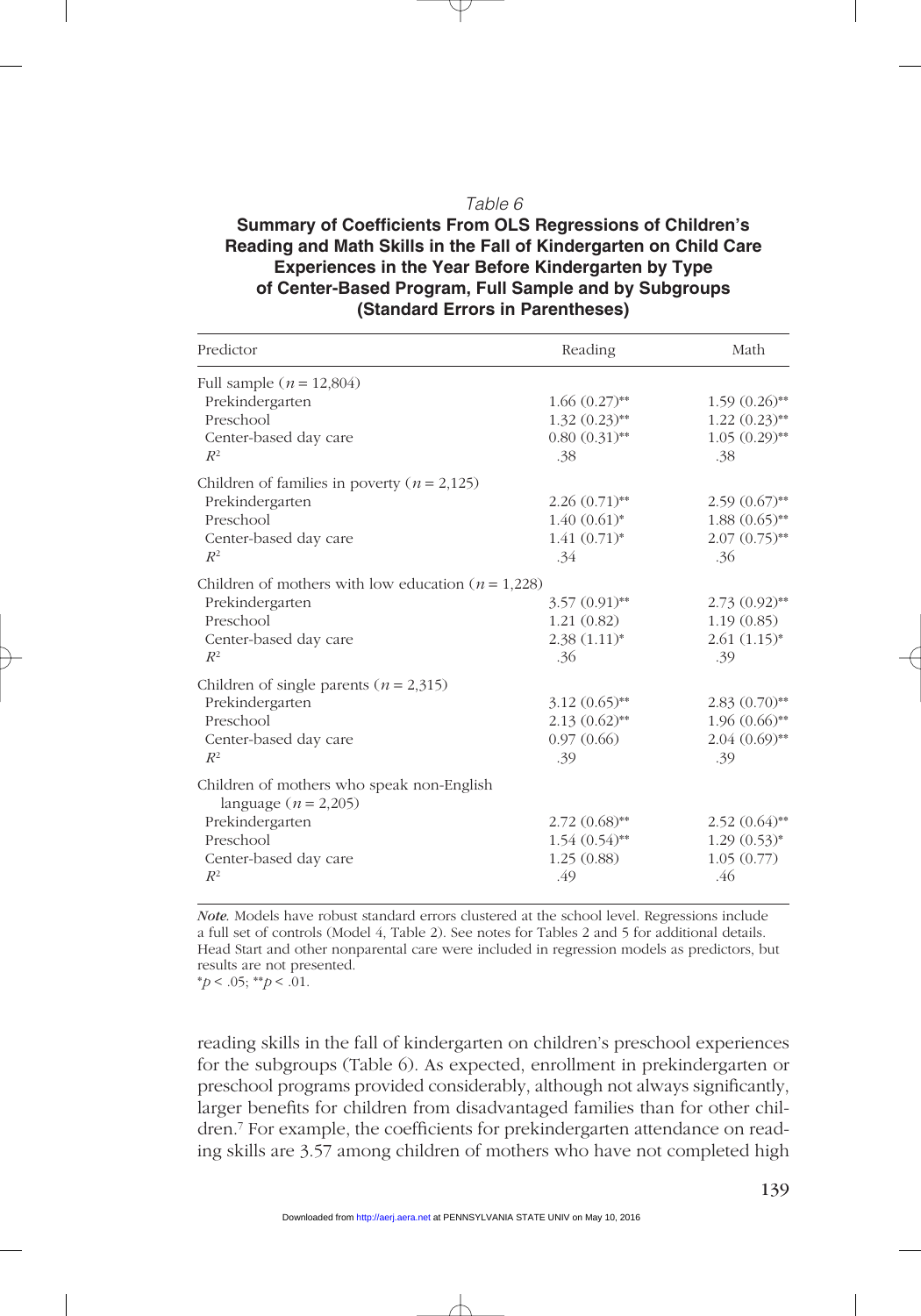### *Table 7*

### **Summary of Coefficients From OLS Regressions of Children's Grade Retention on Child Care Experiences in the Year Before Kindergarten by Type of Center-Based Child Care, Full Sample and by Subgroups (Standard Errors in Parentheses)**

| Predictor                                                          | Grade retention    |
|--------------------------------------------------------------------|--------------------|
| Full sample ( $n = 12,804$ )                                       |                    |
| Prekindergarten                                                    | $-0.023(0.009)$ *  |
| Preschool                                                          | $-0.029(0.008)$ ** |
| Center-based day care                                              | $-0.019(0.010)$    |
| Head Start                                                         | $-0.023(0.011)$ *  |
| Other nonparental care                                             | 0.008(0.011)       |
| Children of families in poverty ( $n = 2,125$ )                    |                    |
| Prekindergarten                                                    | $-0.018(0.027)$    |
| Preschool                                                          | $-0.008(0.025)$    |
| Center-based day care                                              | $-0.020(0.028)$    |
| Head Start                                                         | $-0.022(0.022)$    |
| Other nonparental care                                             | 0.039(0.032)       |
| Children of mothers with low education $(n = 1,212)$               |                    |
| Prekindergarten                                                    | $-0.013(0.034)$    |
| Preschool                                                          | $-0.006(0.033)$    |
| Center-based day care                                              | $-0.061(0.047)$    |
| Head Start                                                         | $-0.012(0.028)$    |
| Other nonparental care                                             | 0.046(0.041)       |
| Children of single parents ( $n = 2,299$ )                         |                    |
| Prekindergarten                                                    | $-0.021(0.026)$    |
| Preschool                                                          | $-0.008(0.024)$    |
| Center-based day care                                              | $-0.034(0.024)$    |
| Head Start                                                         | $-0.013(0.024)$    |
| Other nonparental care                                             | 0.007(0.026)       |
| Children of mothers who speak non-English language ( $n = 2,197$ ) |                    |
| Prekindergarten                                                    | $-0.003(0.022)$    |
| Preschool                                                          | $-0.017(0.019)$    |
| Center-based day care                                              | $-0.035(0.026)$    |
| Head Start                                                         | $-0.035(0.020)$    |
| Other nonparental care                                             | 0.020(0.024)       |

*Note.* Models have robust standard errors clustered at the school level.  $R<sup>2</sup>$  values are as follows: .08 for full sample, .18 for children in poverty, .26 for children of mothers with low education, .19 for children of single parents, and .20 for children of non-English-speaking mothers. Regressions include a full set of controls (Model 4, Table 2). See notes for Tables 2 and 5. \**p* < .05; \*\**p* < .01.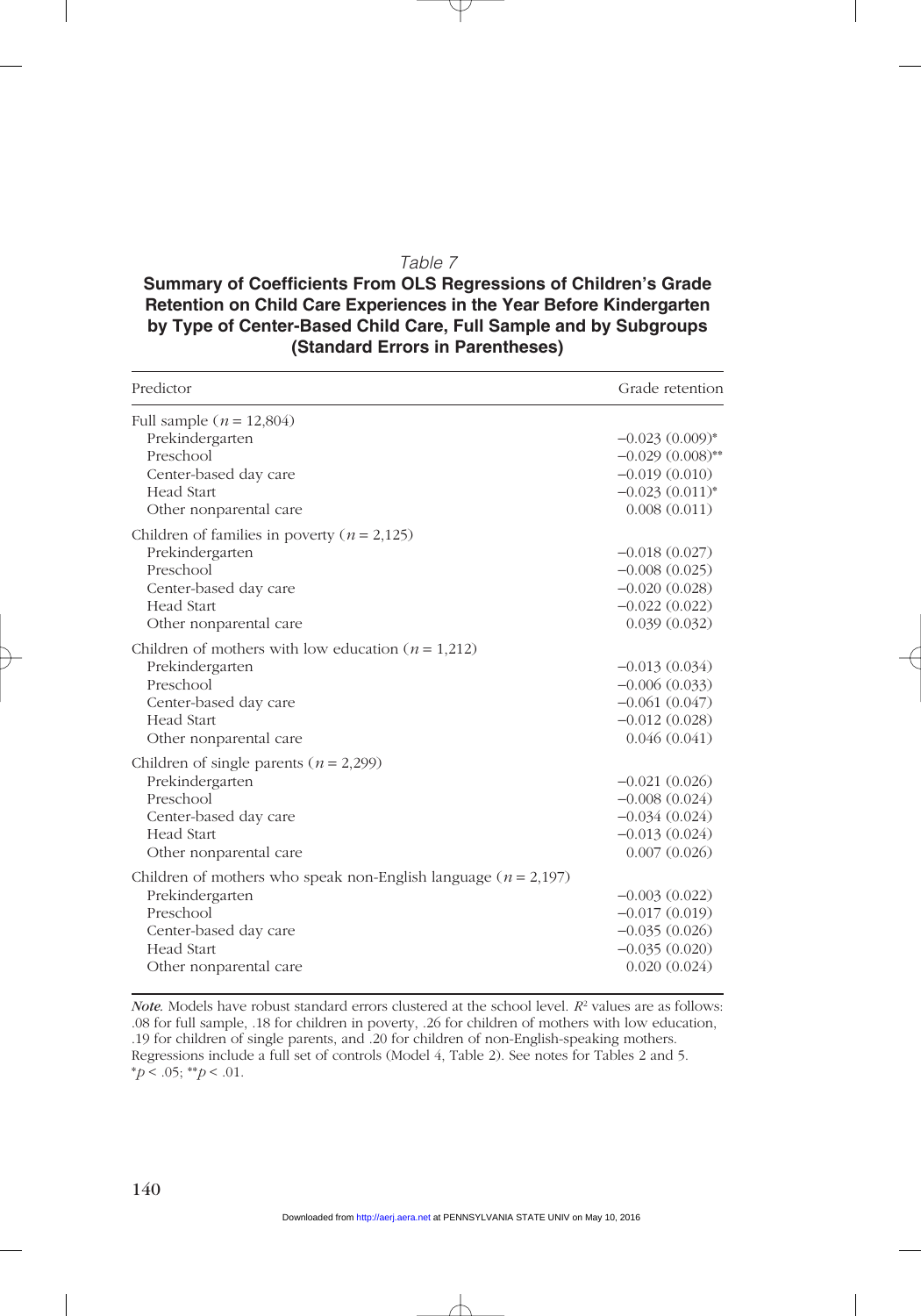school and 3.12 for those with single parents. Effects of this size for children of a less educated mother represent about two and a half additional questions correct and would raise their average score from the 30th to the 42nd percentile. The predicted effects of preschool programs on reading skills are generally smaller than for prekindergarten programs, but are typically larger than for center-based day care.

The differential effects of preschool, prekindergarten, and center-based day care on children's math skills are less clear, although all of the programs benefit children from disadvantaged families more than other children. Nevertheless, for children in three of the subgroups (living in poverty, living with single parents, and living with mothers who speak a non-English language), enrollment in prekindergarten has more of an effect on math skills than either preschool or center-based day care. In the case of children of single parents, the prekindergarten coefficient is 2.83, as compared with 1.96 for preschool and 2.04 for center-based day care. On average, children of single mothers score at the 42nd percentile in the math distribution; attending a prekindergarten program would improve their rank to the 50th percentile.

We also consider whether different types of center-based care programs have different effects on grade retention. The results, shown in Table 7, suggest that prekindergarten and preschool are associated with lower retention rates (as is Head Start). The effects are similar in magnitude, with coefficients ranging from −.023 for prekindergarten and Head Start to −.029 for preschool. In contrast to the results for test scores, the estimated effects of center-based care on retention are no larger for children from disadvantaged families than for other children.

Finally, we examined whether number of hours in care mattered. We found that even part-time (20 or fewer hours per week) enrollment in prekindergarten, day care, or preschool was associated with higher reading and math scores in the fall of kindergarten (Table 8, p. 142). Attending prekindergarten more than 20 hours per week was associated with better reading and math outcomes than doing so for 20 or fewer hours. However, a similar pattern was not obtained for center-based day care or preschool participation.

### Discussion and Conclusions

Do children who attend preschool prior to school entry have better reading and math skills in kindergarten and first grade, and do these effects hold up after controlling for child, family, neighborhood, and school characteristics that might be associated with preschool attendance and with reading and math achievement? After accounting for a very extensive set of potential selection factors, we find that the answer is yes. Children in center-based preschool programs in the year prior to school entry have better reading and math skills, and this advantage persists to the spring of first grade. These children were also less likely to repeat kindergarten.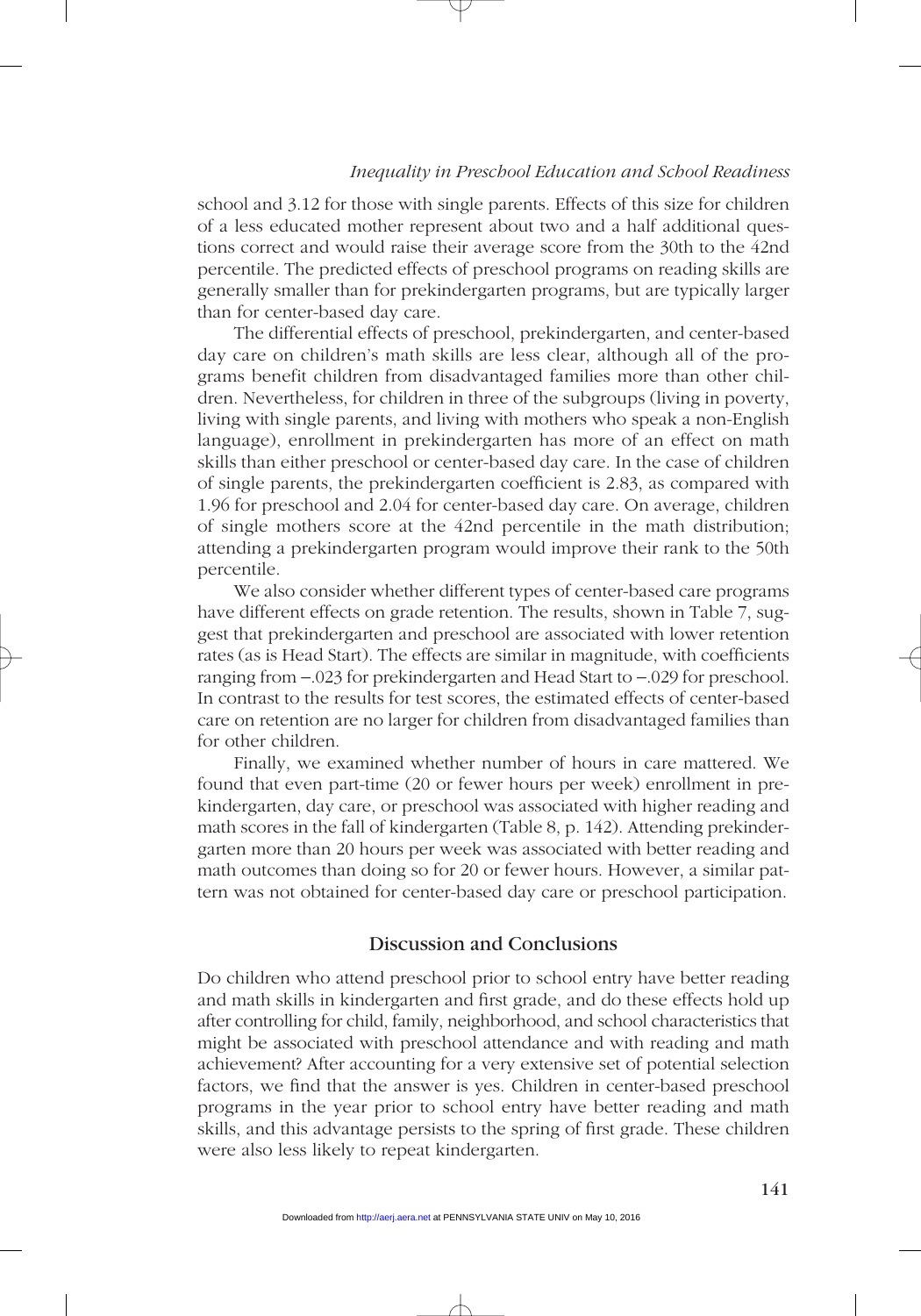#### *Table 8*

### **Summary of Coefficients From OLS Regressions of Children's Reading and Math Skills in Fall of Kindergarten on Children's Weekly Hours in Child Care in the Year Before Kindergarten (Standard Errors in Parentheses)**

| Predictor                                  | Reading         | Math            |
|--------------------------------------------|-----------------|-----------------|
| Prekindergarten 1–20 hours per week        | $1.30(0.32)$ ** | $1.25(0.31)$ ** |
| Prekindergarten > 20 hours per week        | $2.10(0.35)$ ** | $1.88(0.32)$ ** |
| Preschool 1-20 hours per week              | $1.39(0.24)$ ** | $1.24(0.24)$ ** |
| Preschool $> 20$ hours per week            | $1.10(0.32)$ ** | $0.93(0.32)$ ** |
| Center-based day care 1–20 hours per week  | $1.19(0.52)$ *  | 0.64(0.46)      |
| Center-based day care > 20 hours per week  | $0.71(0.33)*$   | $1.12(0.32)$ ** |
| Head Start 1-20 hours per week             | $-0.89(0.36)$ * | $-0.23(0.37)$   |
| Head Start $> 20$ hours per week           | $-0.06(0.40)$   | $-0.18(0.41)$   |
| Other nonparental care 1–20 hours per week | $-0.51(0.43)$   | $-0.10(0.40)$   |
| Other nonparental care > 20 hours per week | 0.12(0.30)      | 0.39(0.30)      |

*Note.* Models have robust standard errors clustered at the school level. The *R*<sup>2</sup> value for both regressions is .38. Sample size for regressions is 12,804. Regressions include a full set of controls (Model 4, Table 2). See notes for Table 2.  $*_{\mathcal{D}}$  < .05;  $*_{\mathcal{D}}$  < .01.

The effect magnitudes are generally modest, with effect sizes of approximately .15. Given that the most successful early childhood interventions (e.g., Abecedarian, which provided several years of intensive and high-quality early childhood education to very disadvantaged children) raise test scores by approximately 0.3–0.5 standard deviations, a 0.15-standard-deviation gain from attending some form of center-based care prior to kindergarten is not surprising. Typically, children in our sample were in these programs for fewer years and fewer hours (on average 21 hours per week) than children in the model intervention programs, and presumably they also received fewer ancillary services.

Larger effects were obtained for children from disadvantaged backgrounds, who are most often the target of federal and state policies to promote early education; effect sizes are on the order of .20 for reading skills. We also find evidence of larger gains in academic skills for prekindergarten and preschool attendance than for center-based day care, particularly among children from disadvantaged backgrounds, where the effect sizes associated with prekindergarten and preschool were approximately .30. Because these estimates do not account for program quality, even larger gains may result from uniformly high-quality educationally oriented programs. As noted earlier, it is also possible that some factors we controlled for are influenced by a child's enrollment in center-based care and are associated with better reading and math scores. If so, we might be underestimating the effects of center-based care.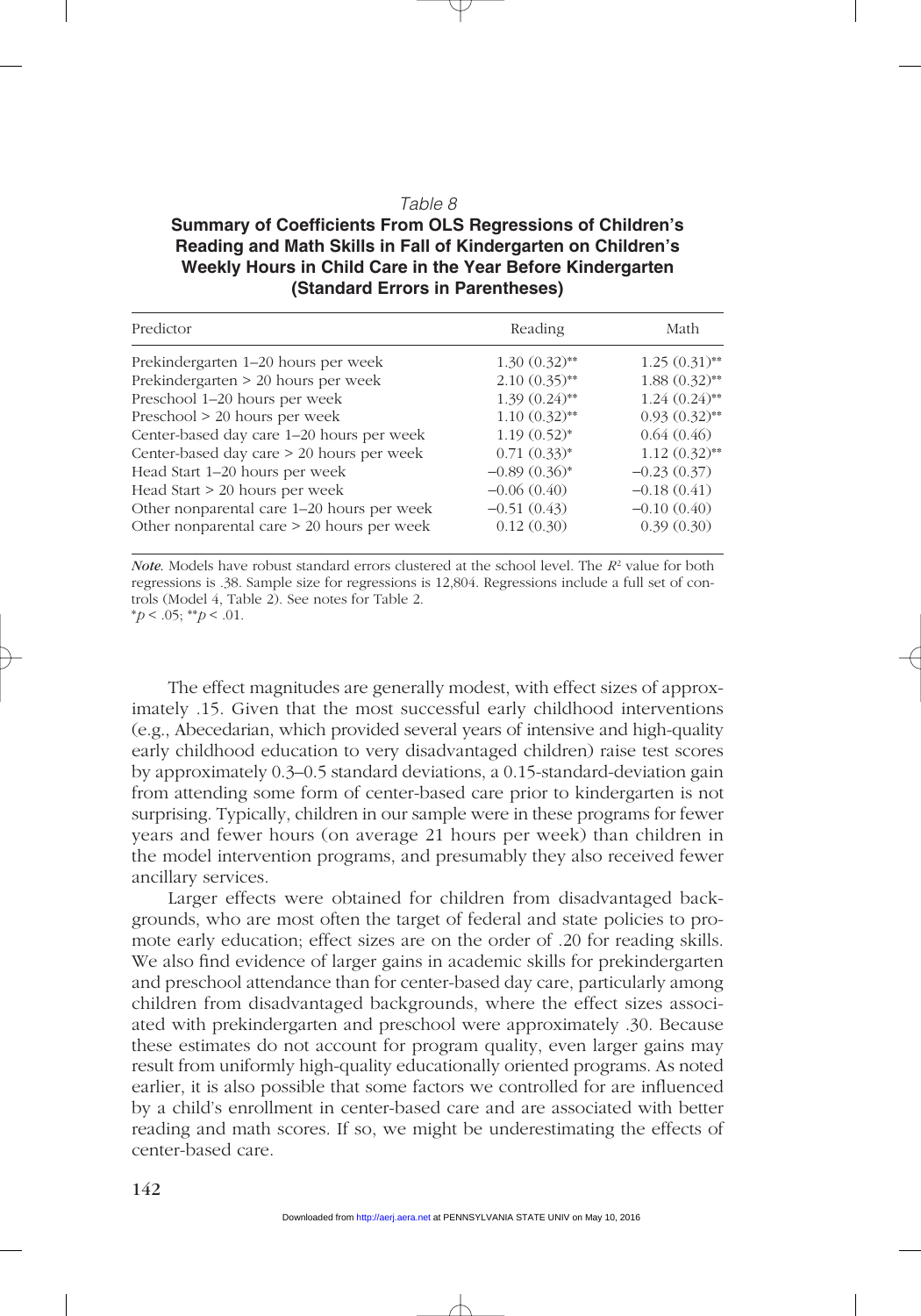Why might children from disadvantaged backgrounds benefit the most from participating in early education programs? First, they may be less likely to experience environments that facilitate early learning (Bradley, Corwyn, McAdoo, & Garcia Coll, 2001). For example, they may have fewer books at home, spend less time reading with their parents, and have less stimulating verbal interactions with their parents than children from middle-class households (Linver, Brooks-Gunn, & Kohen, 2002). Attending a preschool program that provides a cognitively stimulating environment and opportunities for interactions with a responsive caregiver may compensate for a less stimulating home environment (Bradley, Burchinal, & Casey, 2001; Caughy, DiPietro, & Strobino, 1994; Hubbs-Tait et al., 2002).

Alternatively, children from families who are disadvantaged may be placed in high-quality care more often. Research shows that the distribution of quality of child care across household income is U-shaped, such that children from low-income and high-income households are the most likely to experience better quality care (Phillips, Voran, Kisker, Howes, & Whitebrook, 1994). Governmental subsidies and provision of free or low-cost care to families who are economically disadvantaged may increase their ability to secure high-quality care relative to families with slightly higher incomes who do not qualify for the subsidies. Unfortunately, absence of data on program quality hampers our ability to determine the extent to which quality of care explains the larger benefits of preschool participation observed for children from disadvantaged families.

We focus on academic outcomes, but school readiness and subsequent school success are determined by more than academic skills (Shonkoff & Phillips, 2000). Children's motivation, orientation to learning, and behavior contribute to their later school success (Alexander, Entwisle, & Dauber, 1993; Reynolds, 1989). Likewise, parents' involvement in their children's schooling also promotes children's achievement (Izzo, Weissberg, Kasprow, & Fendrich, 1999; Meidel & Reynolds, 2003). With children's academic trajectories established in the early school years and demonstrating consistency over time (Entwisle & Alexander, 1993; Kowaleski-Jones & Duncan, 1999), programs that improve young children's behavior and orientation to learning or increase parent involvement may have long-lasting effects on children's school outcomes (Ripple et al., 1999). Consequently, further research should examine the effects of preschool education on these and other aspects of school readiness (e.g., mental and physical health). For example, the Head Start program, which we found to have limited effects on math and reading skills, may be important for other domains, such as child health or behavior (Zigler, 1998; Zigler & Styfco, 1994), parenting (Magnuson & Waldfogel, in press), or parent involvement in children's schooling (Ripple et al., 1999).

Future research should also examine the extent to which the effects of preschool are maintained or attenuated over time, and the factors within schools that are associated with persisting gains. Some have argued, for example, that one reason programs such as Head Start have had limited long-term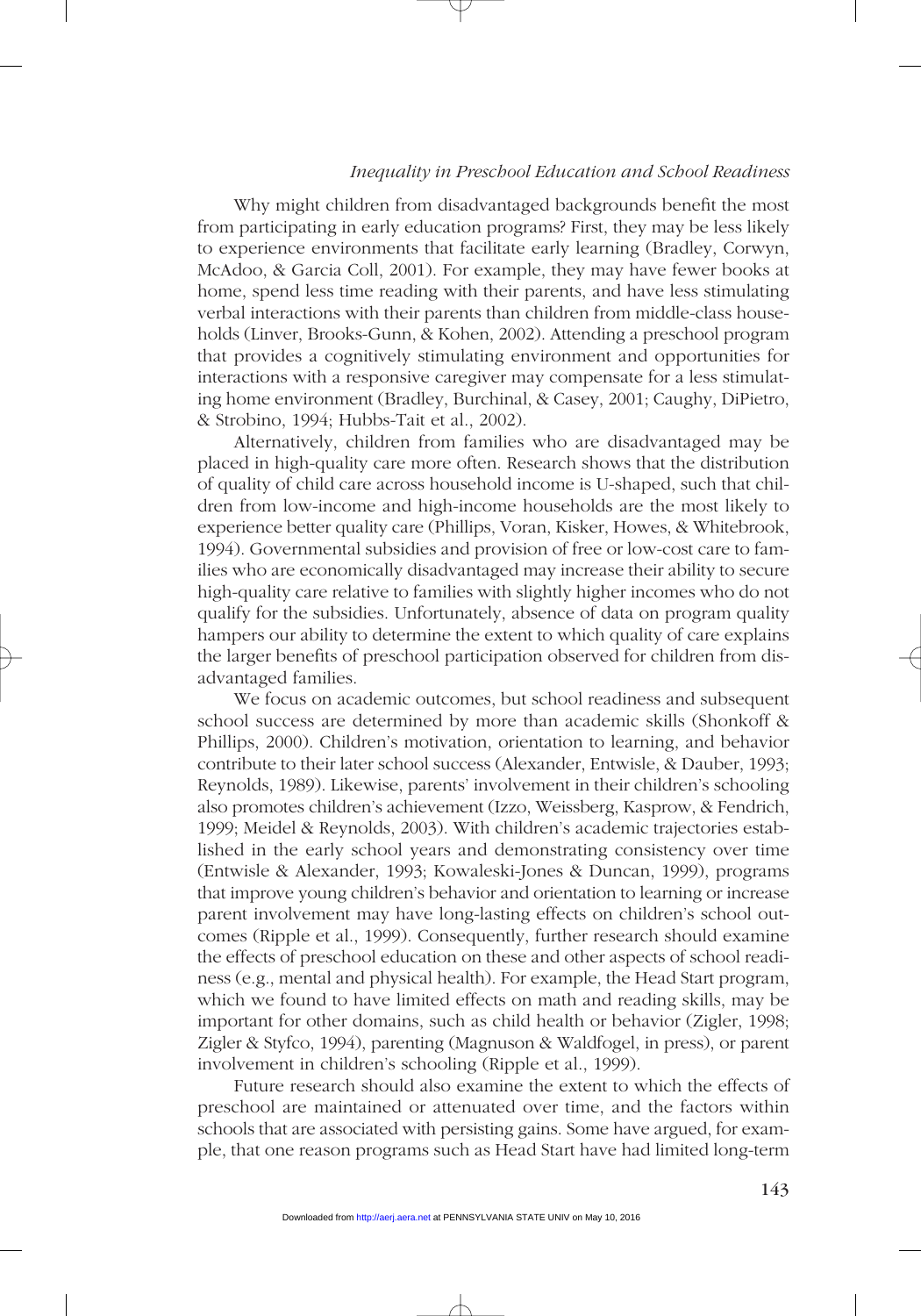effects on school achievement is that participants subsequently attend poorquality schools (Currie & Thomas, 2000; Takanishi & DeLeon, 1994). There is also evidence that the gains from early education may be maintained longer when child and family follow-on programs are provided during the early school years (Reynolds, 1994; Reynolds et al., 2001).

These limitations notwithstanding, our results do have implications for policymakers struggling with tough decisions on how much to invest in early child care and education and what types of programs to support. The present findings suggest that policies promoting center-based care for children in the year prior to kindergarten yield benefits, particularly for children from disadvantaged families. These policies are especially important given the relatively low enrollment rates of these children.

Another implication is that prekindergarten may be particularly beneficial for children's academic skills. Such programs were in place in 39 states in 2000, but with widely varying rates of coverage (Education Week, 2002). Why might prekindergarten yield larger benefits than other types of centerbased care? One possible reason is that such programs are often incorporated into public school systems and so are typically governed by the guidelines and standards of public elementary schools. This appears to result in higher quality care, at least along structural dimensions measured by the educational attainment of the caregiver and compensation of the program staff (Ripple et al., 1999; Smith et al., 2003). Finally, in that they are school based, prekindergarten programs may offer a more academically oriented curriculum than other preschool programs.

Key to policymakers' decisions is an accounting of whether the programs represent a worthwhile investment of limited public funds. Cost-benefit analysis provides a means to answer such a question. Although a complete cost-benefit analysis is beyond the scope of this article, there is reason to believe that targeted investments in prekindergarten programs may be costeffective. Placing a child into a school-day prekindergarten program during the 9-month academic year costs approximately \$8,800 (National Institute for Early Education Research, 2002). If the gains observed at kindergarten and first grade persist, prekindergarten enrollment might raise reading and math skills of children from disadvantaged backgrounds by 0.1 of a standard deviation. A gain of this magnitude is estimated to translate into a lifetime earnings increase of approximately \$7,600.8 It would also result in reductions in expenditures associated with grade retention and possible benefits in other areas (e.g., increases in school completion, reductions in teen pregnancy and criminal justice involvement).

These estimates are, of course, speculative. We need to follow these children for longer periods of time and conduct more detailed analyses before we can draw firm conclusions about costs and benefits. Nevertheless, the estimates just outlined do illustrate the potential gains of expanding prekindergarten enrollment and point to the importance of further research in this area.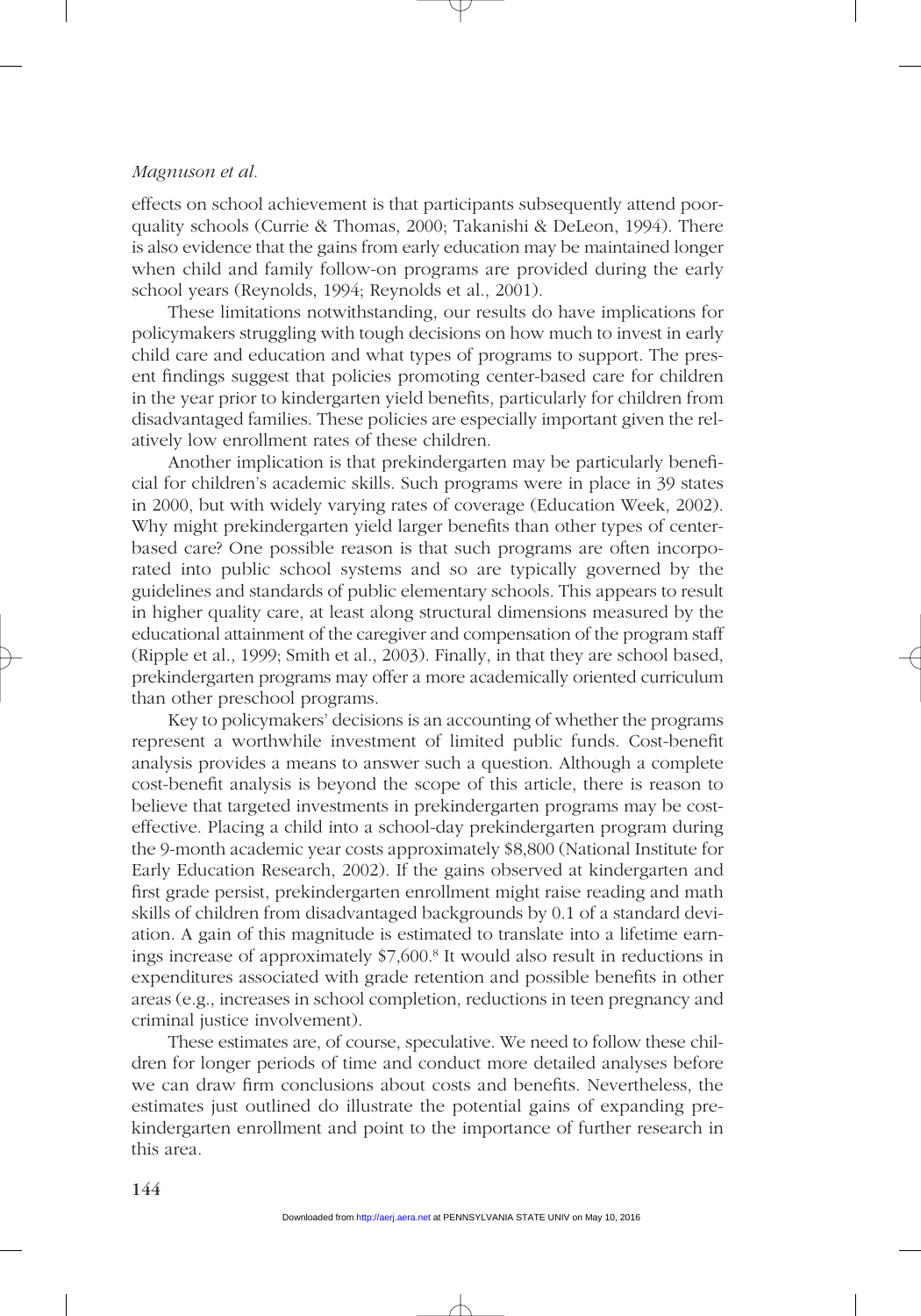#### **Notes**

This research was funded by a grant from the Russell Sage Foundation. We also gratefully acknowledge support to Marcia K. Meyers and Jane Waldfogel from the John D. and Catherine T. MacArthur Foundation, to Christopher J. Ruhm from NICHD and the National Science Foundation, and to Jane Waldfogel from NICHD. Joy Greenberg provided excellent research assistance with the ECLS-K data. Some of the data used in this article were taken from the confidential file of the ECLS-K study, licensed through NCES to Jane Waldfogel (License Control Number 021101681). Opinions and conclusions expressed are the authors' and do not necessarily reflect the views of the supporting organizations.

<sup>1</sup>The number of states with state-funded programs varies depending on the criteria used to define a prekindergarten initiative. The Education Commission of the United States (2003) provides an up-to-date summary of state activities in early education.

2 Authors' calculation of data provided in Schulman et al. (1999, Table 4, p. 52).

3We also estimated a set of models wherein the child care categories were not exclusive (e.g., a child could be coded as being in both center-based care and Head Start). The pattern of results was much the same as that reported here.

4 For grade retention, we present findings from linear probability models, but similar analyses using a logistic regression model did not change the pattern of findings.

5 We conducted separate regressions with interaction terms (type of care by each disadvantaged subgroup) to determine whether the effects of center-based care and Head Start among disadvantaged subgroups were statistically larger than effects for the full sample. Of the 16 estimated effects of center-based care programs presented in Table 5, 5 were statistically significantly larger for subgroups. In terms of reading skills, the estimated effect of center-based care was larger among children of single parents, and the estimated effect of Head Start was significantly larger among children of mothers with low education. In terms of math skills, the estimated effects of center-based care were significantly larger for both children living in poverty and children of single parents. The estimated effects of Head Start were significantly larger for children in poverty.

 $\mathrm{^6This}$  pattern changes over time. By the spring of first grade, the benefit from day care has faded (such that it is no longer significantly different from zero), and children who attended preschool appear to have benefited slightly more from their care experiences than children who attended prekindergarten. Nonetheless, it appears that both preschool and prekindergarten are associated with benefits that last through the spring of first grade, and the differences between their benefits by this stage are slight.

7 We conducted separate regressions with interaction terms (type of care by each disadvantaged subgroup) to determine whether the effects of center-based care and Head Start among disadvantaged subgroups were statistically larger than effects for the full sample. Of the 24 estimates of the effects of center-based care programs on children's reading and math skills in Table 6, 9 were significantly larger for disadvantaged groups. In terms of prekindergarten, the estimated effects on reading skills were significantly larger for children of single parents and children whose mothers spoke a non-English language, and the estimated effects on math skills were significantly larger for children of single parents. The estimated effects of preschool were significantly larger only in the case of the math skills of children whose mothers did not have a high school diploma. The estimated effects of day care were significantly larger in the case of the math skills of children of single parents and children from families in poverty and the reading skills of children of loweducated mothers. Finally, the effects of participation in Head Start were significantly larger for the math skills of children from families in poverty and the reading skills of children of mothers without a high school diploma.

8 Alan Krueger (2003) found a 0.2-standard-deviation gain in children's test scores in his study of the Tennessee Class Size Experiment, and he showed that this gain translates into an increase in per pupil lifetime earnings of \$15,180, assuming a 4% discount rate and 1% productivity growth rate. Therefore, we assume that a 0.1-standard-deviation gain would translate into a \$7,590 earnings gain.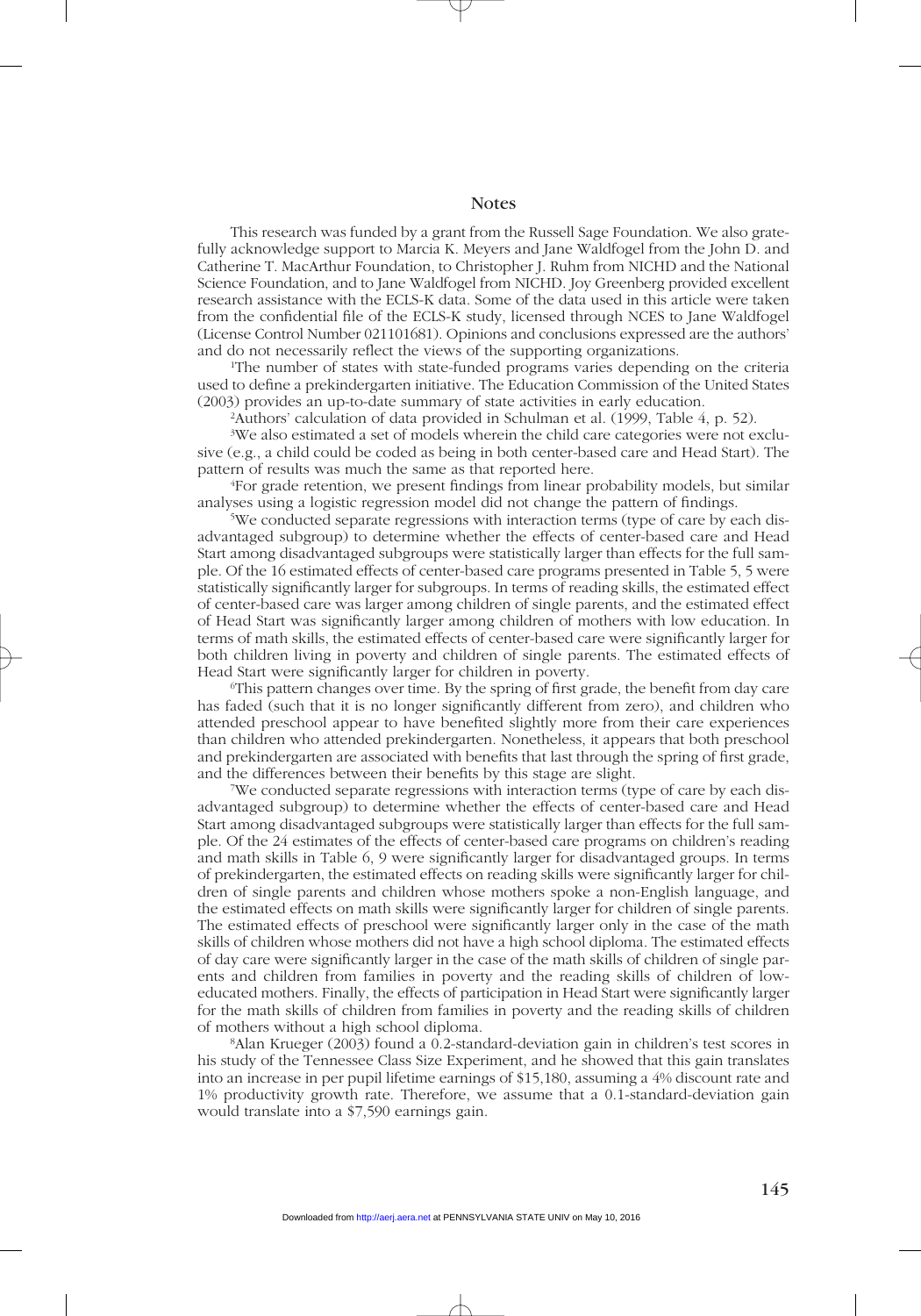#### References

- Adams, G., & Rohacek, M. (2002). More than work support? Issues integrating child development goals into the child care subsidy system. *Early Childhood Research Quarterly, 17,* 418–440.
- Alexander, K., Entwisle, D. R., & Dauber, S. L. (1993). First grade classroom behavior: Its short- and long-term consequences for school performance. *Child Development, 64,* 801–814.
- Barnett, S. (1995). Long-term effects of early childhood programs on cognitive and school outcomes. *Future of Children, 5,* 25–35.
- Blank, H., Schulman, K., & Ewen, D. (1999). *Key facts: Essential information about child care, early education, and school-age Care.* Washington, DC: Children's Defense Fund.
- Blau, D. (2001). *The child care problem: An economic analysis.* New York: Russell Sage Foundation.
- Bowman, B., Donovan, S., & Burns, S. (Eds.). (2001). *Eager to learn: Educating our preschoolers.* Washington, DC: National Academy Press.
- Bradley, R., Burchinal, M. R., & Casey, P. H. (2001). Early intervention: The moderating role of the home environment. *Applied Developmental Science, 5,* 2–8.
- Bradley, R. H., Corwyn, R. F., McAdoo, H. P., & Garcia Coll, C. (2001). The home environments of children in the United States Part I: Variations by age, ethnicity, and poverty status. *Child Development, 72,* 1844–1867.
- Brooks-Gunn, J. (2000, May). *Do you believe in magic? What we can expect from early childhood intervention programs.* Paper presented at a research briefing sponsored by the Subcommittee of Human Resources of the U.S. House of Representatives Committee on Ways and Means and the Joint Center for Poverty Research, Washington, DC.
- Campbell, F. A., & Ramey, C. (1995). Cognitive and school outcomes for high-risk African American students at middle adolescence: Positive effects of early intervention. *American Educational Research Journal, 32,* 743–772.
- Campbell, F. A., Ramey, C. T., Pungello, E., Sparling, J., & Miller-Johnson, S. (2002). Early childhood education: Young adult outcomes from the Abecedarian Project. *Applied Developmental Science, 6,* 42–57.
- Caughy, M. O., DiPietro, J. A., & Strobino, D. (1994). Day care participation as a protective factor in the cognitive development of low-income children. *Child Development, 65,* 457–471.
- Child Care Bureau. (2003). *FY 2001 data tables and charts.* Washington, DC: U.S. Department of Health and Human Services.
- Committee for Economic Development. (2002). *Preschool for all: Investing in a productive and just society.* New York: Committee for Economic Development.
- Currie, J., & Neidell, M. (2003). *Getting inside the "black box" of Head Start quality: What matters and what doesn't* (Working Paper 10091). Cambridge, MA: National Bureau of Economic Research.
- Currie, J., & Thomas, D. (1995). Does Head Start make a difference? *American Economic Review, 85,* 341–364.
- Currie, J., & Thomas, D. (2000). School quality and the longer-term effects of Head Start. *Journal of Human Resources, 35,* 755–774.
- Duncan, G., & Gibson, C. (2000). *Selection and attrition in the NICHD child care study's analyses of the impacts of child care quality on child outcomes* [Mimeo]. Evanston, IL: Northwestern University.
- Education Commission of the United States. (2003). *State funded prekindergarten programs.* Retrieved December 19, 2003, from http://www.ecs.org/dbsearches/ EarlyLearning\_Reports.htm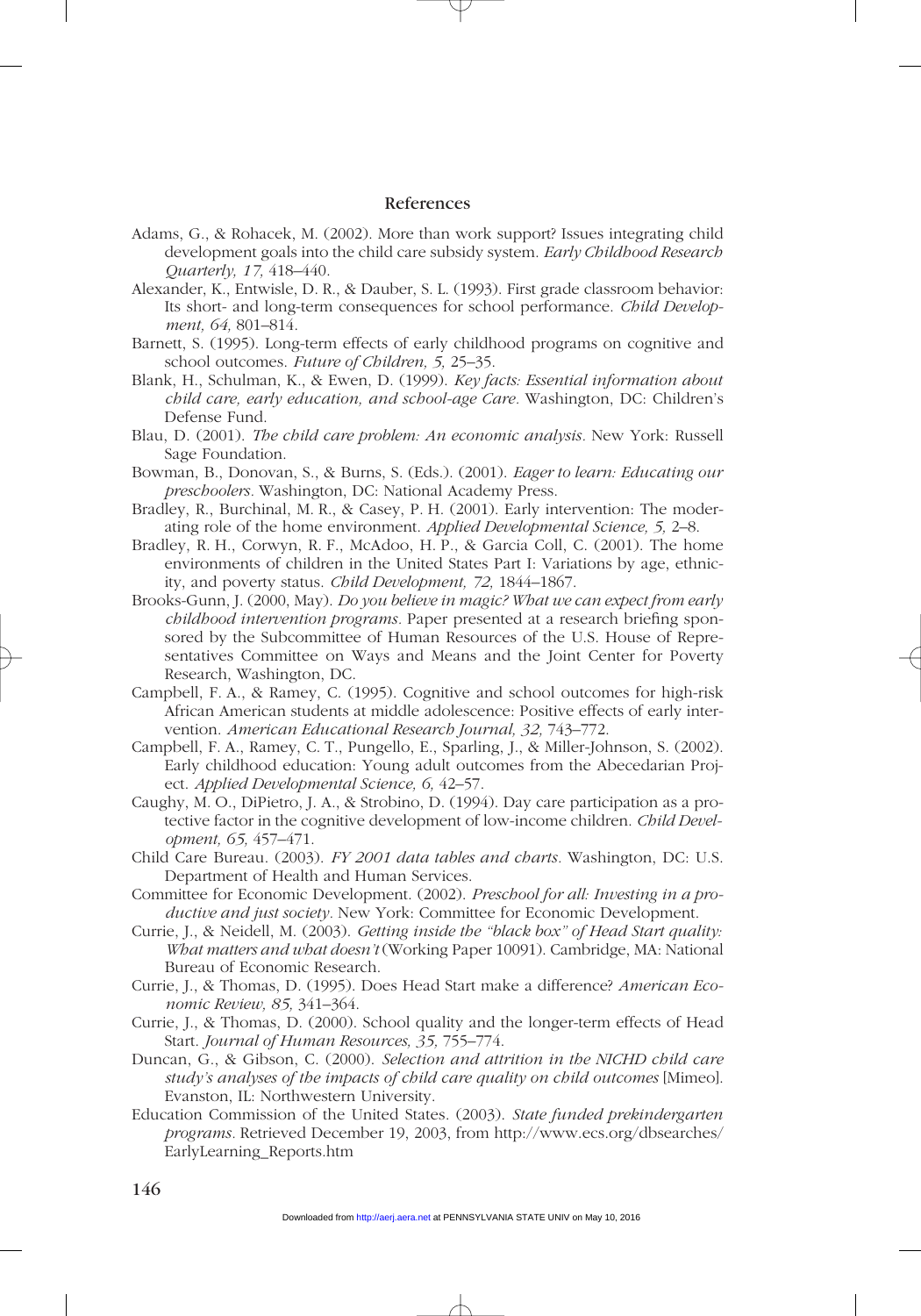- Education Week. (2002, January 10). Quality Counts 2002: Building blocks for success. *Education Week, 21*(17). Retrieved June 27, 2003, from http://www.edweek.org/ sreports/qc02/templates/article.cfm?slug=17exec.h21
- Entwisle, D. R., & Alexander, K. L. (1993). Entry into school: The beginning school transition and educational stratification in the United States. *Annual Review of Sociology, 19,* 401–423.
- Ewen, E., Blank, H., Hart, K., & Schulman, K. (2002). *State developments in child care, early education, and school-age child care.* Washington, DC: Children's Defense Fund.
- Farran, D. C. (2000). Another decade of intervention for children who are low-income or disabled: What do we know now? In J. Shonkoff & S. Meisels (Eds.), *Handbook of early childhood intervention* (2nd ed., pp. 510–548). New York: Cambridge University Press.
- Galinsky, E., Howes, C., Kontos, S., & Shinn, M. (1994). *The study of children in family child care and relative care: Highlights of findings.* New York: Families and Work Institute.
- Garces, E., Thomas, D., & Currie, J. (2002). Longer-term effects of Head Start. *American Economic Review, 92,* 999–1012.
- Gilliam, W. S., & Zigler, E. F. (2001). A critical meta-analysis of all evaluations of statefunded preschool from 1977 to 1998: Implications for policy, service delivery and program evaluation. *Early Childhood Research Quarterly, 15,* 441–473.
- Hart, B., & Risley, T. (1995). *Meaningful differences in the everyday experiences of young American children.* Baltimore: Brookes.
- Head Start Bureau. (2002). *Report on Head Start monitoring Fiscal Year 2000.* Washington, DC: U.S. Department of Health and Human Services.
- Helburn, S. W. (Ed.). (1995). *Cost, quality, and child outcomes in child care centers: Technical report.* Denver: Department of Economics, Center for Research in Economic and Social Policy, University of Colorado at Denver.
- Helburn, S. W., & Bergmann, B. B. (2002). *America's child care problem: The way out.* New York: Palgrave.
- Hinkle, D. (2000). *School involvement in early childhood.* Washington, DC: US Department of Education, Office of Educational Research and Improvement.
- Hoff, E. (2003). The specificity of environmental influence: Socioeconomic status affects early vocabulary development via maternal speech. *Child Development, 74,* 1368–1378.
- Hubbs-Tait, L., Culp, A. M., Erron, H., Culp, R., Starost, H., & Hare, C. (2002). Relation of Head Start attendance to children's cognitive and social outcomes: Moderation by family risk. *Early Childhood Research Quarterly, 17,* 539–558.
- Huttenlocher, J., Levine, S., & Vevea, J. (1998). Environmental input and cognitive growth: A study using time-period comparisons. *Child Development, 69,* 1012–1029.
- Izzo, C. V., Weissberg, R. P., Kasprow, W. J., & Fendrich, M. (1999). A longitudinal assessment of teacher perceptions of parent involvement in children's education and school performance. *American Journal of Community Psychology, 27,* 817–839.
- Jordan, N. C., Huttenlocher, J., & Levine, S. C. (1992). Differential calculation abilities in young children from middle and low-income families. *Developmental Psychology, 28,* 644–653.
- Karoly, L. A., Greenwood, P. W., Everingham, S., Houbé, J., Kilburn, R., Rydell, P. C., Sanders, M., & Chiesa, J. (1998). *Investing in our children: What we do and don't know about the costs and benefits of early childhood interventions.* Santa Monica, CA: RAND.
- Kowaleski-Jones, L., & Duncan, G. J. (1999). The structure of achievement and behavior across middle childhood. *Child Development, 70,* 930–943.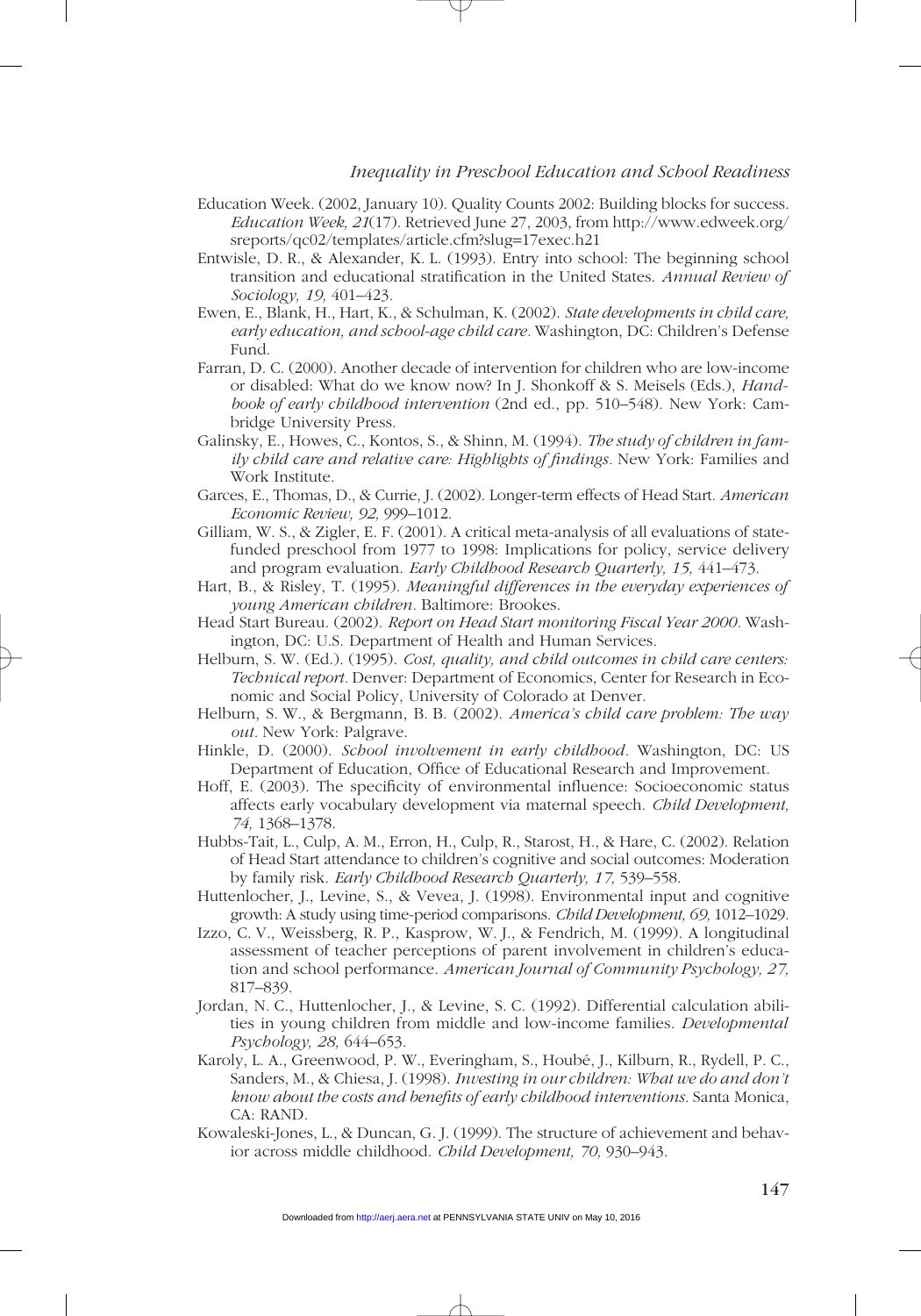- Krueger, A. (2003). Economic considerations and class size. *Economic Journal, 113,* 34–63.
- Lee, V., Brooks-Gunn, J., & Schnur, E. (1988). Does Head Start work? A 1-year followup comparison of disadvantaged children attending Head Start, no preschool, and other preschool programs. *Developmental Psychology, 24,* 210–222.
- Linver, M. R., Brooks-Gunn, J., & Kohen, D. (2002). Family processes as pathways from income to young children's development. *Developmental Psychology, 5,* 719–734.
- Magnuson, K., & Waldfogel, J. (in press). Preschool child care and parents' use of physical discipline. *Infant and Child Development.*
- Meidel, W. T., & Reynolds, A. J. (2003). Parent involvement in early intervention for disadvantaged children: Does it matter? *Journal of School Psychology, 37,* 379–402.
- Meyers, M. K., Rosenbaum, D., Ruhm, C., & Waldfogel, J. (in press). Inequality in early childhood education and care: What do we know? In K. Neckerman (Ed.), *Social inequality.* New York: Russell Sage Foundation.
- National Center for Education Statistics. (2003). *The condition of education.* Washington, DC: U.S. Government Printing Office.
- National Institute for Early Education Research. (2002). *Fast facts.* Retrieved June 27, 2003, from http://nieer.org/resources/facts/index.php?FastFactID=5
- NICHD Early Child Care Research Network. (2002a). Child care structure  $\rightarrow$  process → outcome: Direct and indirect effects of child-care quality on young children's development. *Psychological Science, 13,* 199–206.
- NICHD Early Child Care Research Network. (2002b). Early child care and children's development prior to school entry: Results from NICHD study of early child care. *American Educational Research Journal, 39,* 133–164.
- NICHD Early Child Care Research Network. (2003). Modeling the impacts of child care quality on children's preschool cognitive development. *Child Development, 74,* 1454–1475.
- Phillips, D., Mekos, D., Scarr, S., McCartney, K., & Abbott-Shim, M. (2000). Within and beyond the classroom door: Assessing quality in child care centers. *Early Childhood Research Quarterly, 15,* 475–496.
- Phillips, D., Voran, M., Kisker, E., Howes, C., & Whitebrook, M. (1994). Child care for children in poverty: Opportunity or inequity? *Child Development, 65,* 472–492.
- Phillips, M., & Chin, T. (in press). School inequality: What do we know? In K. Neckerman (Ed.), *Social inequality.* New York: Russell Sage Foundation.
- Ramey, C. T., Campbell, F. A., Burchinal, M. R., Bryant, D. M., Wasik, B. H., Skinner, M. L., & Gardner, D. M. (1999). *Early learning, later success: The Abecedarian study.* Chapel Hill, NC: Frank Porter Graham Child Development Institute.
- Reynolds, A. J. (1989). A structural model of first-grade outcomes for an urban, low socio-economic status, minority population. *Journal of Educational Psychology, 81,* 594–603.
- Reynolds, A. J. (1994). Effects of a preschool follow-on intervention for children at risk. *Developmental Psychology, 30,* 787–804.
- Reynolds, A. J., Temple, J., Robertson, D. L., & Mann, E. (2001). Long-term effects of an early childhood intervention on educational achievement and juvenile arrest: A fifteen year follow-up of low-income children in public schools. *Journal of the American Medical Association, 285,* 2339–2346.
- Ripple, C. H., Gilliam, W. S., Chanana, N., & Zigler, E. (1999). Will fifty cooks spoil the broth? *American Psychologist, 54,* 327–343.
- Schulman, H., Blank, H., & Ewen, D. (1999). *Seeds of success: State prekindergarten initiatives 1998–1999.* Washington, DC: Children's Defense Fund.
- Schweinhart, L. J., Barnes, H. V., & Weikart, D. P. (1993). *Significant benefits of the High-Scope Perry Preschool Study through age 27.* Ypsilanti, MI: High/Scope Press.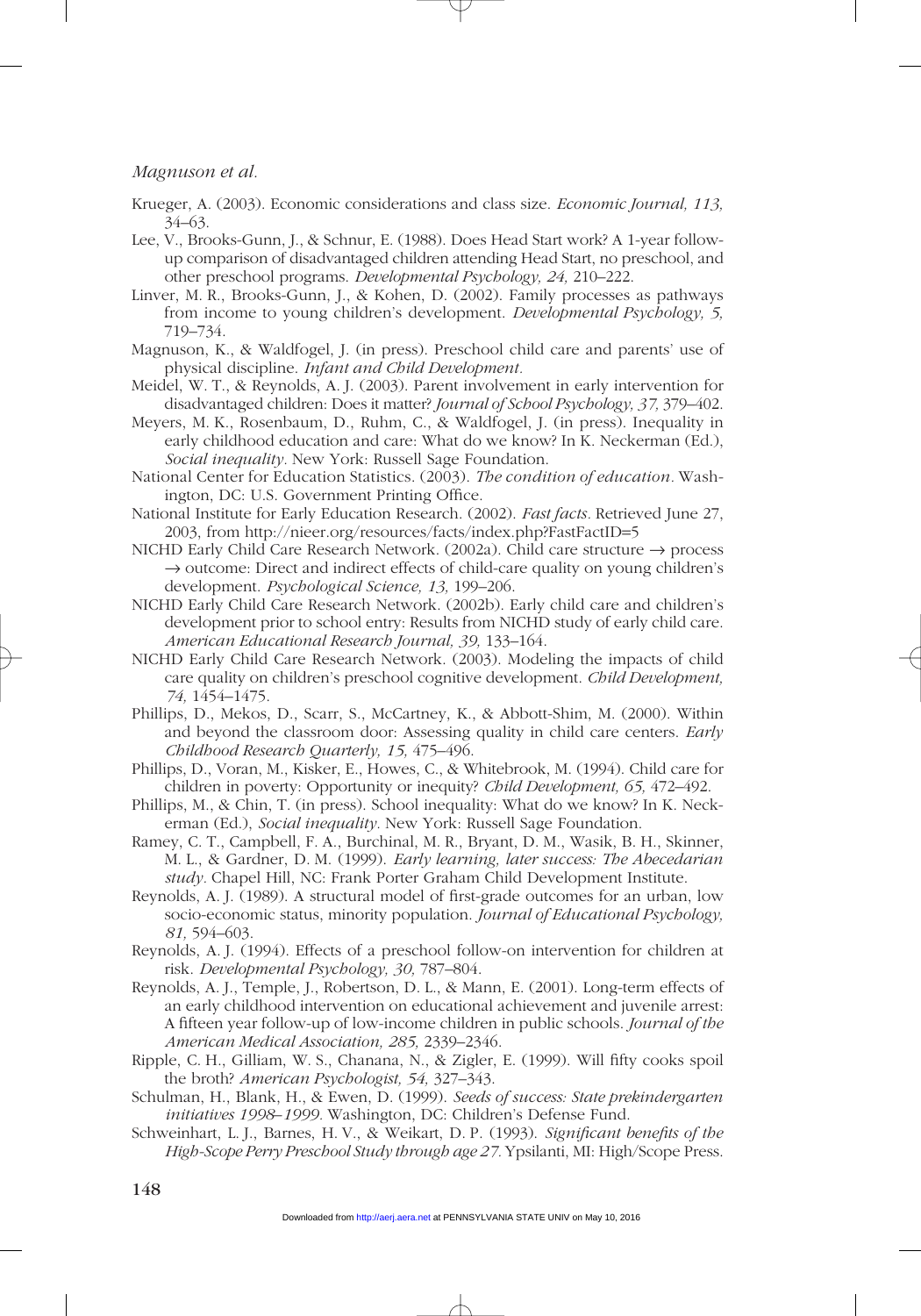- Shonkoff, J. P., & Phillips, D. A. (Eds.). (2000). *From neurons to neighborhoods: The science of early childhood development.* Washington, DC: National Academy Press.
- Smith, J., Brooks-Gunn, J., & Klebanov, P. (1997). The consequences of living in poverty on young children's cognitive development. In G. J. Duncan & J. Brooks-Gunn (Eds.), *Consequences of growing up poor* (pp. 132–189). New York: Russell Sage Foundation.
- Smith, T., Kleiner, A., Parsad, B., Farris, E., & Green, B. (2003). *Prekindergarten in U.S. public schools.* Washington, DC: National Center for Education Statistics.
- Smolensky, E., & Gootman, J. A. (Eds.). (2003). *Working families and growing kids: Caring for children and adolescents.* Washington, DC: National Academy Press.
- State of Georgia, Office of Educational Accountability. (2003). *2000–2001 annual report card on the Office of School Readiness.* Retrieved December 20, 2003, from http://reportcard.gaosa.org/yr2002/OSR/CenterReport.aspx
- Stipek, D. J., & Ryan, R. H. (1997). Economically disadvantaged preschoolers: Ready to learn but further to go. *Developmental Psychology, 33,* 711–723.
- Takanishi, R., & DeLeon, P. H. (1994). A head start for the 21st century. *American Psychologist, 49,* 120–122.
- U.S. Bureau of the Census. (1970). *School enrollment: Social and economic characteristics of students, October 1969* (Current Population Reports, P-20 Series). Washington, DC: Author.
- U.S. General Accounting Office. (2000a). *Preschool education: Federal investment for low-income children significant but effectiveness unclear.* Retrieved June 27, 2003, from http://www.gao.gov/new.items/he00083t.pdf
- U.S. General Accounting Office. (2000b). *Title I preschool education: More children served, but gauging the effect on school readiness difficult.* Retrieved June 27, 2003, from http://www.gao.gov/new.items/he00171.pdf
- Vandell, D. L., & Wolfe, B. (2000). *Child care quality: Does it matter and does it need to be improved?* Madison: Institute for Research on Poverty, University of Wisconsin.
- Waldfogel, J. (2002). Child care, women's employment and child outcomes. *Journal of Population Economics, 15,* 527–548.
- Wolfe, B., & Scrivner, S. (2003). Providing universal preschool for four-year olds. In B. Sawhill (Ed.), *One-percent for the kids: New policies, brighter futures for America's children* (pp. 113–135). Washington, DC: Brookings Institution.
- Zigler, E. (1998). By what goals should Head Start be assessed? *Children's Services: Social Policy, Research, & Practice, 1,* 5–17.
- Zigler, E., & Styfco, S. J. (1994). Head Start: Criticisms in a constructive context. *American Psychologist, 49,* 127–132.

Manuscript received July 3, 2003

Revision received January 3, 2004

Accepted January 9, 2004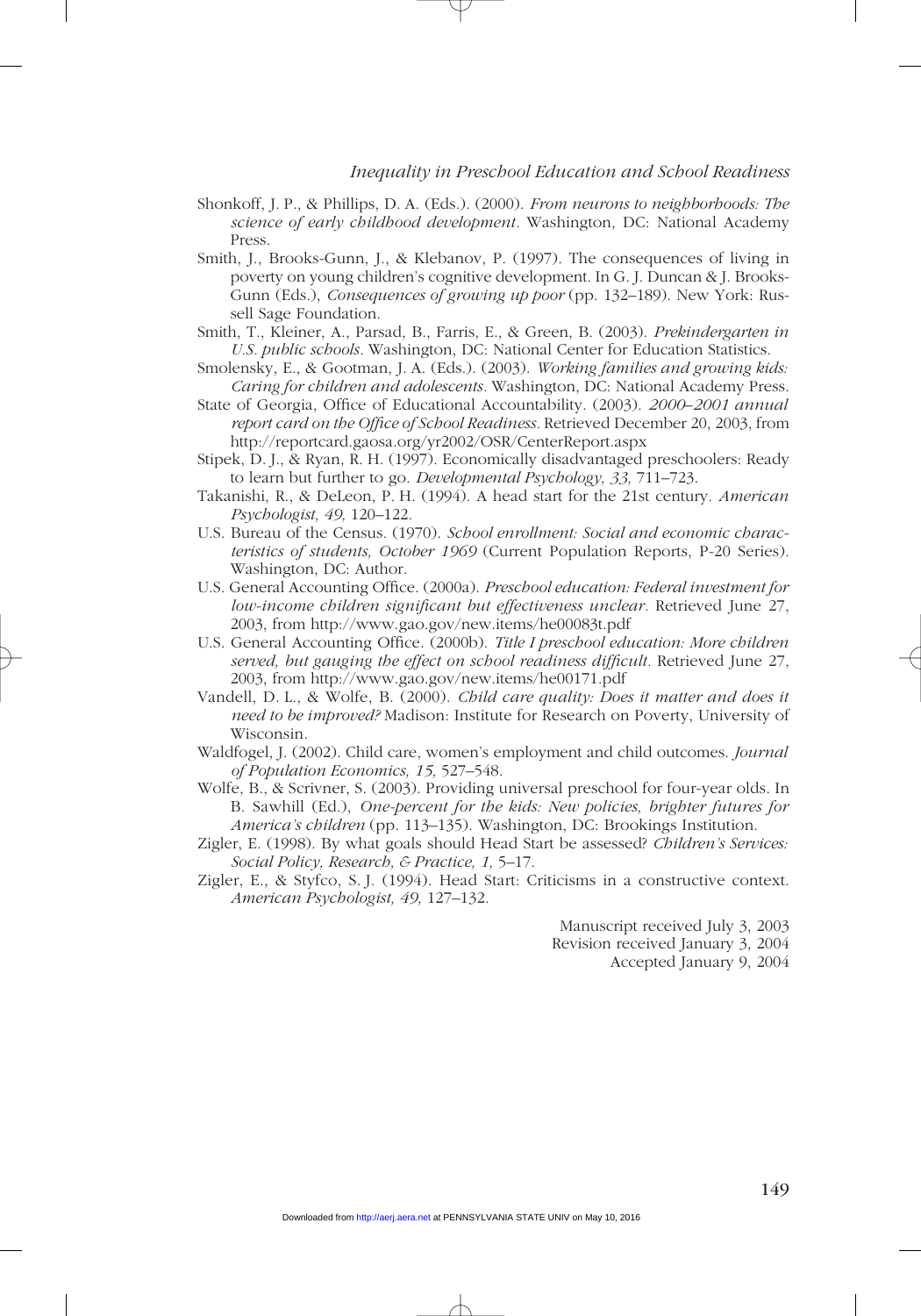# *Appendix* Supplemental Tables

### *Table A1* **Percentage of Sample Participating in Center-Based Care Programs and Head Start: Full Sample and by Subgroups**

| Type of care<br>arrangement | Full sample<br>$(n = 12,804)$ | Poverty<br>$(n=2,125)$ | Low<br>maternal<br>education<br>level<br>$(n=1,228)$ | Single<br>parent<br>$(n = 2,315)$ | Non-English<br>speaking<br>$(n = 2,205)$ |
|-----------------------------|-------------------------------|------------------------|------------------------------------------------------|-----------------------------------|------------------------------------------|
| Center-based care           | 61                            | 34                     | 28                                                   | 52                                | 51                                       |
| Preschool                   | 34                            | 13                     | 12                                                   | 17                                | 28                                       |
| Prekindergarten             | 17                            | 10                     | 10                                                   | 21                                | 15                                       |
| Day care                    | 10                            | 11                     | 6                                                    | 14                                | 8                                        |
| Other nonparental           |                               |                        |                                                      |                                   |                                          |
| care                        | 12                            | 12                     | 13                                                   | 15                                | 14                                       |
| Head Start                  | 11                            | 32                     | 30                                                   | 21                                | 15                                       |
| Parental care               | 17                            | 22                     | 30                                                   | 12                                | 21                                       |

*Note.* See notes for Tables 1 and 5. Child care categories are mutually exclusive but may sum to more than 100 because of rounding.

### *Table A2*

### **Definitions, Additional Details, and Notes About Covariates Used in Analyses**

| Constructs and variables | Definitions, details, and notes                                                                                                                                                                              |
|--------------------------|--------------------------------------------------------------------------------------------------------------------------------------------------------------------------------------------------------------|
|                          | Demographic characteristics                                                                                                                                                                                  |
| Child characteristics    |                                                                                                                                                                                                              |
| Child age                | Continuous variable; child age in months<br>(specific to timing of assessment)                                                                                                                               |
| Child gender             | Dummy variable (boy = 1, $\text{girl} = 0$ )                                                                                                                                                                 |
| Birth weight             | 2 dummy variables for differing weights<br>$(1 = yes, 0 = no): <1,500$ grams,<br>$1,500 - 2,500$ grams                                                                                                       |
| Premature                | 2 dummy variables for differing lengths of<br>time $(1 = yes, 0 = no)$ : >7 weeks early,<br>3–7 weeks early                                                                                                  |
| Child weight             | Average of two interviewer-assessed<br>measurements in pounds                                                                                                                                                |
| Child height             | Average of two interviewer-assessed<br>measurements in inches                                                                                                                                                |
| Race/ethnicity           | 3 dummy variables for different back-<br>grounds $(1 = yes, 0 = no)$ : Black,<br>Hispanic, Asian; omitted categories are<br>White, Native American, Pacific Islander,<br>Native Hawaiian, more than one race |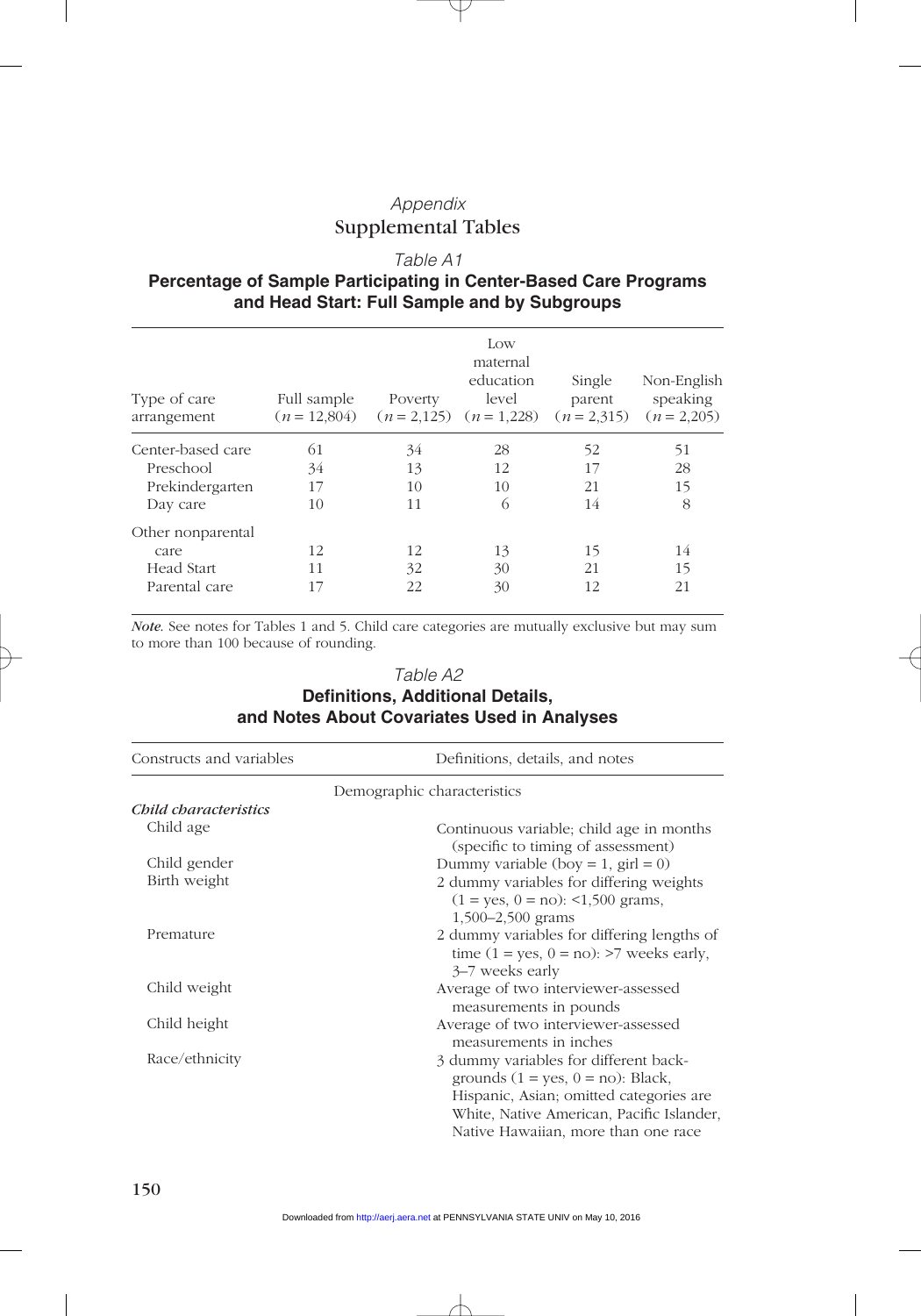| Constructs and variables                                                                                    | Definitions, details, and notes                                                                                                                                                                                                                                                                                                       |
|-------------------------------------------------------------------------------------------------------------|---------------------------------------------------------------------------------------------------------------------------------------------------------------------------------------------------------------------------------------------------------------------------------------------------------------------------------------|
| Parental reports of family characteristics, kindergarten fall and spring<br>Number of children in household |                                                                                                                                                                                                                                                                                                                                       |
| Number of adults in household<br>Family structure                                                           | Ordinal variable; ranges from 1 to 11<br>Ordinal variable; ranges from 1 to 9<br>3 dummy variables for family types $(1 = yes,$<br>$0 = no$ ): single parent (one biological<br>parent), blended family (one biological<br>and one nonbiological parent), adopted<br>or foster parents; omitted category is<br>two biological parents |
| Child has lived in four or more places<br>since birth                                                       | Dummy variable $(1 = yes, 0 = no)$ ; con-<br>structed from question about number<br>of moves since child's birth                                                                                                                                                                                                                      |
| Rural residency                                                                                             | 2 dummy variables for different types of<br>localities $(1 = yes, 0 = no)$ : city, town;<br>omitted category is rural residency                                                                                                                                                                                                       |
| Region of country                                                                                           | 3 dummy variables $(1 = yes, 0 = no)$ : north,<br>south, midwest; omitted category is west                                                                                                                                                                                                                                            |
| Number of grandparents living                                                                               | Ordinal variable; ranges from 0 to 5                                                                                                                                                                                                                                                                                                  |
| Number of grandparents living nearby                                                                        | Ordinal variable; ranges from 0 to 5                                                                                                                                                                                                                                                                                                  |
| Early maternal employment                                                                                   | Dummy variable $(1 = \text{mother ever employed})$<br>between child's birth and entry into<br>kindergarten, $0 =$ mother not employed)                                                                                                                                                                                                |
| Grandfather and grandmother's<br>education                                                                  | 12 dummy variables $(1 = yes, 0 = no)$<br>(6 for each grandparent) ranging in<br>level from less than high school to<br>advanced postgraduate degree; omitted<br>category is some college                                                                                                                                             |
| Father and mother's education                                                                               | 12 dummy variables $(1 = yes, 0 = no)$<br>(6 for each parent) ranging in level from<br>less than high school to advanced post-<br>graduate degree; omitted category is<br>some college                                                                                                                                                |
| English only spoken in home                                                                                 | Dummy variable $(1 = \text{mother never speaks})$<br>foreign language to child; $0 =$ mother<br>sometimes, often, or very often speaks<br>non-English to child)                                                                                                                                                                       |
| Mother's age                                                                                                | 3 dummy variables for mother's age at<br>kindergarten fall $(1 = yes, 0 = no)$ :<br><25, 25-30, 35-40; omitted category<br>is $> 40$ years old                                                                                                                                                                                        |
| Father's employment status                                                                                  | 2 dummy variables for different work<br>hours $(1 = yes, 0 = no)$ : full- (35 or<br>more hours per week) and part-time<br>work (fewer than 35 hours per week);<br>omitted category is not employed                                                                                                                                    |
| Mother's employment status                                                                                  | 2 dummy variables for different work<br>hours $(1 = yes, 0 = no)$ : full- (35 or<br>more hours per week) and part-time<br>work (fewer than 35 hours per week);<br>omitted category is not employed                                                                                                                                    |
|                                                                                                             | (continued)                                                                                                                                                                                                                                                                                                                           |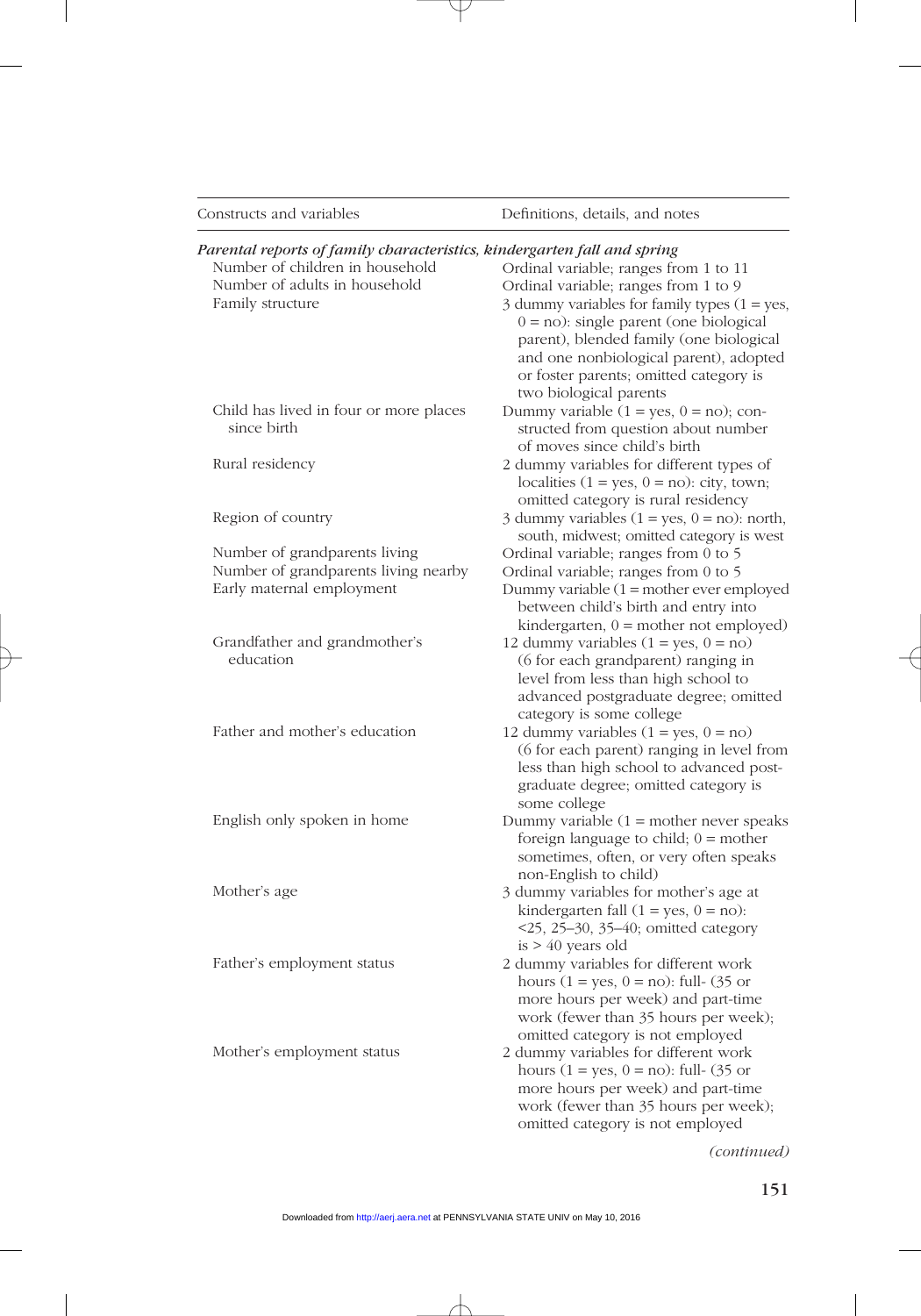| Constructs and variables                                                                                                  | Definitions, details, and notes<br>Dummy variable $(1 = \text{mother or child ever})$<br>participated in WIC nutritional supple-<br>ment program; $0 =$ did not participate);<br>families with incomes up to 185% of<br>federal poverty line are eligible for WIC<br>9 dummy variables based on 0.5 incre-<br>ments of the ratio of household income<br>to federal poverty hours $(1 = yes,$<br>$0 = no$ ; omitted category is income-to-<br>needs ratio greater than 4.5 |  |  |  |
|---------------------------------------------------------------------------------------------------------------------------|---------------------------------------------------------------------------------------------------------------------------------------------------------------------------------------------------------------------------------------------------------------------------------------------------------------------------------------------------------------------------------------------------------------------------------------------------------------------------|--|--|--|
| Use of WIC<br>Household-income-to-needs ratio                                                                             |                                                                                                                                                                                                                                                                                                                                                                                                                                                                           |  |  |  |
|                                                                                                                           | Home and family environment                                                                                                                                                                                                                                                                                                                                                                                                                                               |  |  |  |
| Parental reports of educational expectations, kindergarten fall                                                           |                                                                                                                                                                                                                                                                                                                                                                                                                                                                           |  |  |  |
| Parents' educational expectations<br>for child<br>Importance of child having skills by<br>entrance to kindergarten        | 4 dummy variables for differing expecta-<br>tions $(1 = yes, 0 = no)$ : high school,<br>some postsecondary schooling, college<br>degree, master's degree; omitted<br>category is PhD or equivalent<br>5 ordinal variables for skills: counting,<br>sharing, communication, draws, knows<br>letters; responses range from 1<br>(essential) to 5 (not important)                                                                                                            |  |  |  |
| Parental reports of home learning activities, kindergarten fall                                                           |                                                                                                                                                                                                                                                                                                                                                                                                                                                                           |  |  |  |
| Parents chose location of home for<br>current school                                                                      | Dummy variable $(1 = yes; 0 = no)$ .                                                                                                                                                                                                                                                                                                                                                                                                                                      |  |  |  |
| Frequency of learning activities in home<br>Number of children's books in home                                            | 7 ordinal variables for activities: building<br>things, teaching about nature, playing<br>sports, doing art, doing chores, singing<br>songs, playing games; responses range<br>from 1 (not at all) to 4 (every day)<br>Ordinal variable; ranges from 0 to 200                                                                                                                                                                                                             |  |  |  |
| Number of music tapes, CDs, or records<br>in home                                                                         | Ordinal variable; ranges from 0 to 100                                                                                                                                                                                                                                                                                                                                                                                                                                    |  |  |  |
| Frequency of child looking at picture<br>books outside of school<br>Frequency of child reading books<br>outside of school | Ordinal variable; responses range from 1<br>(never) to 4 (every day)<br>Ordinal variable; responses range from 1<br>(never) to 4 (every day)                                                                                                                                                                                                                                                                                                                              |  |  |  |
| Parental reports of school involvement, kindergarten fall                                                                 |                                                                                                                                                                                                                                                                                                                                                                                                                                                                           |  |  |  |
| Family member attended school<br>activities since beginning of school<br>year                                             | 4 dummy variables for differing types of<br>involvement $(1 = yes, 0 = no)$ : PTA<br>meetings, open houses, parent groups,<br>parent advisory meetings                                                                                                                                                                                                                                                                                                                    |  |  |  |
| Family member volunteered at school<br>this school year                                                                   | Dummy variable $(1 = yes, 0 = no)$                                                                                                                                                                                                                                                                                                                                                                                                                                        |  |  |  |
| Family member participated in school<br>fundraiser this school year                                                       | Dummy variable $(1 = yes, 0 = no)$                                                                                                                                                                                                                                                                                                                                                                                                                                        |  |  |  |

# *Table A2 (Continued)*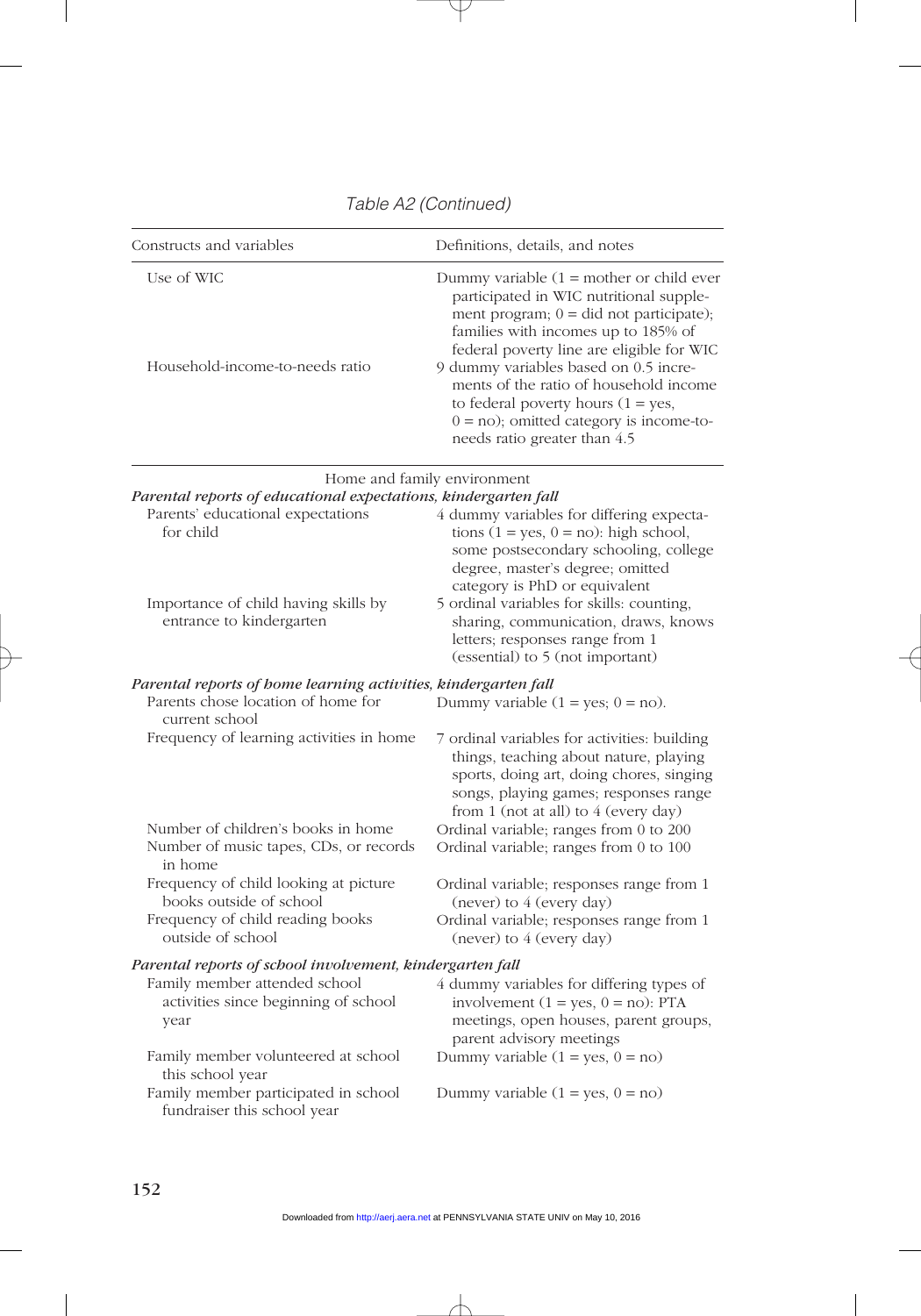| Constructs and variables                                                                         | Definitions, details, and notes                                                                                       |  |  |
|--------------------------------------------------------------------------------------------------|-----------------------------------------------------------------------------------------------------------------------|--|--|
| Parental reports of parent-child relationship, kindergarten spring<br>Parenting stress composite | Continuous variable. Mean of 8 items,<br>such as "I feel trapped by my responsi-                                      |  |  |
|                                                                                                  | bilities as a parent" and "I am usually<br>too busy to joke and play around with<br>my child." Responses range from 1 |  |  |
|                                                                                                  | (completely true) to 4 (not at all true).                                                                             |  |  |
|                                                                                                  | Cronbach $\alpha$ = .64.                                                                                              |  |  |
| Child likes parent                                                                               | Ordinal variable; responses range from 1<br>(completely true) to 4 (not at all true)                                  |  |  |
| When in bad mood, parent shows                                                                   | Ordinal variable; responses range from 1                                                                              |  |  |
| love to child                                                                                    | (completely true) to 4 (not at all true)                                                                              |  |  |
| Hard to be warm with child                                                                       | Ordinal variable; responses range<br>from 1 (completely true) to 4<br>(not at all true)                               |  |  |
| Parent physically affectionate with child                                                        | Ordinal variable; responses range from 1                                                                              |  |  |
|                                                                                                  | (completely true) to 4 (not at all true)                                                                              |  |  |
| Parental depression composite                                                                    | Continuous variable; mean of 12 items                                                                                 |  |  |
|                                                                                                  | (e.g., "How often did you feel like you                                                                               |  |  |
|                                                                                                  | could not shake off the blues even with                                                                               |  |  |
|                                                                                                  | help from your family or friends?");                                                                                  |  |  |
|                                                                                                  | responses range from 1 (never) to 4<br>(most of the time); Cronbach $\alpha$ = .86                                    |  |  |
| Whether parent spanked child in past<br>week                                                     | Dummy variable $(1 = yes, 0 = no)$                                                                                    |  |  |
| Frequency of spanking child in past<br>week                                                      | Ordinal variable; ranges from 0 to 30                                                                                 |  |  |
| Parental reports of family routines, kindergarten spring                                         |                                                                                                                       |  |  |
| Number of days in a week family                                                                  | 2 ordinal variables for different meals:                                                                              |  |  |
| usually eats meals together                                                                      | breakfast and dinner; ranges from 0 to 7                                                                              |  |  |
| Number of days in a week family                                                                  | 2 ordinal variables for different meals:                                                                              |  |  |
| usually eats meals at a regular time                                                             | breakfast and dinner; ranges from 0 to 7                                                                              |  |  |
|                                                                                                  | Parental reports of structured activities and learning opportunities, kindergarten spring                             |  |  |
| Family has computer                                                                              | Dummy variable $(1 = yes; 0 = no)$ .                                                                                  |  |  |
| Child does not watch TV on weekdays                                                              | Dummy variable $(1 = yes; 0 = no)$ .                                                                                  |  |  |
| Number of hours child watches TV on                                                              | Ordinal variable. Ranges from 0 to 20.                                                                                |  |  |
| weekdays<br>Child visited educational settings in                                                | 4 dummy variables for different settings                                                                              |  |  |
| past month                                                                                       | $(1 = yes, 0 = no)$ : zoo, library, museum,                                                                           |  |  |
|                                                                                                  | concert                                                                                                               |  |  |
| Frequency of child looking at picture                                                            | Ordinal variable; responses range from 1                                                                              |  |  |
| books outside of school                                                                          | (never) to 4 (every day)                                                                                              |  |  |
| Frequency of child reading books                                                                 | Ordinal variable; responses range from 1                                                                              |  |  |
| outside of school                                                                                | (never) to 4 (every day)                                                                                              |  |  |
| Child ever taken lessons outside of<br>school                                                    | 5 dummy variables for different types of<br>lessons $(1 = yes, 0 = no)$ : art, crafts,                                |  |  |
|                                                                                                  | music, dance, athletics                                                                                               |  |  |
| Child ever participated in performing<br>arts outside of school                                  | Dummy variable $(1 = yes, 0 = no);$<br>examples include choir and dance                                               |  |  |
|                                                                                                  |                                                                                                                       |  |  |
|                                                                                                  | (continued)                                                                                                           |  |  |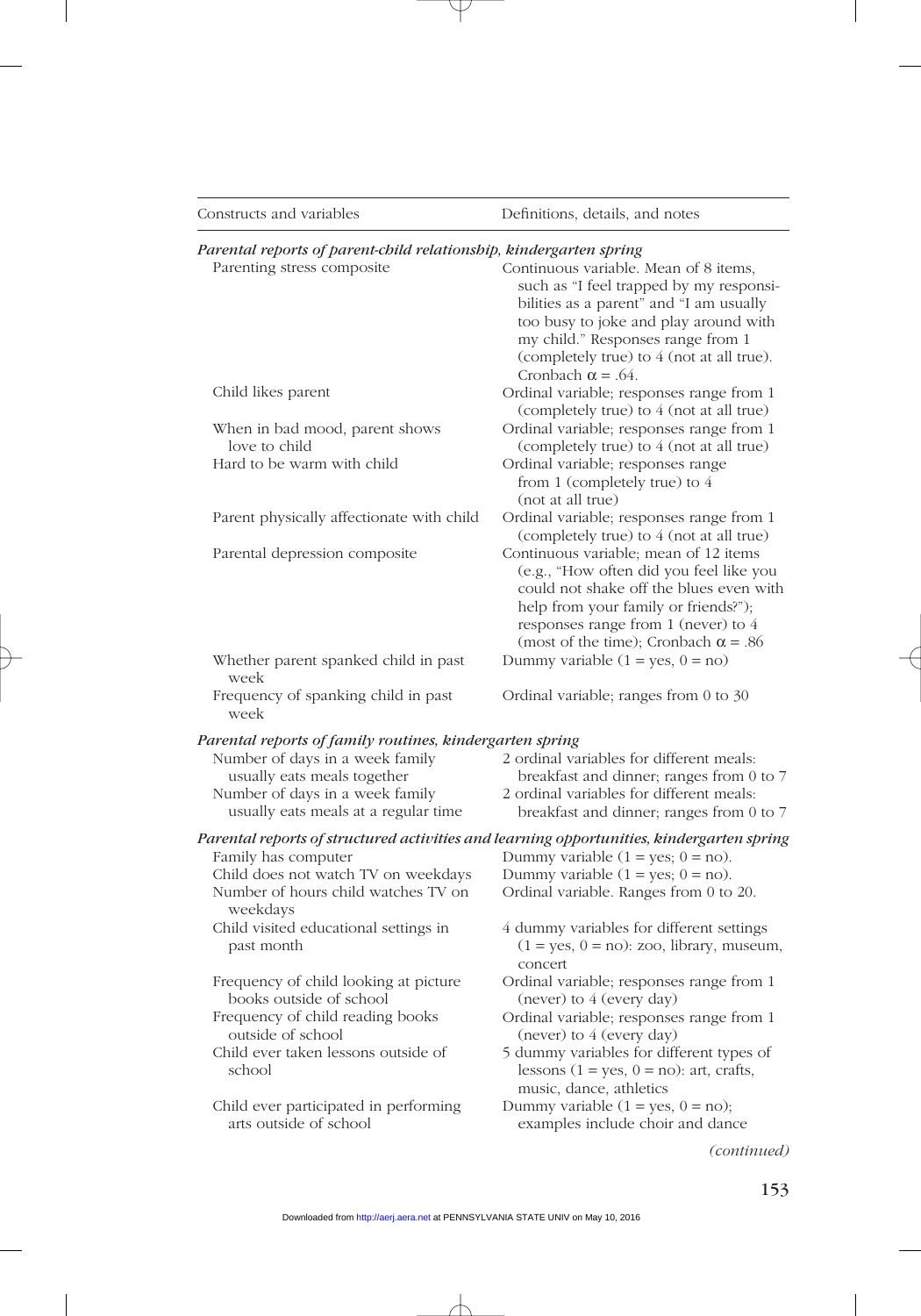| Constructs and variables                                                         | Definitions, details, and notes<br>Dummy variable $(1 = yes, 0 = no);$<br>examples include boy scouts and<br>girl scouts                                                                                                                                        |  |  |  |
|----------------------------------------------------------------------------------|-----------------------------------------------------------------------------------------------------------------------------------------------------------------------------------------------------------------------------------------------------------------|--|--|--|
| Child ever participated in organized<br>clubs outside of school                  |                                                                                                                                                                                                                                                                 |  |  |  |
|                                                                                  | Neighborhood characteristics                                                                                                                                                                                                                                    |  |  |  |
| Parental reports of neighborbood quality, kindergarten spring                    |                                                                                                                                                                                                                                                                 |  |  |  |
| Neighborhood quality composite                                                   | Continuous variable; mean of 6 items<br>asking about problems in area around<br>family house or apartment such as<br>violent crimes (e.g., drive-by shootings);<br>responses range from 1 (big problem)<br>to 3 (no problem); Cronbach $\alpha$ = .86           |  |  |  |
|                                                                                  | School characteristics                                                                                                                                                                                                                                          |  |  |  |
| Administrator reports of school characteristics, kindergarten spring             |                                                                                                                                                                                                                                                                 |  |  |  |
| Number of years served as principal                                              | Ordinal variable; ranges from 0 to 30                                                                                                                                                                                                                           |  |  |  |
| Public school                                                                    | Dummy variable $(1 = yes, 0 = no)$                                                                                                                                                                                                                              |  |  |  |
| Highest teacher salary                                                           | 4 dummy variables $(1 = yes, 0 = no)$ :<br>$<$ \$25,000, \$25,001-\$35,000,<br>\$35,001-\$45,000, \$45,001-\$60,000;<br>omitted category is > \$60,001                                                                                                          |  |  |  |
| Lowest teacher salary                                                            | 4 dummy variables $(1 = yes, 0 = no)$ :<br>$5,000, 15,001 - 20,000,$<br>\$20,001-\$25,000, \$25,001-\$30,000;<br>omitted category is > \$30,001                                                                                                                 |  |  |  |
| School receives Title I funding                                                  | Dummy variable $(1 = yes, 0 = no)$                                                                                                                                                                                                                              |  |  |  |
| Percentage White students                                                        | Ordinal variable; ranges from 0 to 100                                                                                                                                                                                                                          |  |  |  |
| Percentage of students eligible for free<br>lunch                                | Ordinal variable; number of students eligible<br>for free lunch in school divided by num-<br>ber of students in school (range: 0 to 100)                                                                                                                        |  |  |  |
| School has security guards                                                       | Dummy variable $(1 = yes, 0 = no)$                                                                                                                                                                                                                              |  |  |  |
| School limits use of bathrooms for<br>safety                                     | Dummy variable $(1 = yes, 0 = no)$                                                                                                                                                                                                                              |  |  |  |
| School locks outside doors for safety<br>School climate problems in early grades | Dummy variable $(1 = yes, 0 = no)$<br>3 dummy variables for different problems<br>$(1 = \text{agree or strongly agree}, 0 = \text{strongly})$<br>disagree, disagree, and neither agree<br>nor disagree): teacher turnover, over-<br>crowding, child absenteeism |  |  |  |
| Student mobility increased in past<br>3 years                                    | Dummy variable $(1 = yes, 0 = no)$                                                                                                                                                                                                                              |  |  |  |
| Reduction in staff or teacher shortage in<br>past 3 years                        | Dummy variable $(1 = yes, 0 = no)$                                                                                                                                                                                                                              |  |  |  |
| Students' average family incomes<br>declined significantly in past 3 years       | Dummy variable $(1 = yes, 0 = no)$                                                                                                                                                                                                                              |  |  |  |

# *Table A2 (Continued)*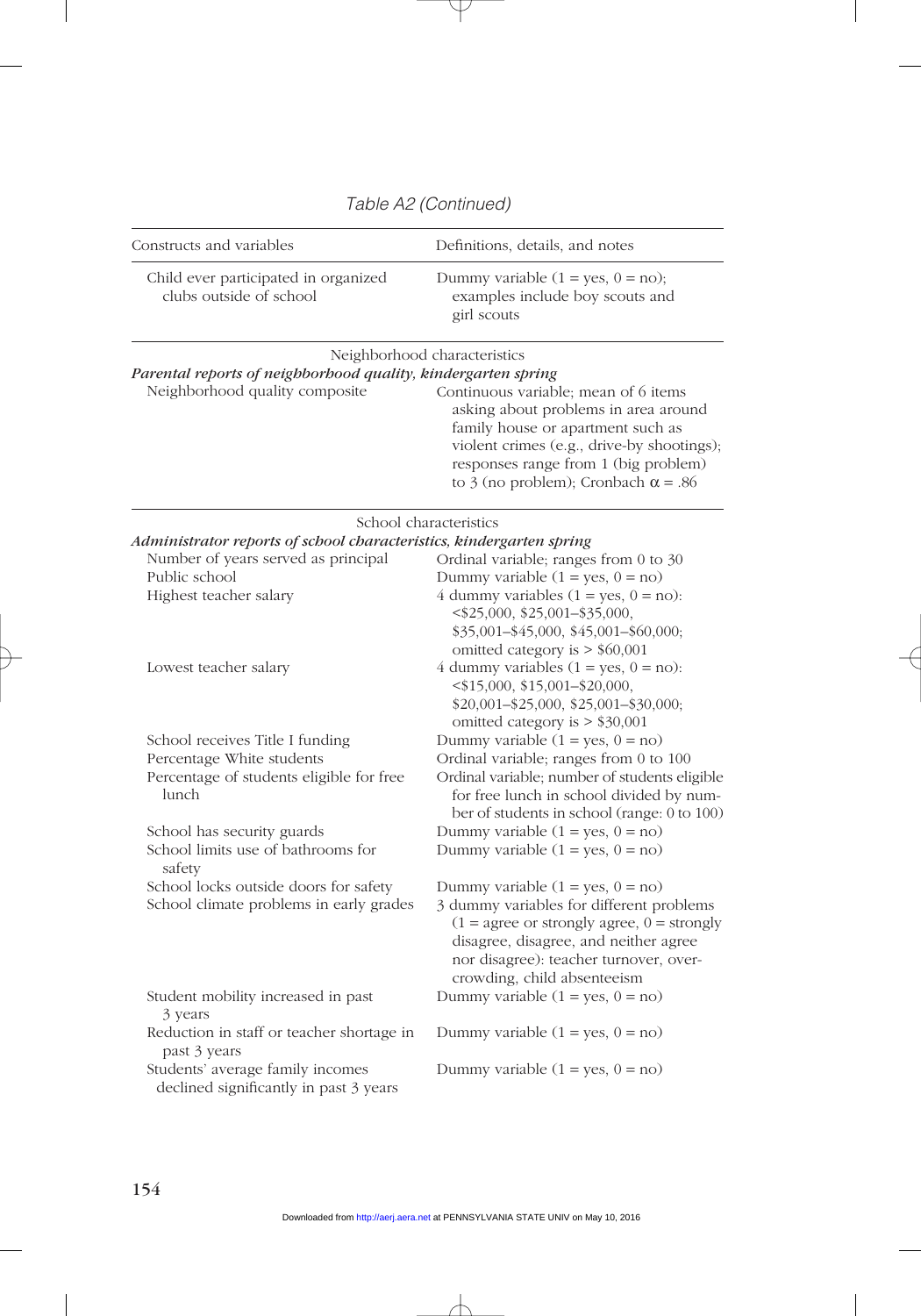| Constructs and variables                                                   | Definitions, details, and notes                                                                                                                                                                                                                                                                  |
|----------------------------------------------------------------------------|--------------------------------------------------------------------------------------------------------------------------------------------------------------------------------------------------------------------------------------------------------------------------------------------------|
| Teachers and students experienced<br>violence during current school year   | 3 dummy variables for different types of<br>violence $(1 = yes, 0 = no)$ : student<br>bringing weapon to school, children or<br>teachers being physically attacked or<br>involved in fights, children or teachers<br>having things taken by force or threat of<br>force on way to or from school |
| School neighborhood quality                                                | Continuous variable; mean of 7 items<br>(e.g., "How much of a problem is crime<br>in the neighborhood in which this<br>school is located?"); responses range<br>from 1 (big problem) to 3 (no problem);<br>Cronbach $\alpha$ = .81                                                               |
| Observer rating of school atmosphere<br>composite                          | Continuous variable; mean of 6 field study<br>supervisor-assessed items such as "the<br>halls are decorated" and "teachers are<br>attentive"; responses range from 1<br>(strongly agree) to 4 (strongly disagree);<br>Cronbach $\alpha$ = .96                                                    |
| Observer rating of school environment<br>composite                         | Continuous variable; mean of 4 field study<br>supervisor-assessed items such as "litter<br>and trash near school" and "graffiti near<br>school"; responses range from 0 (none)<br>to 3 (a lot); Cronbach $\alpha = 81$                                                                           |
|                                                                            | Classroom characteristics                                                                                                                                                                                                                                                                        |
| Teacher reports of classroom characteristics, kindergarten fall and spring |                                                                                                                                                                                                                                                                                                  |
| Teacher gender                                                             | Dummy variable $(1 = \text{male}, 0 = \text{female})$                                                                                                                                                                                                                                            |
| Number of years in current school                                          | Ordinal variable; ranges from 1 to 37                                                                                                                                                                                                                                                            |
| Teacher race/ethnicity                                                     | 4 dummy variables for different backgrounds                                                                                                                                                                                                                                                      |
|                                                                            | $(1 = yes, 0 = no)$ : Black, Hispanic, Native                                                                                                                                                                                                                                                    |
|                                                                            | American, Asian; omitted categories are                                                                                                                                                                                                                                                          |
|                                                                            | White, Native Hawaiian, Pacific Islander                                                                                                                                                                                                                                                         |
| Teacher certification                                                      | 2 dummy variables for different levels of<br>certification $(1 = yes, 0 = no)$ : no certifi-<br>cation (including temporary or proba-<br>tionary), highest level of certification<br>available; omitted categories are alterna-<br>tive certification and regular certification                  |
| Teacher has master's degree or higher                                      | Dummy variable $(1 = yes, 0 = no)$                                                                                                                                                                                                                                                               |
| level of educational attainment                                            |                                                                                                                                                                                                                                                                                                  |
| Teacher beliefs about children and                                         | 6 dummy variables $(1 = \text{agree or strongly})$                                                                                                                                                                                                                                               |
| teaching                                                                   | agree, $0 =$ strongly disagree, disagree,                                                                                                                                                                                                                                                        |
|                                                                            | or neither agree nor disagree); each                                                                                                                                                                                                                                                             |
|                                                                            | question asked in spring and fall of                                                                                                                                                                                                                                                             |
|                                                                            | kindergarten: children's misbehavior                                                                                                                                                                                                                                                             |
|                                                                            | interferes with teaching, children not<br>capable of learning material, teacher                                                                                                                                                                                                                  |

*(continued)*

would choose teaching again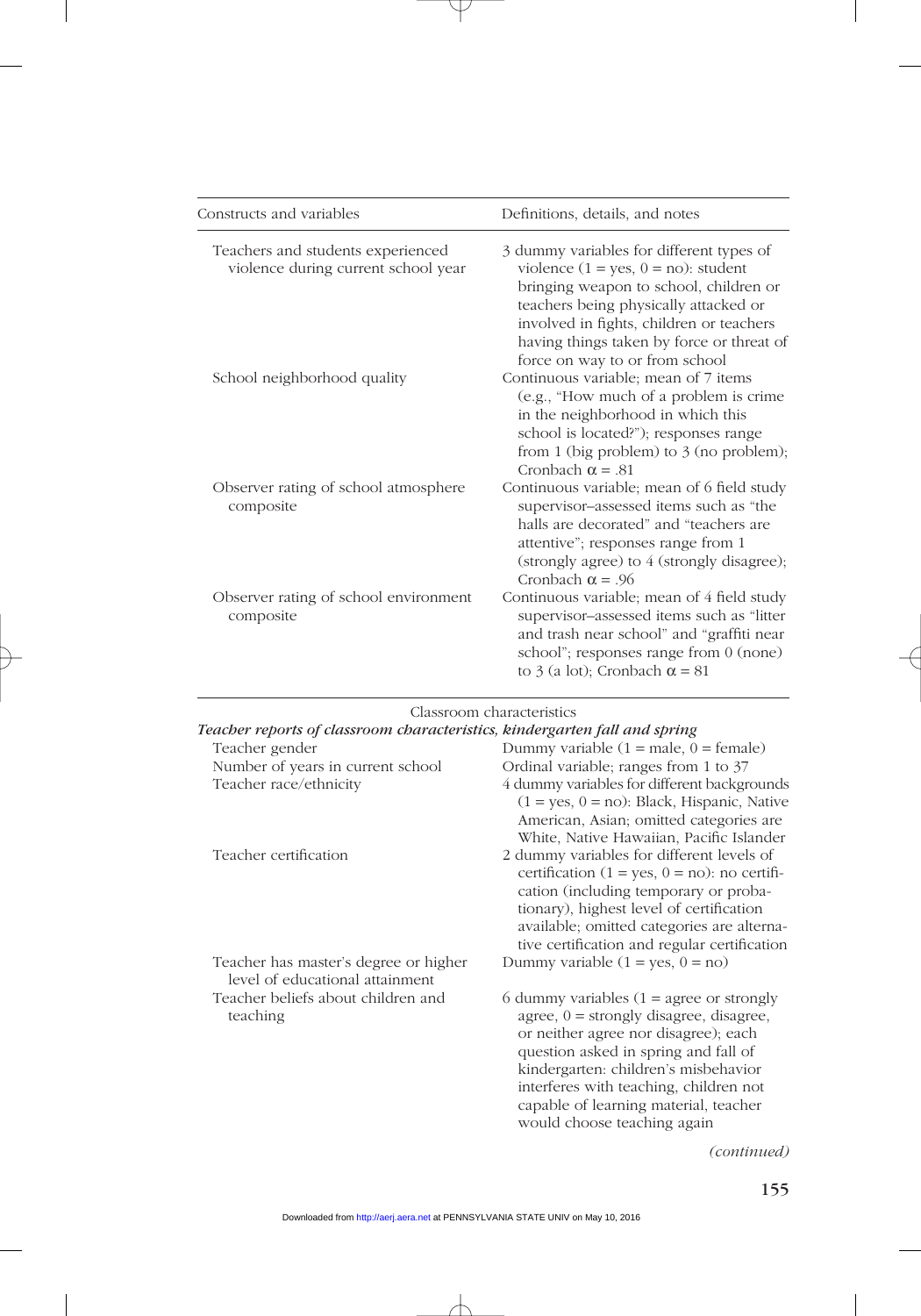| Constructs and variables                                                                      | Definitions, details, and notes                                                                                                                                                                            |  |  |  |
|-----------------------------------------------------------------------------------------------|------------------------------------------------------------------------------------------------------------------------------------------------------------------------------------------------------------|--|--|--|
| Class does not divide into ability<br>groupings for reading and math<br>activities or lessons | Dummy variable $(1 =$ never divides into<br>groupings, $0 =$ divides into groups once<br>a week or more frequently)                                                                                        |  |  |  |
| Percentage of children in class<br>classified as gifted and talented                          | Ordinal variable; number of children in<br>gifted and talented program in class<br>divided by total number of students in<br>class; ranges from $0$ to $1$                                                 |  |  |  |
| Percentage of children in class below<br>grade level in reading                               | Continuous variable; number of children<br>below grade in reading in class divided<br>by total number of students in class;<br>ranges from 0 to 1                                                          |  |  |  |
| Percentage of children in class below<br>grade level in math                                  | Continuous variable; number of children<br>below grade in math in class divided by<br>total number of students in class; ranges<br>from $0$ to $1$                                                         |  |  |  |
| Adequate workbook supplies                                                                    | Dummy variable $(1 = workbook$ supplies<br>always adequate, $0 =$ sometimes, often,<br>or never adequate)                                                                                                  |  |  |  |
| Adequate space in classroom                                                                   | Dummy variable $(1 =$ classroom space<br>always adequate, $0 =$ sometimes, often,<br>or never adequate)                                                                                                    |  |  |  |
| Part or full-day kindergarten                                                                 | 2 dummy variables for different types of<br>class $(1 = yes, 0 = no)$ : child attends<br>part-day program in a.m., child attends<br>part-day program in p.m.; omitted<br>category is full-day kindergarten |  |  |  |

# *Table A2 (Continued)*

*Note.* Details regarding missing data and missing data dummy variables are available from the authors on request.